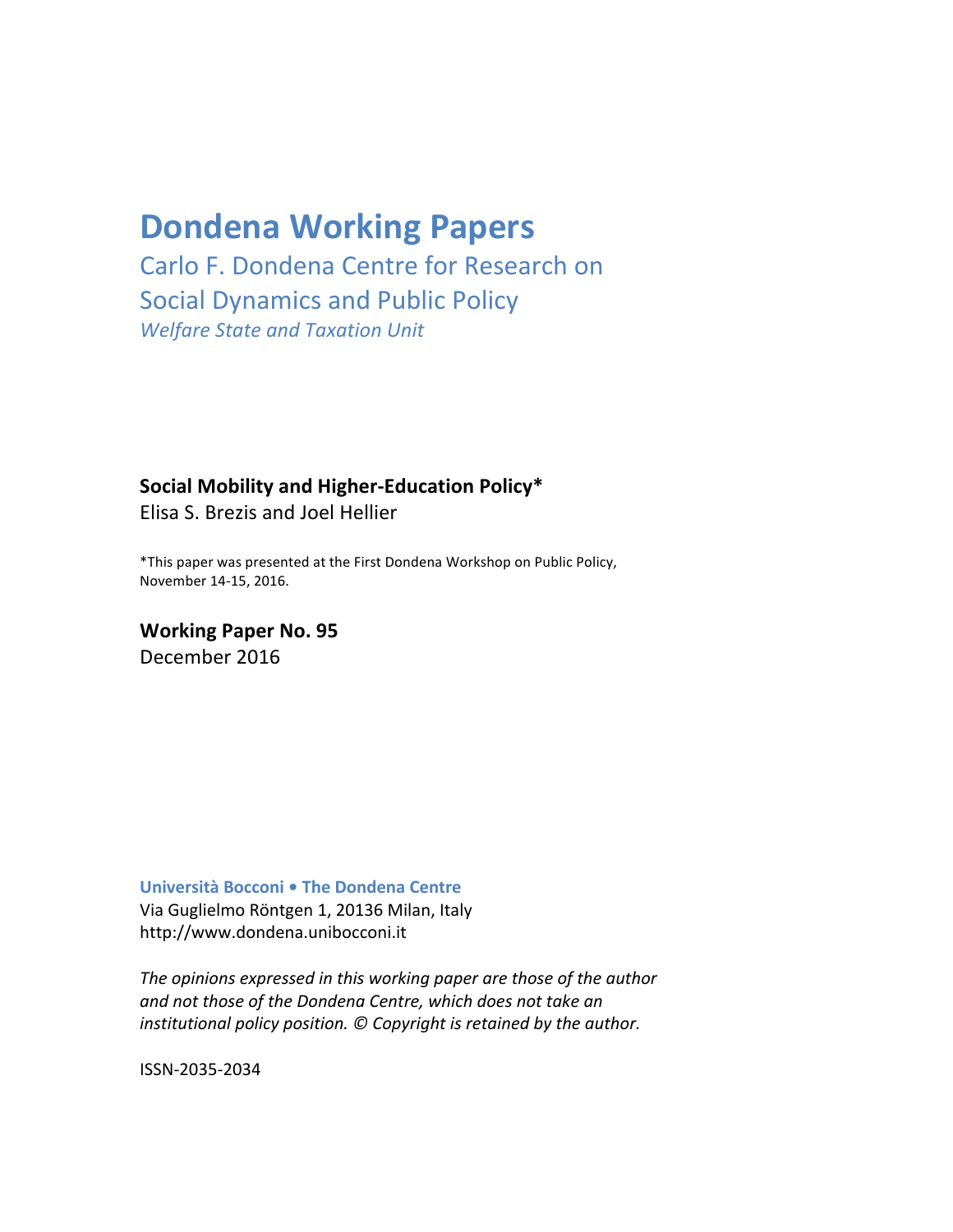# **SOCIAL MOBILITY AND HIGHER‐EDUCATION POLICY**

#### **Elise S. Brezis\* and Joël Hellier\*\***

#### **Abstract**

This paper relates social mobility and social stratification to higher education policy. We show that higher‐education policy which leads to differences in quality and per‐student expenditure as well as in admission procedures between standard and elite universities**,** is a key factor in generating permanent social stratification and social immobility.

We develop an intergenerational model which shows that a two-tier higher education characterised by a division between elite and standard universities can be a key factor in generating permanent social stratification, social immobility and self-reproduction of the 'elite'. In our approach, low mobility is essentially explained by the differences in quality and in selection between elite and standard universities.

A key result is that the wider the quality gap and the difference in per‐student expenditures between elite and standard universities, the less social mobility. This is because a larger quality gap reinforces the weight of family backgrounds at the expense of personal ability. Our simulations show that this impact can be large. These findings provide theoretical bases for the impact of higher education policy on social mobility.

**Keywords**: Elite, Higher Education, Intergenerational mobility, Social stratification.

**JEL Classification**: I21, J62, O15, Z13.

**\*** *Director, Azrieli Center for Economic Policy (ACEP)*  \*\* *LEM‐CNRS (UMR 9221) and Bar‐Ilan University, Israel. LEMNA, Univ. de Nantes, France.* E‐mail: elise.brezis@biu.ac.il E‐mail: joel.hellier@wanadoo.fr

**\_\_\_\_\_\_\_\_\_\_\_\_\_\_\_\_\_\_\_\_\_\_\_\_\_\_\_\_\_\_\_\_\_\_\_\_\_\_\_\_\_\_\_\_\_\_**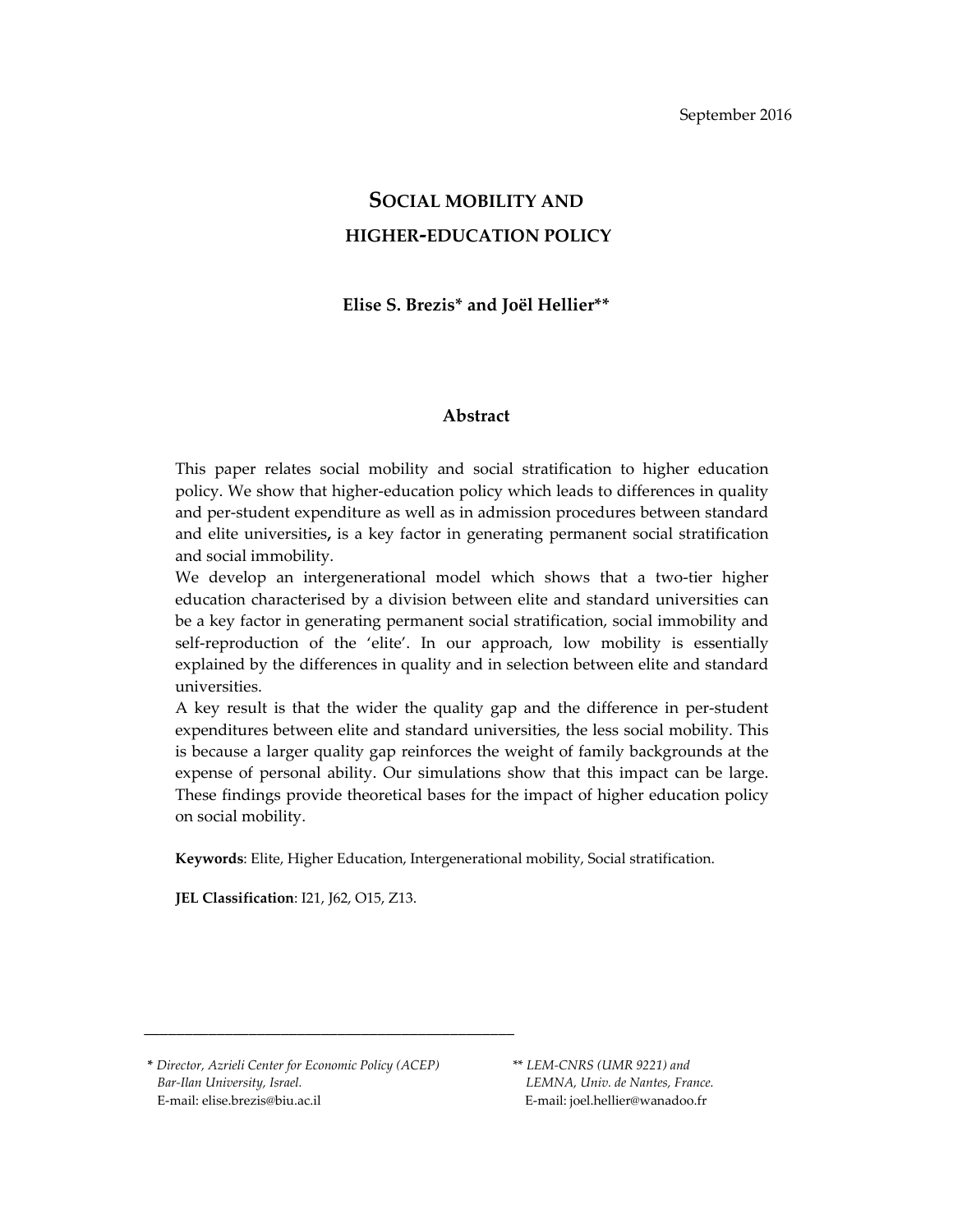### **1. Introduction**

This paper relates social mobility and social stratification to higher education policy. We show that a two-tier higher education characterised by a division between elite and standard universities leads to permanent social stratification, and social immobility. In our approach, low mobility is essentially explained by higher education policy which leads to a difference in quality, in budgets and in selection between elite and standard universities.

Democratization in higher education is a world-wide phenomenon. In most advanced economies, the share in a generation of the individuals pursuing tertiary education has shifted from about 10% in the decade following World War II up to more than 60% in the present period (Restuccia and Vandenbroucke, 2013, for the US). Moreover, most universities have a meritocratic recruitment, which is not based on family ties. Still, despite democratization and meritocracy, countries as the UK, the US and France display low intergenerational mobility, and several works suggest that mobility has decreased compared to the post‐World War II period. In addition, they exhibit even lower mobility at the top. In contrast, Nordic countries exhibit comparatively high mobility with no decrease over time.1

A key divergence between higher education policies is their elitist orientation which results in duality, i.e., large differences between elite and standard universities, which are essentially twofold: differences in the tightness of selection and in quality of education.

 First, elite universities admit a limited number of the best students whereas standard universities are significantly less restrictive in their selection. For the US, Hoxby (2009, p. 98) finds that, from 1962 to 2007, the SAT scores of those accepted by the colleges have increased for the most selective and decreased for the least selective.2

Elite and standard universities also differ in their quality, which affects the human capital of their students. A good indicator of quality is per‐student expenditure which is significantly higher in elite universities than in standard ones, and this gap has widened in the recent decades in several advanced countries.

Finally, there are significant differences across countries. The UK, the US and France display large differences in their selection tightness and their per‐student expenditures

 $\overline{\phantom{a}}$ 

 $1$  Corak (2013) and Lee and Solon (2009). In addition, several works show that social mobility is lower at the upper tail of income distribution, with a particularly low likelihood to move downward for the sons of the highest earners in the US and the UK (Jäntti et al., 2006). Empirical regularities are detailed in the next section.

 $<sup>2</sup>$  Moreover, differences in selection have widened over time. Elite universities have not increased much their</sup> intakes in recent decades whereas the number of students has substantially risen in standard universities (Su et al., 2012).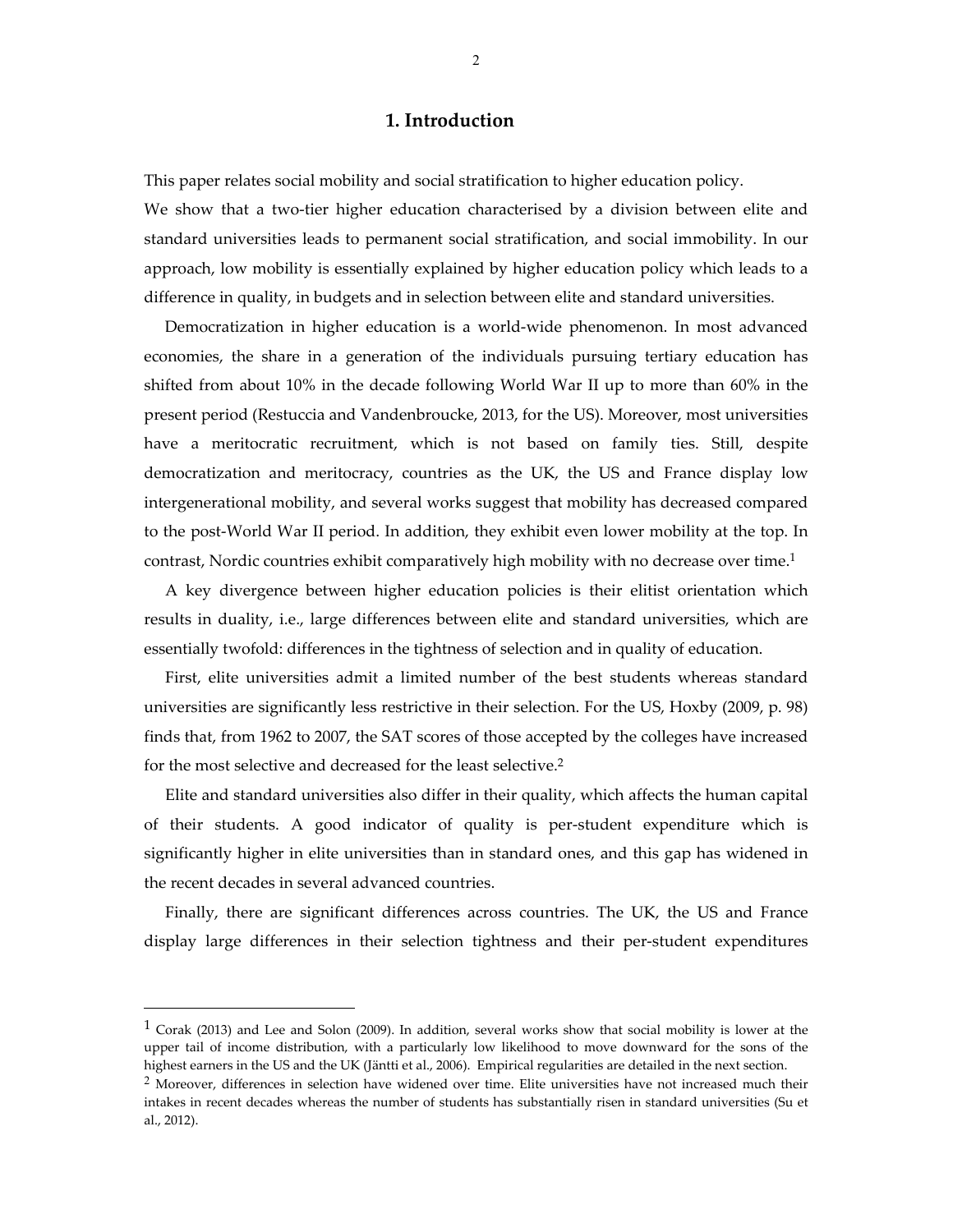between the two types of university and are thereby highly dual, which is not the case in Nordic countries.

The correspondence between differences in intergenerational mobility and differences in duality of higher education across countries suggests that there could be a link between these two phenomena.

 Our paper develops an intergenerational model which shows that low mobility at the top can be generated by a two‐tier higher education system, wherein higher education is divided into two major categories – elite and standard universities – that significantly differ in their selection procedures and their quality. Consequently, a highly dual tertiary education should lead to low intergenerational mobility at the top.

The model is based on two main assumptions.

First, the system of higher education is dual: there are standard and elite universities that differ both in their quality (identified by their per-student expenditures) and in the rigor of their selection process. Moreover, in all higher education institutions, admission is meritocratic and based solely on the human capital level.

The second assumption is that human capital formation, which determines lifetime income, depends on three factors that differ across individuals: (i) the family backgrounds, i.e., the parents' human capital; (ii) the personal innate ability which is randomly distributed, and (iii) the type of study the individual pursues which depends on her choice within the education system.

Intuitively, the three factors act as follows. Innate ability fosters social mobility because its distribution is independent from social origins. In contrast, family background acts against mobility. Finally, the education system stimulates mobility if it reinforces the impact of innate ability, whereas it stimulates immobility if it strengthens the influence of family background.

Our results are developed in two steps. First, we show that the dual higher education system and the human capital intergenerational dynamics define a three‐group social stratification. The lower class draws together the individuals with basic education only, the middle class those with a standard university degree, and the upper class, i.e. the 'elite', is comprised of elite university graduates. We show that this division tends toward a '*steady* social stratification' wherein each social group remains inside a steady human capital segment, with the size of each group remaining constant.

However, steady stratification does not prevent social mobility. We show that individuals can climb from the middle class to the elite, and the opposite, i.e., descend from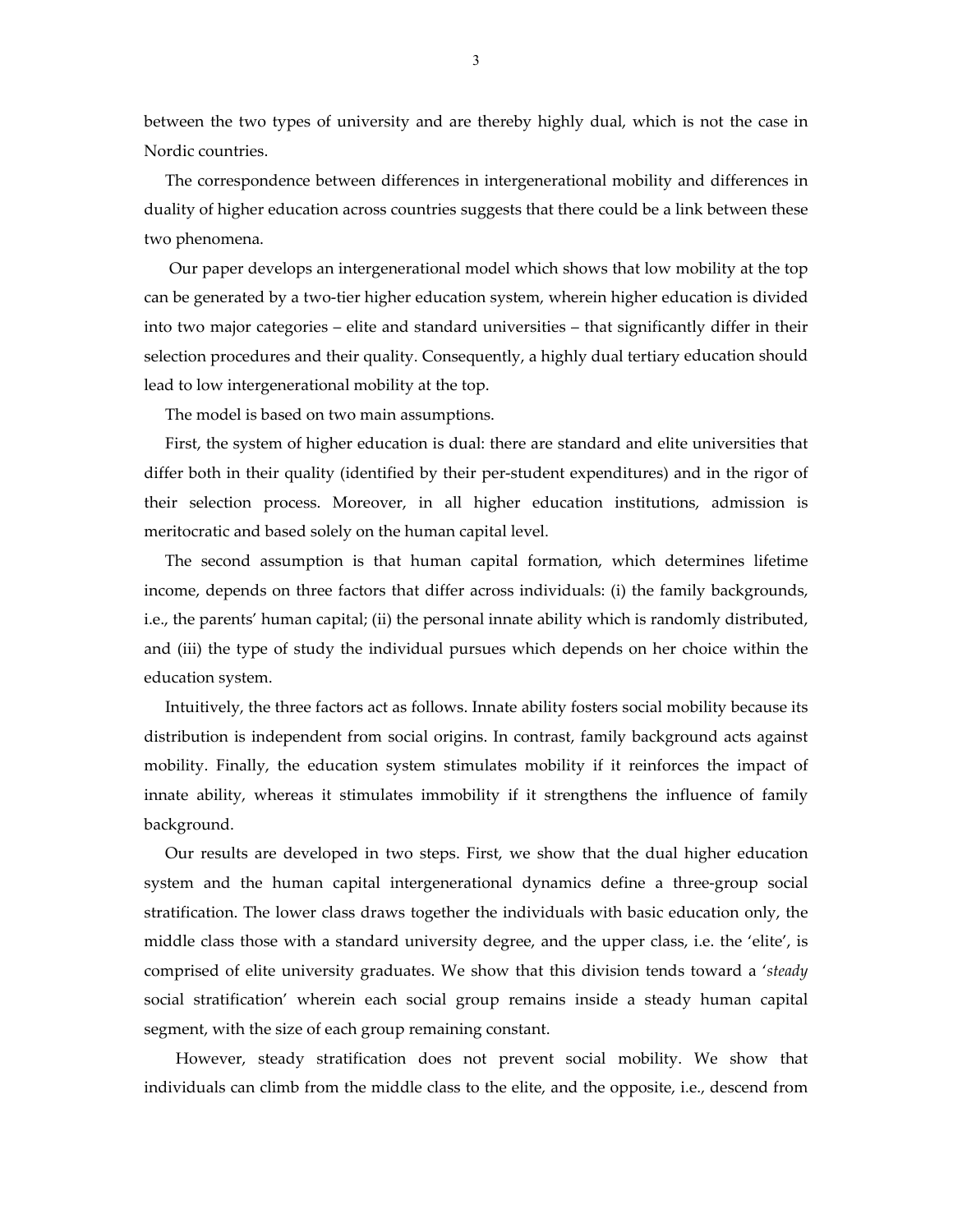the elite to the middle class, and the condition for social mobility at the top, i.e., between the middle class and the elite, is determined in the model.

In a second step, we analyze the effects on social mobility of changes in the education system, i.e., in universities' quality and admission rules. To this end, we define several indicators of social mobility at the top.

Regarding quality, we show that social mobility at the top decreases when the quality gap between universities increases. The greater this gap, the less social mobility between the middle class and the elite. The reason for this effect is that a relative increase in the quality of the elite universities widens the human capital gap between the middle class and the elite. This augments the weight of skills transferred inside the family and reduces thereby the relative impact of personal ability in human capital formation. Thus, getting admitted to an elite university becomes more difficult for the most able students born into the middle class.

Regarding admission rules, we find that a tighter admission to the elite universities drives down the middle class upward mobility. We also show that when the rigor of admissions to standard universities is relaxed, social mobility rises in the generation wherein it occurs, yet the upward mobility of the middle class decreases in the following generations.

We finally implement a series of simulations that corroborates our theoretical findings and show that the impact of higher education duality on mobility at the top is large.

The paper is divided into five sections. In Section 2, the theoretical and empirical literature on the subject is reviewed. The model is developed in Section 3, and we analyse social mobility at the top in Section 4. Simulations are performed in Section 5, and Section 6 concludes.

#### **2. Literature**

We briefly present the literature on the two subjects related to our approach: (i) intergenerational mobility and social stratification, and (ii) higher education policy.

#### **2.1. Intergenerational mobility, mobility and social stratification**

In economics and sociology, studies on intergenerational mobility are numerous and diverse, and they lead to similar conclusions. The economic literature has been reviewed by Bjorklund and Jantti (2000, 2009), Fields (2008), Causa and Johansson (2009), Black and Devereux (2011). Chusseau and Hellier (2013) present a synthesis of the theoretical literature.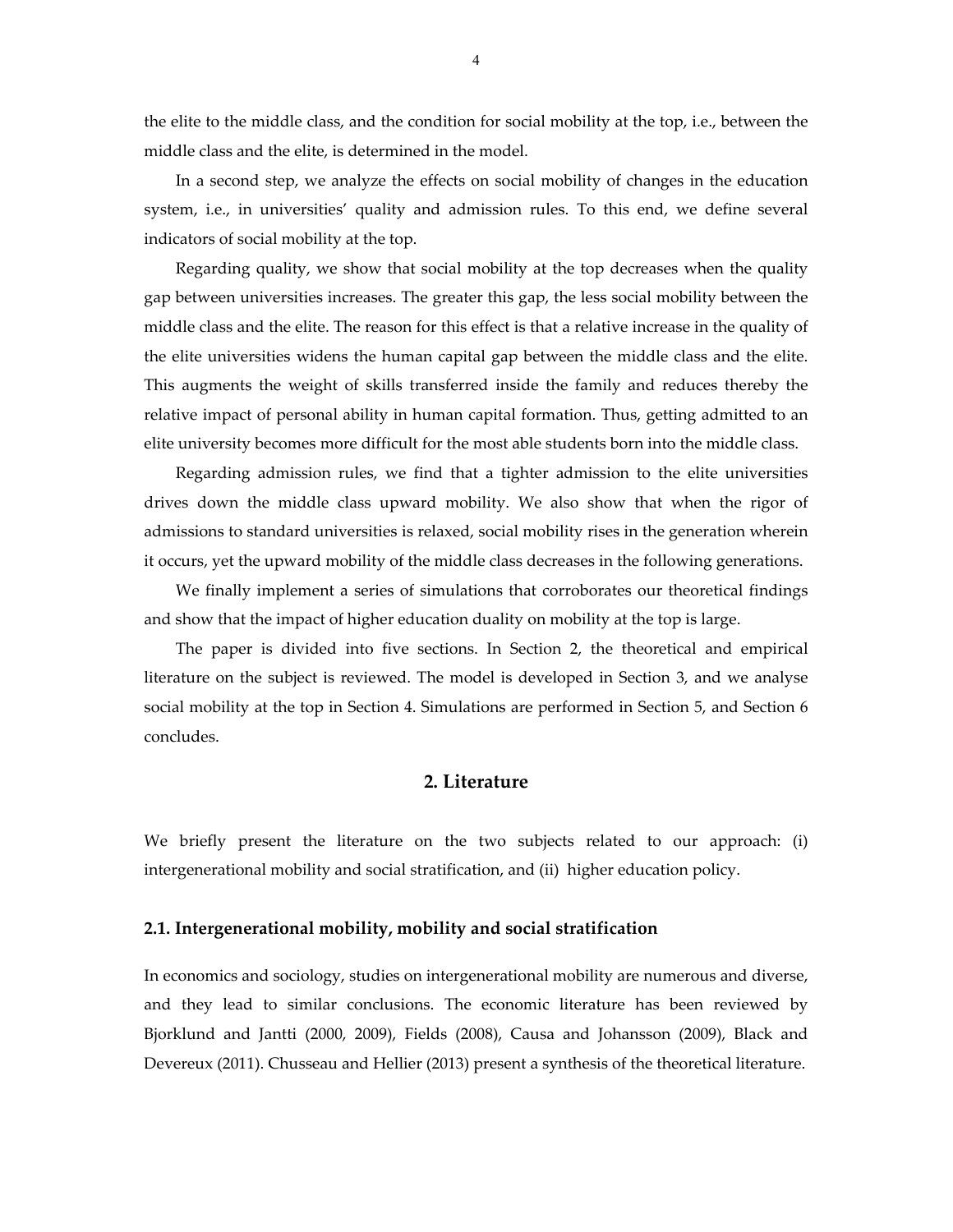The early approaches diagnosed a human capital convergence of dynasties, with however a slowing‐down of the convergence when the credit market is imperfect (Becker and Tomes, 1979; Loury, 1981).

The subsequent literature has analysed the mechanisms that lead to transitory or permanent under‐education traps, and thereby social stratification. These mechanisms are numerous: a fixed cost of education with imperfections on the credit market (Galor and Zeira, 1993; Barham et al., 1995), an S‐shaped education function (Galor and Tsiddon, 1997), neighbourhood effects (Benabou, 1993, 1994, 1996; Durlauf, 1994, 1996), differences in altruism (Das, 2007). Most of these approaches focus on market imperfections that result in non‐convexities (the function that relates the individual's human capital to that of her parents is not concave).

Finally a more recent literature relates under‐education traps and social segmentation to the structure of education systems. These approaches are reviewed in section 2.2.

#### *2.1.2. Empirical studies*

 $\overline{a}$ 

Following the works of Solon (1992), the economic literature is essentially based on the calculation of intergenerational elasticities (henceforth *IGE*), i.e., the elasticity  $\beta$  of the individuals' earnings (or education) in relation to their parents. Intergenerational social mobility is then measured as  $1-\beta$ .<sup>3</sup>

The numerous works on this subject reveal the following empirical regularities:

1. Earnings IGEs significantly differ across countries (Corak, 2013; Mazzonna, 2014). The US, the UK, France, and Italy display the lowest mobility (IGEs between 0.4 and 0.5), Canada and Nordic countries the highest (IGEs below 0.25).

2. Intergenerational mobility is lower at the upper tail of the income distribution (Jäntti et al., 2006; Björklund et al., 2012). In particular, Jäntti et al. (2006) found that in the US and the UK, sons of highest earners have a low likelihood to move downward the income ladder compared to the Nordic countries (Denmark, Finland, Norway, Sweden). Hence, the US and the UK display low social mobility at the top.

3. In several countries, there seems to have been a decrease in intergenerational mobility in the last generations compared to those born after the war. Several works suggest such a decrease in the UK (Blanden et al., 2004, 2007; Nicoletti and Ermisch, 2007), in France

 $3$  A number of works also calculate the intergenerational correlation so as to account for changes in the deviation in incomes (or education attainments) across generations. In addition, sociological works are often based on the calculations of social fluidity and social mobility tables, e.g., Duncan (1966) and Breen (2009).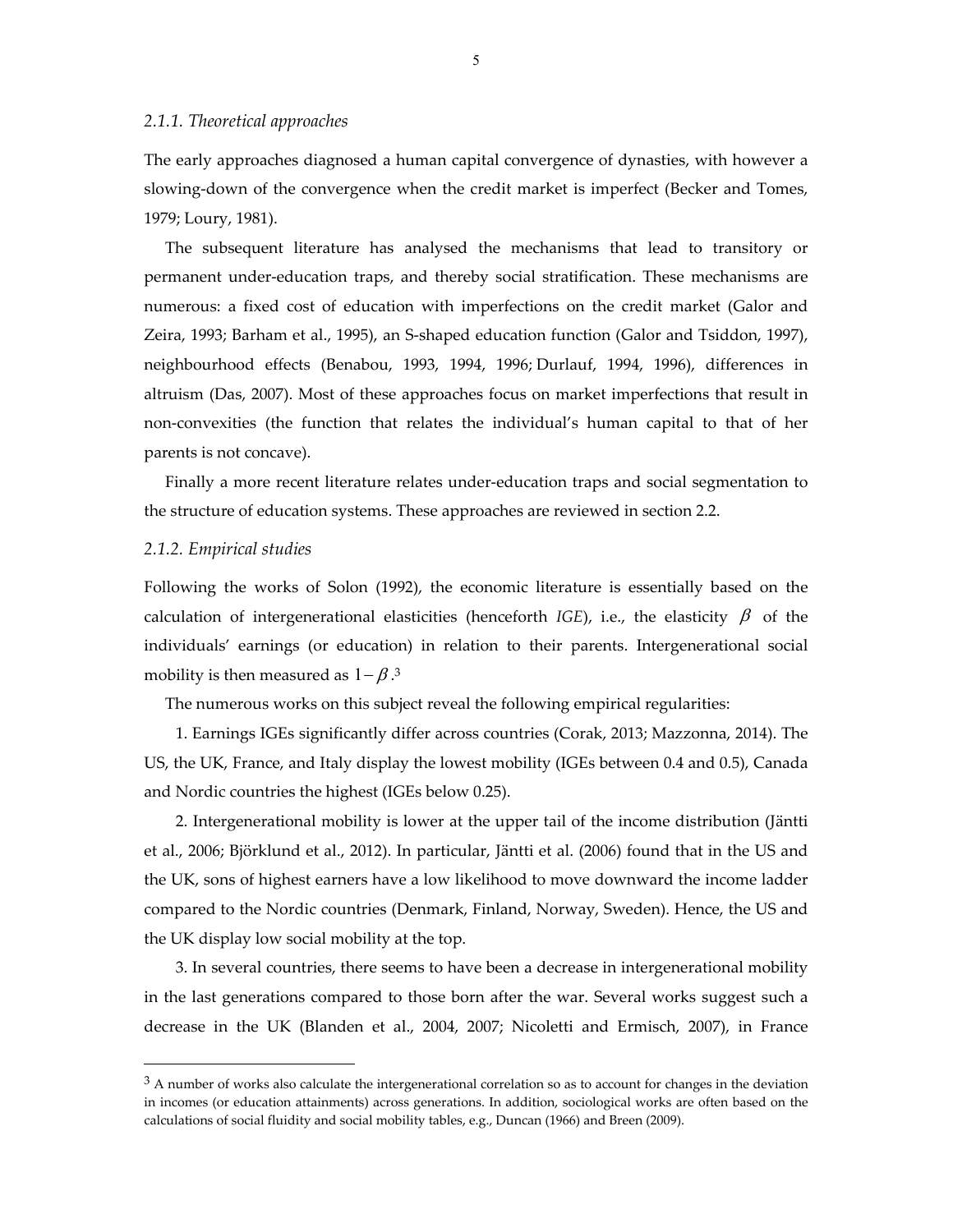(Lefranc, 2011; Ben-Halima et al., 2014), and in the US (Aaronson and Mazumder,  $2008$ <sup>4</sup>, whereas these countries exhibited a slight increase in mobility in the generations before (Lee and Solon, 2009; Breen, 2009; Lefranc, 2011). In these countries, social mobility can thus be depicted by an inverted‐U curve with a peak for the generations born around 1960.

4. In contrast, in Nordic countries without high duality in their higher education system, intergenerational mobility of earnings has increased and does not display an inverted‐U curve during the last decade (Fochesato and Bowles, 2014, Fig.6, p.20)

The same analysis was implemented for education groups. With parental education being represented by using the CASMIN classification<sup>5</sup>, several works show a low probability for children from the lower classes to enter the upper classes (Muller et al., 1989, and Braun and Muller, 1997, for several European countries).

# **2.2. Higher‐education policy: Education structure, social stratification and higher education**

We review the literature on the interplay between education and social stratification. We subsequently describe the differences in higher education between countries and the changes in the system since World War II.

#### *2.2.1. Education structure and Social stratification*

 $\overline{\phantom{a}}$ 

The relationship between educational systems and social mobility and stratification has been analysed for a long time by sociologists. Turner (1960) makes a distinction between comprehensive education systems that tend to bring the largest proportion of children to the skill level necessary to come into the elite, from highly selective systems that recruit a limited number of the best students to enter the elite group. A similar classification was proposed by Hopper (1968) who distinguishes different levels of educational stratification based on the selection and differentiation processes.

Kerckhoff (1995) suggests that the effect of family backgrounds could be magnified when the education system is highly stratified and selective. This argument has been confirmed by several empirical works (Hanushek and Woessmann, 2006; Pfeffer, 2008; Dronkers et al.,

<sup>4</sup> In contrast, Breen and Golthorpe (1999, 2001) found no change in mobility in the UK by comparing cohorts born in 1958 and in 1970. Chetty et al. (2014) found no decrease in intergenerational earnings mobility in the US, but their estimates are based on cohorts born between 1971 and 1993.

<sup>5</sup> The *Comparative Analysis of Social Mobility in Industrial Nations* (CASMIN) educational classification provides a categorical schema that can apply to different countries.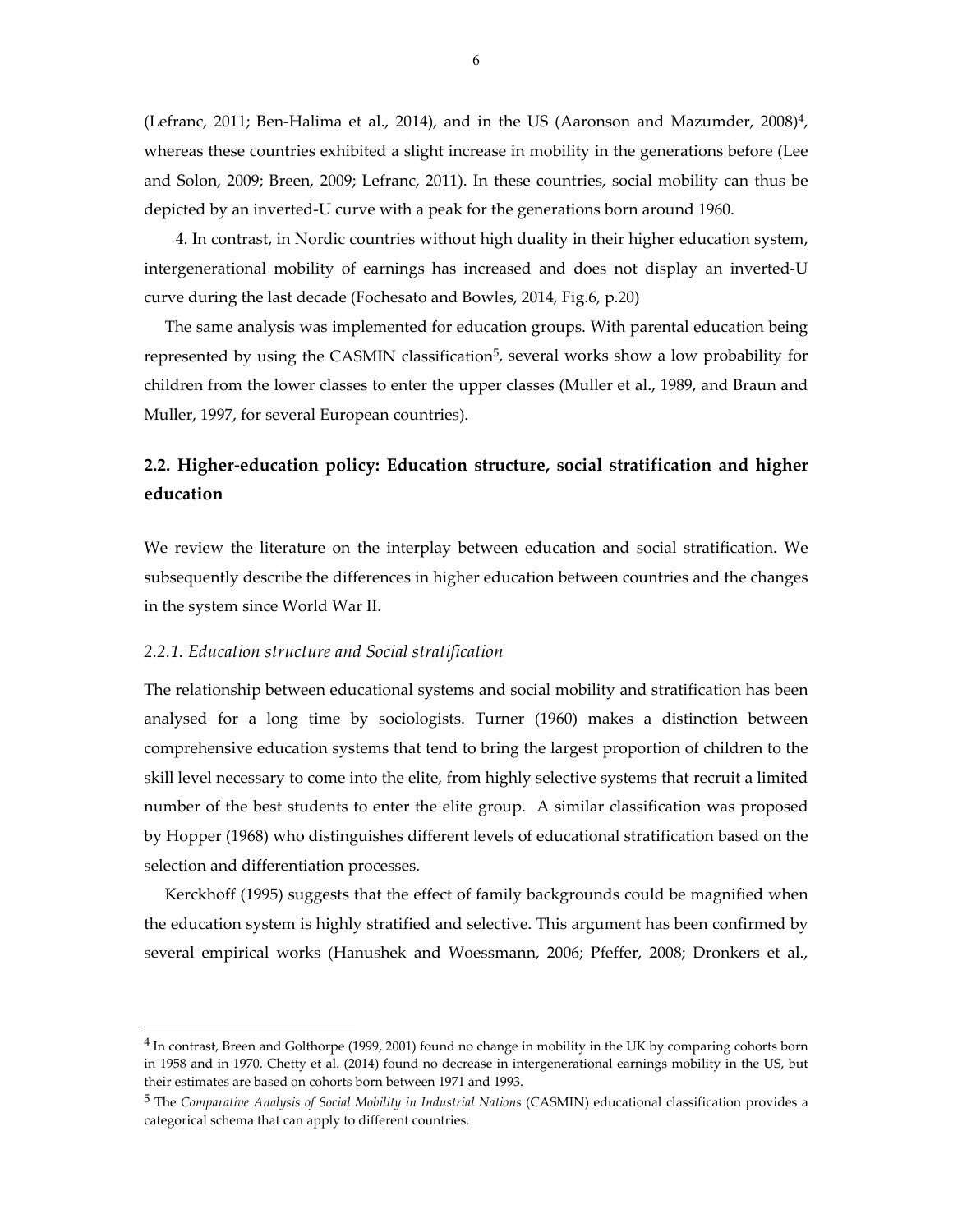2011). Most of these works are based on PISA surveys, and are thereby centred on the education system up to secondary school.

In the recent economic literature on education and human capital, there has been a growing interest into the analysis of stratification of educational systems. In these approaches, education is usually modelled as a succession of stages, and basic education is a prerequisite to enter colleges and universities. A key issue in this literature is the analysis of the distribution of public expenditures between the different education cycles, particularly between basic and higher education (Driskill and Horowitz, 2002; Su 2004, 2006; Blankenau et al., 2007; Di Gioacchino and Sabatini, 2009; Viaene and Zilcha, 2013).

The analysis of the impact of the education system structure on social stratification and inequality can be found in Bertocchi and Spagat (2004) who develop a partition between basic and secondary education and show that social stratification is determined by the education system at the different stages of economic development. Chusseau and Hellier (2011) build an intergenerational model with three education cycles (compulsory basic education, vocational studies, and university, with a selection to enter the latter) that can generate very different social stratifications depending on the public funding allocated to each cycle and on the severity of the admission procedure. Finally, a number of works have analysed the economic and social impacts of higher education systems. Several issues have been tackled: training versus signalling objectives (Arrow, 1973; Spence, 1973; Stiglitz, 1975), higher education costs and their effects on modest families (Caucutt and Kumar, 2003, Akyol and Athreya, 2005, Gilboa and Justman, 2009), admission tightness (Gilboa and Justman, 2005, Gary‐Bobo and Trannoy, 2008). Wälde (2000) shows that egalitarian and elitist education systems, by determining the gap between skilled and less skilled workers, have different impacts on technological change and thereby on inequality. Su et al. (2012) distinguish between standard and elite colleges to analyse the U‐shape relationship between wages and skills observed in the US in the last two decades.

#### *2.2.2. Differences and Changes in higher education*

Since World War II, the development of education systems has followed rather diverse orientations in advanced economies. In what follows, we highlight some key facts on which our approach is based.

The first is the democratization of tertiary education, with admission procedures based on meritocracy. However, in many advanced countries, this democratization has come with the development of a two-tier system characterised by the concomitance of standard and elite universities. This differentiation between two types of universities has widened over time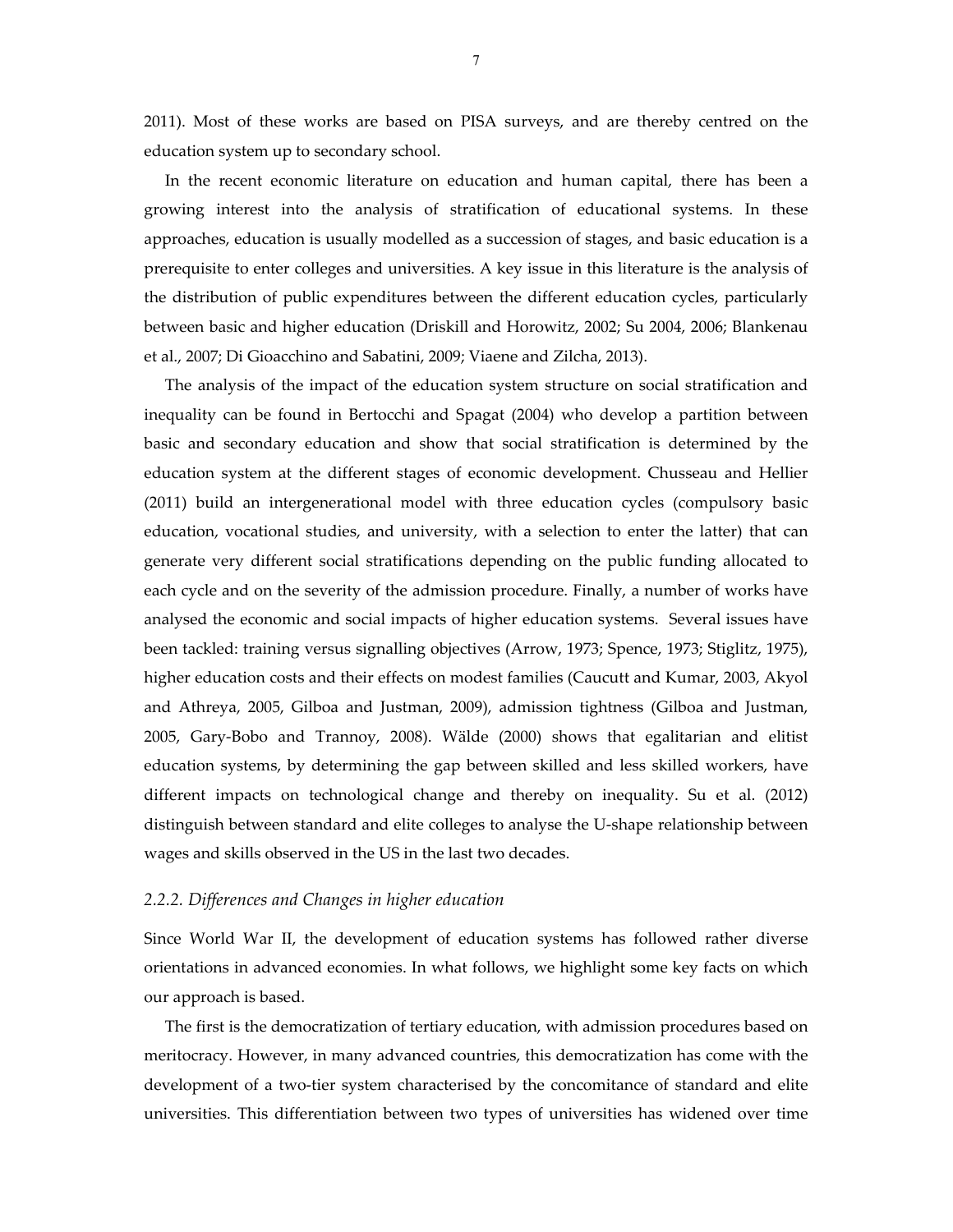since the huge increase in the number of students has primarily concerned standard universities, the selection remaining narrow in elite establishments.

In the US, Su et al. (2012) note that, between 1959 and 2008, the non-elitist public postsecondary colleges have increased their enrolment by 525% against 250% in elite colleges. In France, elite universities are represented by the *Grandes écoles* that recruit less than 4% of a generation. Albouy and Wanecq (2003) have shown that there was almost no change in the recruitment of the top *Grandes écoles*, while at the same time the share of a generation completing tertiary education was multiplied by more than 3.5.6 In contrast, Nordic countries do not exhibit such differences in the selection processes across universities.7

The second key fact is that standard and elite universities differ in their budgets, which to a large extent determine their quality. The expenditures per student are substantially higher in elite universities than in standard ones, and this gap has increased in the last decades in a number of advanced countries. In the US, expenditures per student in elite universities (Ivy League) are more than three times higher than in other universities. In addition, from 1999 to 2009, these expenditures increased by 20% in elite universities, and by less than 8% in standard ones (Desrochers and Wellman, 2011). In France in 2002, the spending per student is on average 3.5 times higher in the top GE than in standard universities.8

The third key fact is that the access to elite universities is mostly open to the elite's offspring. In the US, SAT scores are highly correlated with family education and wealth (Brezis and Temin, 2008; Carnavale and Strohl, 2010). Carnevale and Strohl (2010) show that the top socioeconomic quartile represents 70% of the students in the most selective colleges, against 14% for the bottom half of the population, this difference having significantly increased from 1982 to 2006.

For France, Albouy and Wanecq (2003) show that, since the end of World War II, the difference in the probability to enter a *Grande école* between students from the upper class and the 'popular classes' has followed a U‐curve.9

These facts clearly indicate that that there is a social segregation in the entry to elite establishments which has increased in the last decades.

 $\overline{a}$ 

<sup>6</sup> They define the '*Très Grandes écoles*' as the most prestigious schools leading to the highest top executive and public positions. They show that, for men, the share of a generation entering these top GE decreased from 0.8 for the generations born between 1929 and 1938, to 0.6% for those born between 1959 and 1968.

 $^7$  The variance between elite and other universities is lower in Denmark, Finland and Norway (Brezis, 2012).

<sup>8</sup> Data from the *Observatoire Boivigny*.

<sup>9</sup> The upper class offspring were 27 times more likely to enter a GE than those from the popular classes in the generations born in1929-1938, 17 for the 1949-1958 generations, and 20 for the 1959-1968 generations.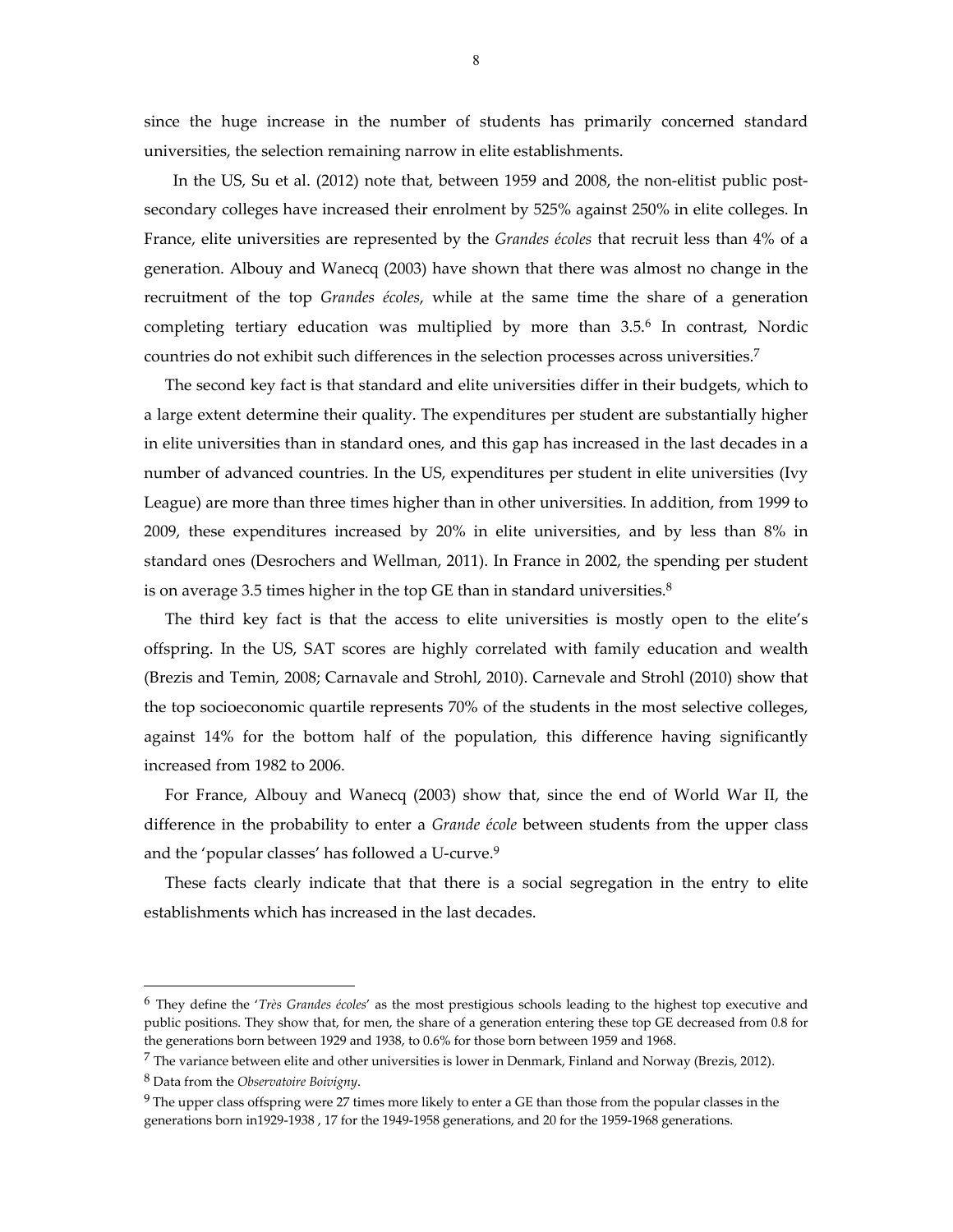Finally, empirical regularities show that entering an elite university is the natural path to the highest private and public positions (Temin, 1999, for the US; Baverez, 1998, for France).

The following section proposes a modelling based on these empirical regularities.

#### **3. The model**

The model aims at analysing the impact of the structure of higher education on social mobility. We therefore assume this structure to be exogenous and to differ across countries, and we analyse the education decisions of individuals and their impact on intergenerational mobility and social stratification.

We consider an overlapping generation model in which each individual has one child. A dynasty consists of the successive generations linked by a parent‐child relationship, and we assume a constant number of dynasties normalised to 1. We denote individual  $(i, t)$  the individual of the *t*‐th generation of dynasty *i*.

The model is developed as follows. First, we expose the structure of the education system and human capital accumulation. We subsequently define the steady stratification and we show that a two-tier higher education system tends towards a steady stratification. The effects of changes in the structure of higher education on social mobility at the top will be analysed in the following section 4.

#### **3.1. Education System and Human Capital Accumulation**

Individuals accumulate human capital through education, and education is comprised of two phases, i.e., basic and higher education. Without any education, the individual has the minimal human capital *l* > 0.

Being young (child), all individuals receive the same basic education (but their human capital at the end of basic education differs because of differences in ability and family background) and their basic needs are provided by their parents. At the end of basic education, an individual (*i,t*) has accumulated a human capital level denoted  $h_{it}^B$  and she becomes an adult. Once adult the individual lives one period of time and chooses whether to study at the university for a time  $\varphi < 1$ , or to join directly the labour market.

When completing her overall education (basic education, or higher education if she enters a university), individual (*i*,*t*) possesses the final human capital level denoted  $h_{it}^F$ . Then, she spends the whole of her remaining time working.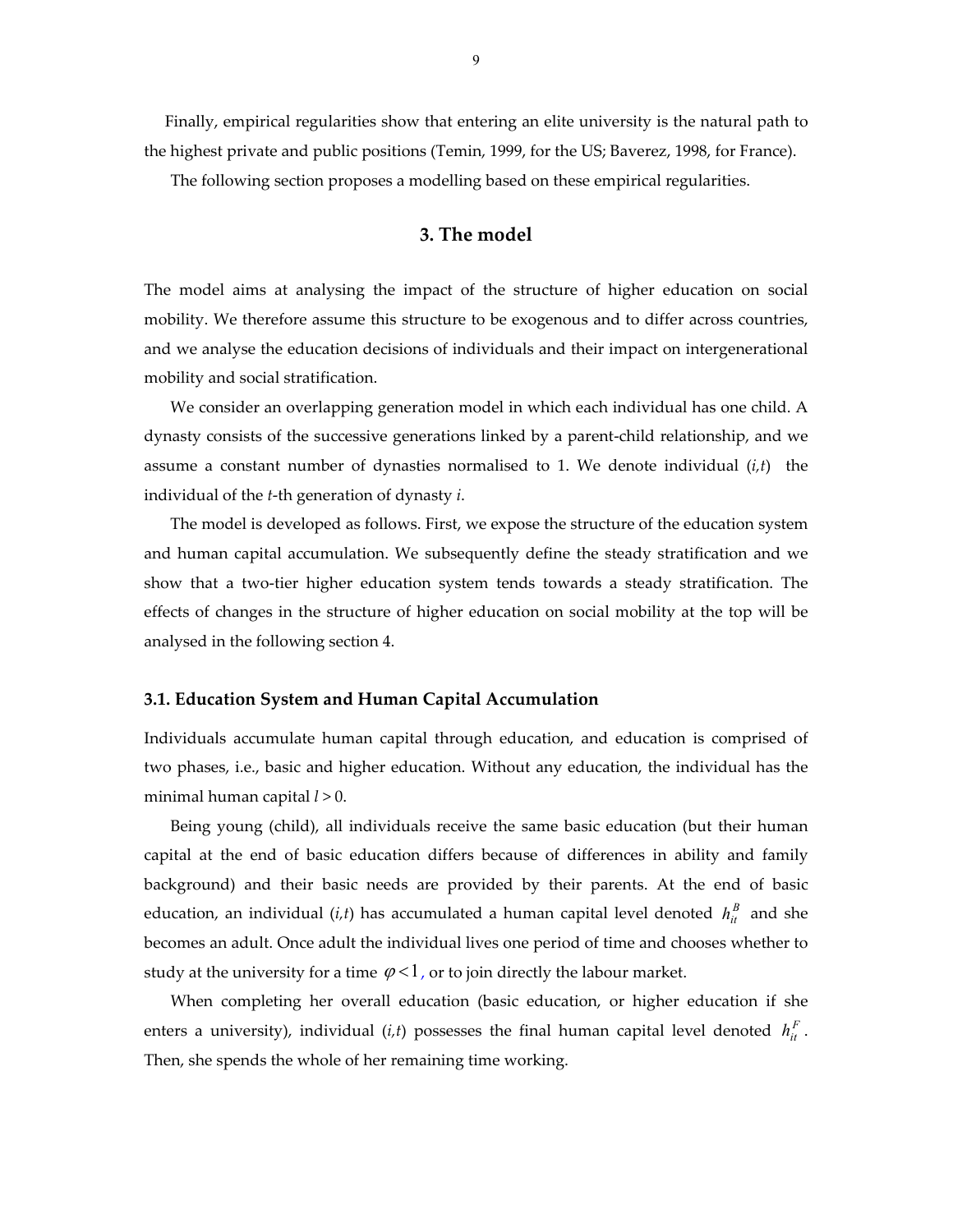#### *3.1.1. Basic education*

The State provides all individuals with basic education. The individualʹs human capital at the end of basic education,  $h_{it}^{B}$  , depends on two elements:

1) Her family‐related ability that represents the impact of intra‐family externalities and transfers. These externalities and transfers can act through several channels: the intra‐family direct transmission of human capital; the intra-family transmission of capacity to learn, i.e., capacity of analysis, capacity to organise studying activity; information about the education system; education strategies; affiliation with influential networks etc. All these intra-family externalities and transfers are directly linked to the parent's overall human capital  $\mathit{h}^F_{it-1}.$ 

2) Her personal innate ability,  $a_{it}$  for individual (*i*,*t*). As in Maoz and Moav (1999), personal ability is independent from family backgrounds, randomly distributed across individuals within each generation and it belongs to the segment  $\left[\underline{a},\overline{a}\right]\subset \text{R}^{*}_{+}.^{10}$ 

In consequence, we assume that the human capital at the end of basic education  $h_{it}^{B}$  is given by the simple functional form:11

$$
h_{it}^B = a_{it} \left( h_{it-1}^F \right)^{\eta}, \qquad \text{with} \quad 0 < \eta < 1. \tag{1}
$$

#### *3.1.2. Higher Education*

 $\overline{\phantom{a}}$ 

We assume a two-tier higher education, namely, students can enter either standard universities (*S*) or elite universities (*E*). In addition, higher education is meritocratic: students are only selected on their human capital when completing basic education.

We do not formally model the decisions of each type of establishment in terms of admission procedure and per-student expenditure.<sup>12</sup> There are three reasons for this. First, our objective is to analyse the impact of the division of tertiary education between standard and elite establishments as observed in the US, the UK and France. If the three countries share the characteristic of having a two-tier tertiary education, they substantially differ in terms of tuition fees, public versus private higher education, weight of the state in the funding of establishments, way to select the managing staff etc. Any utility function of the elite establishment would then be highly controversial because, if it fits with one country, it would not fit with another. Nevertheless, despite differences in objectives and in competition

 $10$  In contrast with Maoz and Moav (1999), ability is not measured by differences in education costs.

<sup>&</sup>lt;sup>11</sup> In addition, we assume  $a > l^{1-\eta}$ , which ensures that the skill attainment at the end of basic education is higher than her human capital when she was born, *l*.

<sup>&</sup>lt;sup>12</sup> Haupt (2012) proposes a model of public spending on higher education, but he does not distinguish standard from elite universities.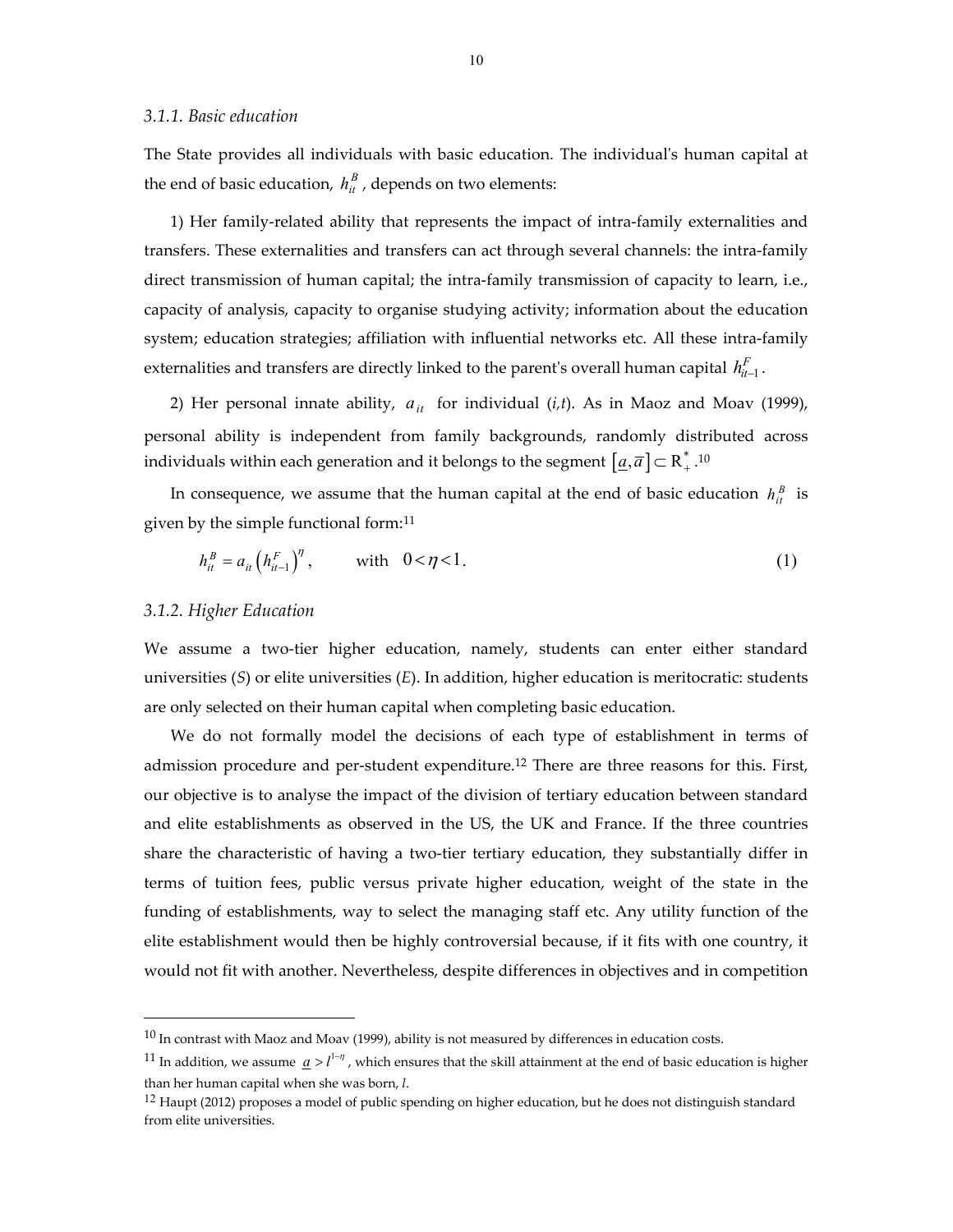across universities, the three countries share the specificity of having a limited number of highly selective establishments benefiting from high per-student expenditures. Second, in the three countries, the elite tertiary education includes several competing establishments and their selection rules and budgets derive to a large extent from this between‐establishment competition. Our objective is not to analyse this competition process but to focus on the impact of the differences between elite and standard universities. Third, we have observed that all advanced countries have implemented policies leading to democratization in tertiary education. Several reasons explain these policies (technological changes, globalization, pro‐ growth policies, social goals etc.) and, based on these explanations, we assume the existence of standard universities admitting a large intake of students at the end of basic education.

In summary, we assume that (i) the standard universities' objective is defined by public authorities who wish to bring a rather large share of a generation to pursue tertiary education, and (ii) the elite universities' goal is to select a limited number of the best students to train the elite at each generation. Consequently, we suppose a division of tertiary education between standard an elite establishments which differ in their admission and in their budgets to show that this division leads to permanent stratification and low mobility.

The two types of universities firstly differ in their admission procedures. Entering the standard university requires a minimum level of human capital, $\hat{h}$ , at the end of basic education. In contrast, on top of the minimum required level  $\hat{h}$  , the elite university selects the best students at the end of basic education and decides on the quota, which must remain narrow so as to ensure the specificity of elite universities. This assumption is in line with the observation highlighted in the previous section that the increase in the number of students is significantly lower in elite establishments. In consequence:

1) To enter the standard university (*S*), individual (*i,t*)'s human capital at the end of basic education,  $\,h^{\,B}_{it}\,$  , must be at least equal to  $\,\hat{h}$  .

2) To enter the elite university (*E*), in addition to the above condition, the individual must belong to the top  $\alpha$  in terms of human capital at the end of basic education,  $h_{it}^{B}$  . Since the population is constant and normalized to 1,  $\alpha$  depicts both the number of students accepted in the elite university and the share of the population having an elite university degree.

Consider now an individual who enters the university. Her human capital at the end of higher education,  $h_{it}^F$ , depends on two factors: (i) her human capital at the end of basic education,  $h_{it}^{B}$ , and (ii) the quality of the university where she studies, denoted  $V_j$ ,  $j = S, E$ . Quality is a synthetic indicator of the diverse elements provided by elite establishments to promote the career and social position of their students. A good measure of quality is the per‐student expenditures of the university. Higher funding means better and more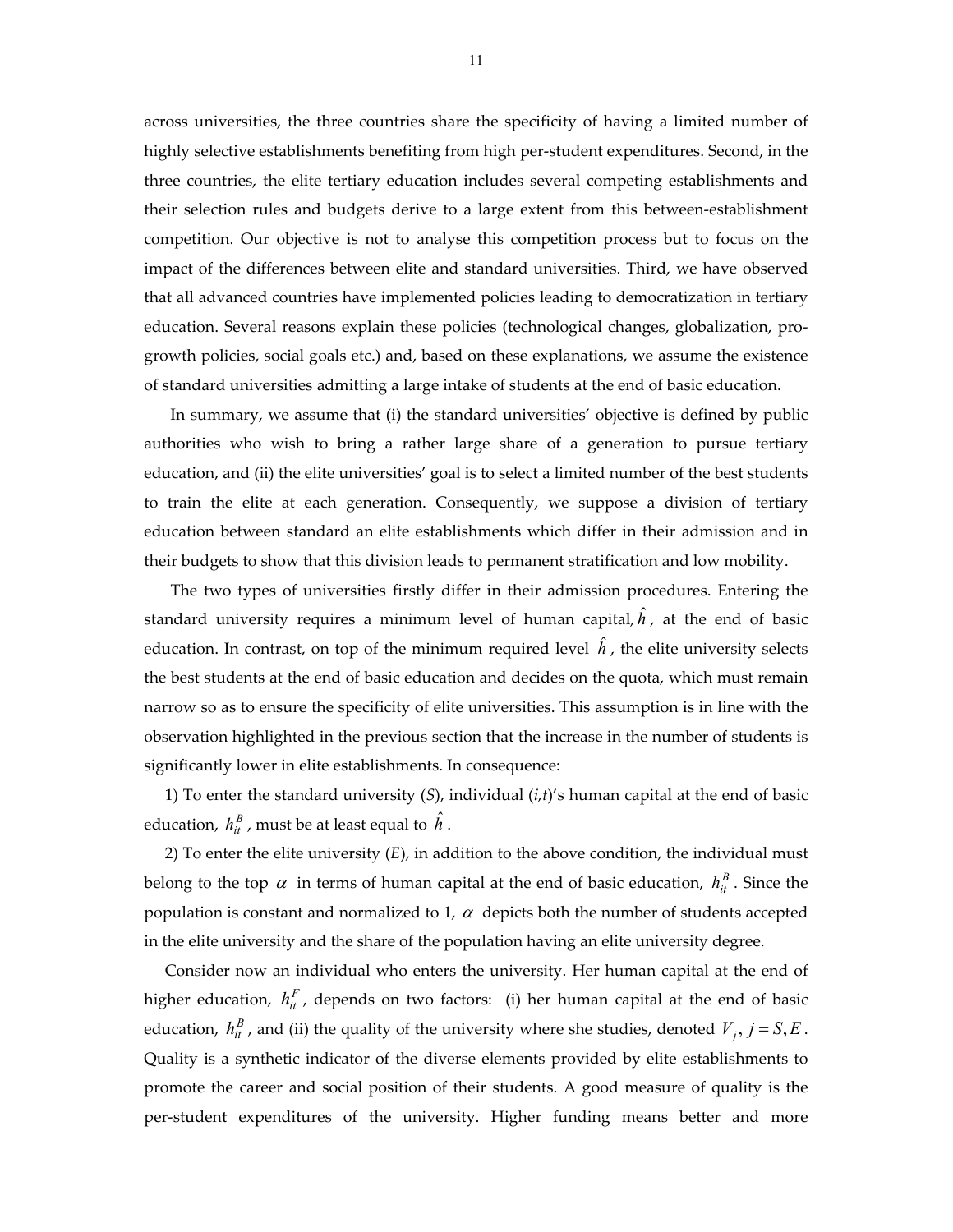numerous staff, better infrastructures, and finally better education. It also permits to generate influential networks that signal the belonging to the elite. Consequently, and following the stylised facts exposed in Section 2, we assume that the expenditure per student, and hence the 'quality', is higher in the elite university than in the standard one:  $V_E > V_S$ .

We assume a simple multiplicative higher education function. More complex functions could be considered, but they would not modify the main results. Therefore, we have:

$$
h_{it}^{S} = V_{S}h_{it}^{B} = V_{S}a_{it} \left(h_{it-1}^{F}\right)^{\eta} \qquad \text{if the individual enters a standard university}
$$
\n
$$
h_{it}^{F} =
$$
\n
$$
(2)
$$

$$
h_{it}^{E} = V_{E}h_{it}^{B} = V_{E}a_{it} \left(h_{it-1}^{F}\right)^{\eta} \qquad \text{if the individual enters an elite university} \tag{3}
$$

where  $h_{it}^{S}$  and  $h_{it}^{E}$  are individual (*i*,*t*)'s overall human capital endowment at the end of higher education when completing the standard and elite university respectively.

#### *3.1.3. Educational choice*

 $\overline{a}$ 

Once they have achieved their basic education, individuals possess one unit of time they allocate either to working, or to studying in tertiary education.

Individual  $(i, t)$  maximises her lifetime income  $I_{it}$  by making the following discrete choice:

$$
\hat{I}_{it} = \max\left\{I_{it}^j, j = B, S, E\right\}
$$

The incomes  $I_{it}^j$  depend on human capital, on earnings per unit of human capital, and on the working time during adult life. We denote  $w_t$  the after-tax earnings<sup>13</sup> per unit of human capital at the beginning of generation *t*'s adult life. To simplify, we assume an exogenous and constant rate of growth  $U$  of unit earnings and we denote  $r$  the discount factor.

Consider individual  $(i, t)$  with human capital  $h_{it}^B$  at the end of basic education. Then:

$$
I_{it} = I_{it}^{B} = \int_{0}^{1} w_{t} e^{(\nu - r)\theta} h_{it}^{B} d\theta
$$
 if she joins directly the labour market.  

$$
I_{it} = I_{it}^{S} = \int_{\varphi}^{1} w_{t} e^{(\nu - r)\theta} V_{S} h_{it}^{B} d\theta
$$
 if she enters a standard university  

$$
I_{it} = I_{it}^{E} = \int_{\varphi}^{1} w_{t} e^{(\nu - r)\theta} V_{E} h_{it}^{B} d\theta
$$
 if she enters an elite university

As  $V_E > V_S$ , it is clear that students always prefer an elite university to a standard one.

<sup>&</sup>lt;sup>13</sup> There is an income tax to fund education which is freely provided by the State. The tax is not explicitly modelled because it does not affect the individuals' education decisions.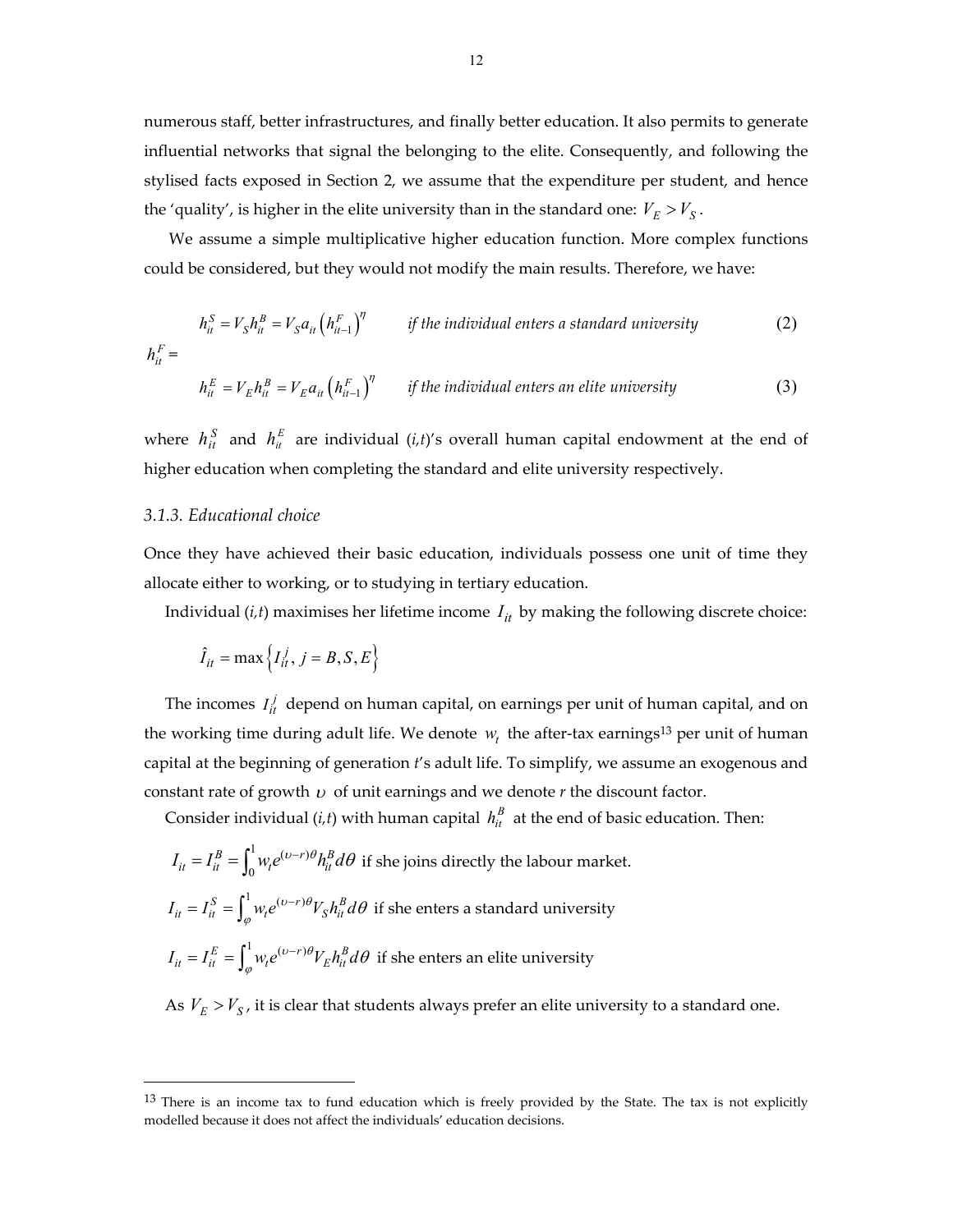**Lemma 1.** *All individuals prefer entering the U‐university to joining directly the labour market if*  $(v-r)$  $r - 1$  $V_U > V = \frac{e^{v-r} - 1}{e^{v-r} - e^{(v-r)}}$  $e^{v-r}-e$  $\boldsymbol{\eta}$  $\omega-r$   $_{\alpha}(v-r)\varphi$  $\overline{a}$  $\frac{d}{dx} \sum E = \frac{e^{b-r} - 1}{e^{b-r} - e^{(b-r)\varphi}}$ ,  $U = S, E$ , and they all prefer to join directly the labour market in the *opposite case*.

Proof. Individual (*i*,*t*) prefers entering the *U*-university to joining the labour market if  $I_{it}^U > I_{it}^B \Leftrightarrow V_U > (e^{v-r}-1)(e^{v-r}-e^{(v-r)\varphi})^{-1}, \ \ U = S, E \cdot I_{it}^S = w_t V_S h_{it}^B \int_{\varphi}^1 e^{(v-r)\vartheta} d\theta = w_t V_S h_{it}^B$ 

Condition  $V_U > \underline{V}$  signifies that the efficiency of the *U*-university, i.e. its per-student expenditure  $V_U$ , must be sufficient to cover the opportunity cost linked to studying time.

As  $V_s < V_E$ , three situations are possible. When  $V_E < V_L$ , no-one chooses higher education. When  $V_S < \underline{V} < V_E$ , no-one enters the standard university and the best  $\alpha$  students at the end of basic education enter the elite university, provided that they reach the minimum threshold  $\hat{h}$  . Finally, when  $V_S > \underline{V}$  , all the children with a human capital higher than  $\hat{h}$  enter the university, and the best  $\alpha$  among them the elite university. This last situation is the only one which is relevant for our purpose and which corresponds to observed facts. Consequently, we shall henceforth suppose that the following condition holds:

$$
V_S > \underline{V} \tag{4}
$$

This leads to the following Lemma on the educational choice:

**Lemma 2.** Individual (i,t)'s human capital at the end of her education,  $h_{it}^F$  , is:

$$
h_{it}^{F} = \begin{cases} h_{it}^{B} & \text{if} & h_{it}^{B} < \hat{h} \\ h_{it}^{S} & \text{if} & \hat{h} \le h_{it}^{B} < h_{\alpha,t} \\ h_{it}^{E} & \text{if} & \hat{h} < h_{\alpha,t} \le h_{it}^{B} \end{cases}
$$
(5)

The case of additional education costs on top of the above-considered opportunity cost is discussed in Section 6.

#### **3.2. Social stratification and intergenerational mobility**

Lemma 2 points to the fact that individuals are differentiated according to the type of education they receive. This defines the following three social groups:

**Definition 1**. Within each generation, we define as: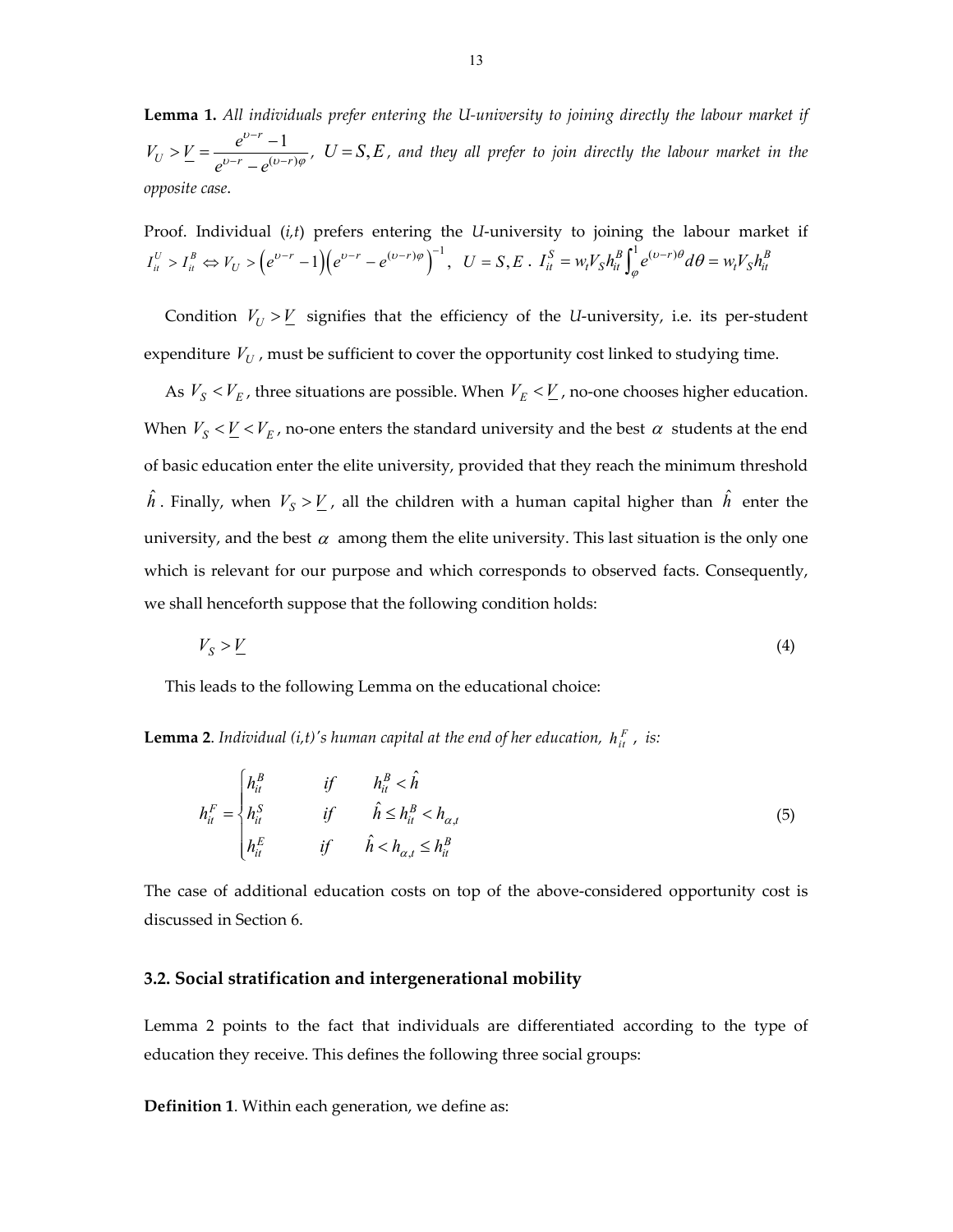- 1) *Lower class* the set of individuals who have only achieved basic education.
- 2) *Middle class* the set of individuals who have a standard university degree.
- 3) *Elite* the individuals with an elite university degree.

The three social groups are defined by the educational attainment of individuals. This typically reproduces the facts underlined in Section 2 showing the correspondence between social stratification and stratification in higher education.

By definition, the size of the elite  $\alpha$  is given. We denote  $\gamma$  the size of the middle class. Hence, the size of the lower class is  $\varepsilon = 1 - \alpha - \gamma$ . Except  $\alpha$ , these sizes can change over time.

#### *3.2.1. Steady segments*

We now show that each type of study (*B*,*S*,*E*) is characterized by a specific steady segment. In this purpose, let us define function  $h_t^F = H_a^j(\cdot)$  for a given  $a$ , such that:

$$
h_t^F = H_a^j \left( h_{t-1}^F \right) = V_j a \left( h_{t-1}^F \right)^{\eta}, \quad \forall t \,, \text{ for } j = B, S, E
$$
 (6)

with  $V_B = 1$ .

 $H_a^j(\cdot)$  is the function that relates the human capital at the end of the type of study *j* at any generation *t* to the preceding generation's overall human capital  $h_{t-1}^F$  *for a given personal ability a* . The shapes of the curves  $H_a^j(\cdot)$  are depicted in Figure 1.



*Figure* 1. The *j*-steady segment,  $j = B, S, E$ 

Function  $H_a^j(\cdot)$  is denoted  $\underline{H}^j(\cdot)$  for  $a = \underline{a}$  and  $\overline{H}^j(\cdot)$  for  $a = \overline{a}$ . Functions  $\overline{H}^j(\cdot)$  and  $\bar{H}^j(\cdot)$  respectively determine the lowest and highest human capital a child can reach at the end of education *j* when all her ancestors pursued education *j*. All the curves  $H_a^j(\cdot)$  are located between curves  $\underline{H}^{j}(\cdot)$  and  $\overline{H}^{j}(\cdot)$  and any two curves never intersect.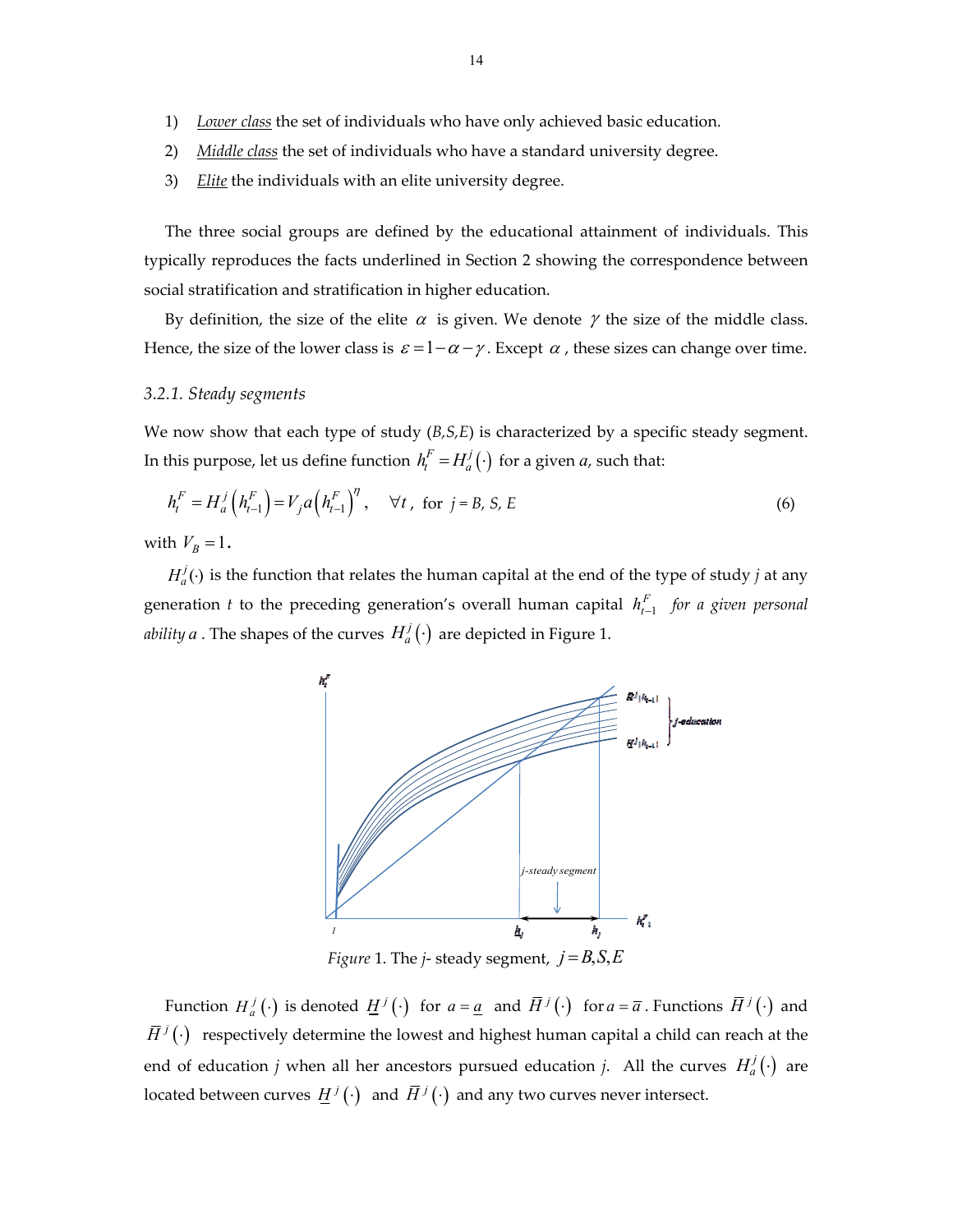For a given ability *a* , and a given type of study *j*, the steady state of the dynamics (6) is the fixed point  $h^a_j$  of function  $H^j_a(\cdot)$  defined by the equality:

$$
h_a^j = H_a^j \left( h_a^j \right) \Longrightarrow h_a^j = \left( V_j a \right)^{1/(1-\eta)} \tag{7}
$$

Since  $a \in [a, \overline{a}]$  , all the steady states are inside the segment  $\left[ \underline{h}_j, \overline{h}_j \right]$  as depicted in Figure 1.

**Definition 2**. The segment  $\left[\underline{h}_j, \overline{h}_j\right]$  is called *j–steady segment*, for *j* = *B*,*S*,*E*.

The human capital dynamics engender three steady segments:  $\left[\underline{h}_B, \overline{h}_B\right], \left[\underline{h}_S, \overline{h}_S\right]$  and  $\left[ \frac{h_E}{h_E} \right]$ .<sup>14</sup> These steady segments (*B, S* and *E*) are depicted in Figure 2. Note that the *S*-steady segment and the *E*-steady segment move to the right when  $V_S$  and  $V_E$  increase respectively.



So as to restrict the analysis to the mobility between the middle and the upper class, we assume that once one generation of a dynasty enters the university, then all the successive generations of this dynasty also enter the university. It can be shown that the condition for this is  $\hat{h} \leq (\underline{a}V_S^{\eta})^{1/1-\eta}$ .<sup>15</sup> In what follows, we thus assume that this condition holds.

*3.2.2. Steady stratification*

 $\overline{a}$ 

14 with:  $\left[\underline{h}_B, \overline{h}_B\right] = \left[\underline{a}^{1/(1-\eta)}, \overline{a}^{1/(1-\eta)}\right], \left[\underline{h}_s, \overline{h}_s\right] = \left[\left(V_s \underline{a}\right)^{1/(1-\eta)}, \left(V_s \overline{a}\right)^{1/(1-\eta)}\right]$  and  $\left[\underline{h}_e, \overline{h}_E\right] = \left[\left(V_E \underline{a}\right)^{1/(1-\eta)}, \left(V_E \overline{a}\right)^{1/(1-\eta)}\right]$ . <sup>15</sup> Proof: The least skilled individual who enter the university is such that  $h_{it}^B = \hat{h}$  and  $h_{it}^F = V_s \hat{h}$  at the end of study *S*. To enter the university, her child must possess at least the human capital  $\hat{h}$  at the end of basic education, even when having the lowest ability  $\underline{a}$  . Hence:  $\underline{a}\left(V_{S}\hat{h}\right)^{\eta} \geq \hat{h} \Rightarrow \hat{h} \leq \left(\underline{a}V_{S}^{\eta}\right)^{1/1-\eta}$ .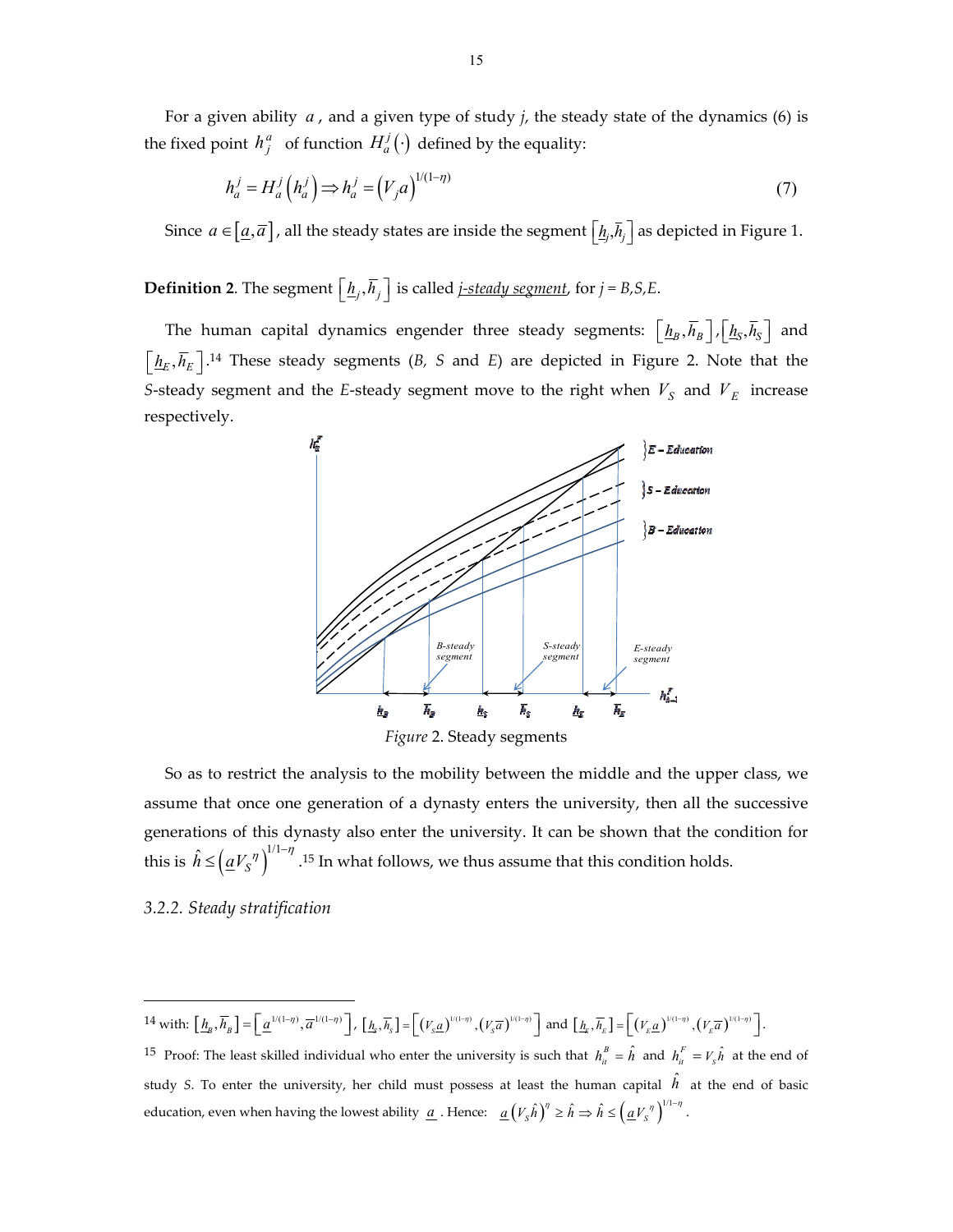In the preceding sub‐section, we have defined the steady segment corresponding to each type of study. In this section, we define a 'steady stratification', and we subsequently show that a 'higher education system' always tends towards a steady stratification.

**Definition** 3. A *higher education system*  $(\hat{h}, \alpha, V_s, V_E)$  is defined by four elements, i.e., (i) the two selection procedures  $\hat{h}$  and  $\alpha$  , and (ii) the respective qualities,  $V_S$  and  $V_E$  .

#### **Definition 4**. A *Steady stratification* is a situation in which:

1) The size of each social group remains unchanged from one generation to the next.

2) At each generation, all individuals are inside a steady segment and (i) all the individuals inside the lower class have a human capital belonging to the *B*‐steady segment  $\left(\frac{h_B}{h_B}, \overline{h}_B\right)$ , (ii) all the individuals inside the middle class have a human capital inside the *S*steady segment  $\left[\underline{h}_{S}, \overline{h}_{S}\right]$ , and (iii) all the individuals within the elite have a human capital inside the *E*-steady segment  $\left[\underline{h}_E, \overline{h}_E\right]$ .

It is essential to note that being in a steady stratification does not mean that dynasties indefinitely remain in the same segment. When there is social mobility, dynasties inside the middle class can move to the elite and *vice versa*. However, the number of dynasties in each segment, and thereby in each social group, remains unchanged.

Given Definitions 3 and 4, we can establish the following:

**Lemma 3.** *Consider a higher education system*  $(\hat{h}, \alpha, V_S, V_E)$  *characterised by the functions* (1)-(3). *Then, regardless of the initial distribution of human capital across dynasties, this system tends towards a steady stratification*.

#### *Proof*. Appendix A.

 $\overline{a}$ 

Lemma 3 shows that a two-tier higher education leads to a steady social stratification. This can be a two‐group or a three‐group stratification depending on the position of threshold  $\hat{h}$  in relation to  $\bar{h}_B$  (see Appendix A).<sup>16</sup>

<sup>&</sup>lt;sup>16</sup> When  $\hat{h} \ge \overline{h}_n$ , the steady stratification typically comprises the three social groups and the size of each group depends on both the characteristics of higher education and the initial (generation 0) human capital distribution across dynasties. If  $\hat{h} < \overline{h}_n$ , the steady stratification is characterised by two social groups only because the lower class vanishes during the transitional dynamics to the steady stratification and the steady stratification is characterised by  $\gamma = 1 - \alpha$ . Hence, when the admission threshold  $\hat{h}$  is sufficiently low, we end up with two social groups.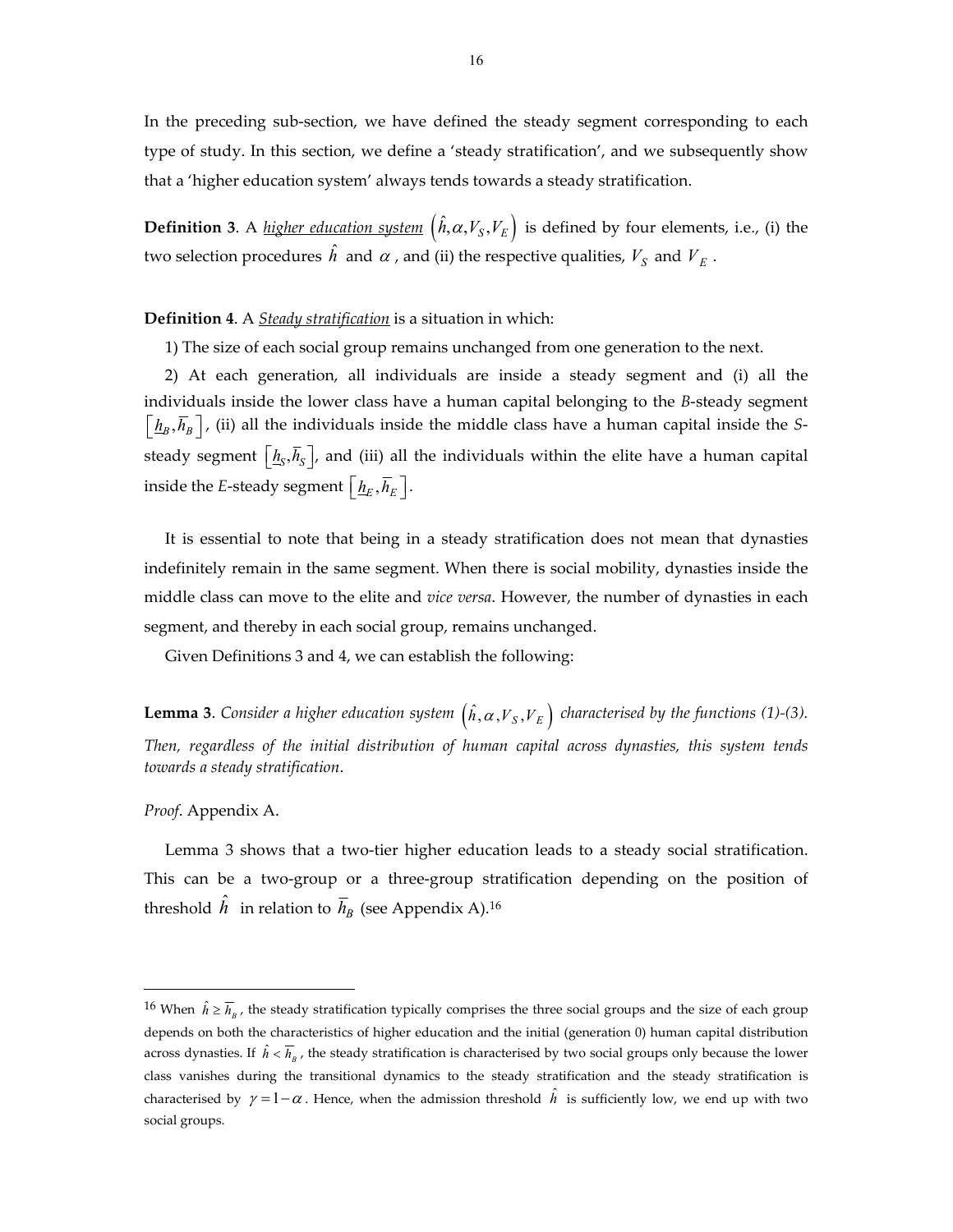#### **4. Social Mobility at the Top**

The emergence of steady stratifications does not mean that there is no mobility across social groups. We now place ourselves in a situation of steady stratification to determine the condition for mobility to occur

#### **4.1. The conditions for mobility**

Social mobility at the top is defined as a situation in which a number of students from the middle class accede to the elite university, while the equivalent number of students from the elite enter the standard university, falling thereby in the middle class (since the size of the elite is constant by definition). These movements depend on human capital at the end of basic education,  $h_{it}^{B}$  , which determines the individuals' position and hence the type of university they can join.



*Figure* 3. The mobility segment

Figure 3 depicts the rationale of mobility between the middle class and the elite at the end of basic education. On the *x*‐axis, the middle class parents are in the *S*‐steady segment and the elite parents in the *E*‐steady segment. The *y*‐axis displays the position of the offspring at the end of basic education: The middle class offspring are in segment  $\left[\underline{h}_{S}^{B}, \overline{h}_{S}^{B}\right]$  and the elite offspring in segment  $\left[ \frac{h^B_E}{\bar{h}^B_E} \right]$ .

The condition for students from the middle class to accede to an elite university is that, at the end of basic education, the most skilled from the middle class have a higher level than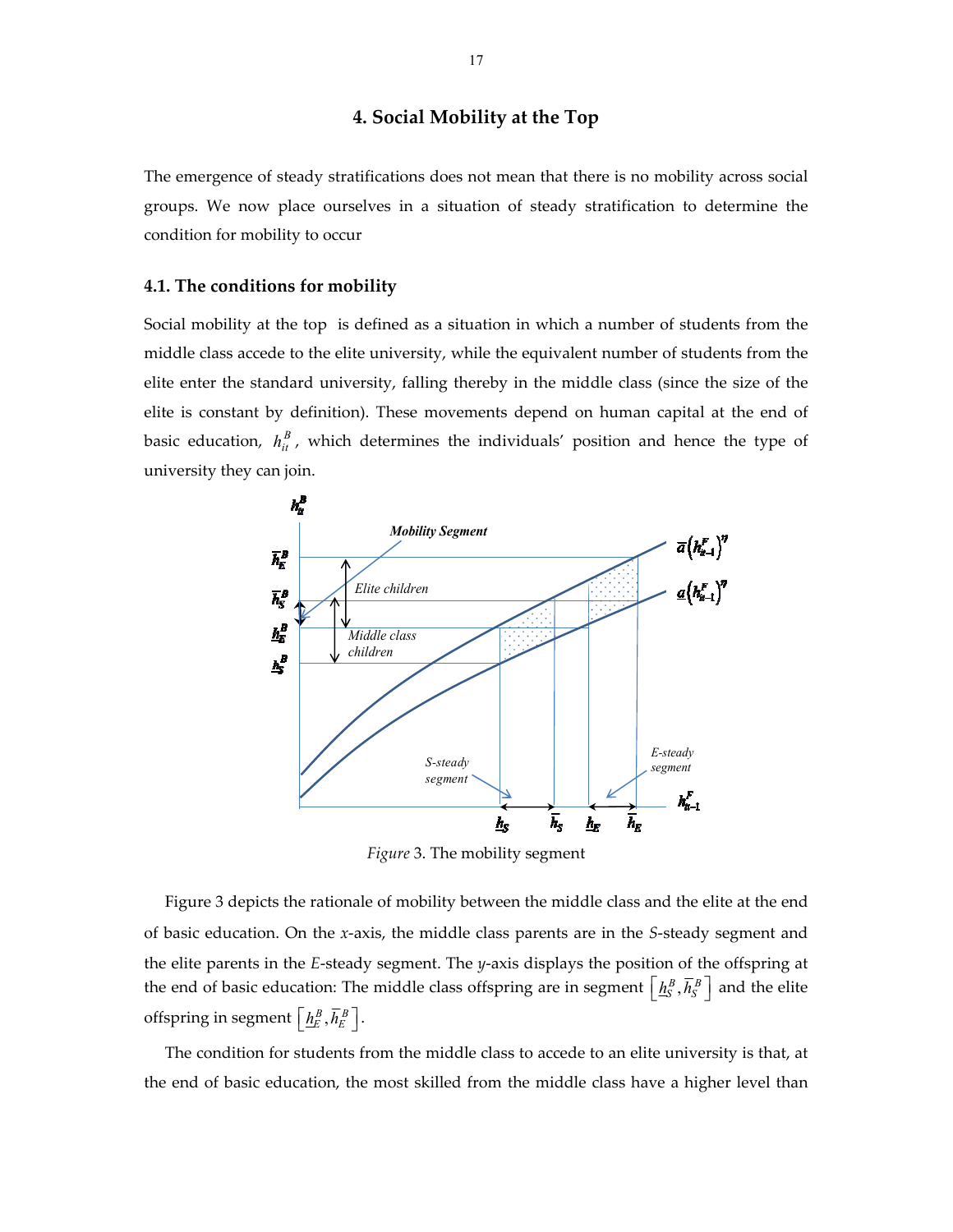the least skilled from the elite, i.e.,  $\bar{h}^B_S > \underline{h}^B_E$  (otherwise, all the students from the elite enter the elite university and leave no opportunity for middle class students to enter the elite).

We define Condition 1 as:

**Condition 1:**  $V_E / V_S < (\overline{a} / \underline{a})^{1/\eta}$ 

This establishes the following proposition on social mobility:

**Proposition 1***. Assume that we are at a steady stratification. Then, social mobility exists if Condition* 1 *is fulfilled.*

*Proof*. There is social mobility if some students from the middle class can enter the elite, i.e.,  $\frac{h^B_E}{h^E_E} <\overline{h}^B_S \Leftrightarrow \underline{a}\left(\underline{h}_E\right)^{\eta} <\overline{a}\left(\overline{h}_S\right)^{\eta} \Leftrightarrow \ \underline{a}^{1/(1-\eta)} V_E^{-\eta/(1-\eta)} <\overline{a}^{1/(1-\eta)} V_S^{-\eta/(1-\eta)} \Leftrightarrow V_E \text{ / } V_S <\left(\overline{a} \text{ / } \underline{a}\right)^{1/\eta} \text{ .}$ 

When Condition 1 is not fulfilled, students from the middle class remain in the middle class and students from the elite remain in the elite. This is the case when segments  $\left[\frac{h_S^B}{N_S},\overline{h}_S^B\right]$ and  $\left[\frac{h^B_E}{h^B_E}, \overline{h}^B_E\right]$  on the *y*-axis do not overlap. Each group is then fully insulated from the other. In contrast, when Condition 1 is met, there is room for social mobility at the top.

It should be emphasized that Condition 1 depends on the quality gap between universities  $(V_E / V_S)$  and on the difference in ability between the most and the least able student  $(\bar{a}/a)$ . In fact, for social mobility to occur, the quality gap between the two types of universities must not be too large compared to the difference in abilities. The reason for this is that the quality gap determines the difference in attainment at the end of basic education due to social origins (elite parents received an elite education  $V<sub>E</sub>$  whereas middle class parents had a standard education  $V_S$ ) which lessens mobility. In contrast, a larger interval of personal abilities fosters mobility, provided that abilities are independent from social origin. Consequently, the condition for social mobility critically depends on the quality gap between elite and standard universities.

**Definition 6**. Assume that Condition 1 is fulfilled. Then, the segment  $\left[\underline{h}_E^B, \overline{h}_S^B\right]$  is defined as the *mobility segment*.

The mobility segment is the set in which the attainments of the middle class offspring and of the elite offspring overlap at the end of basic education (Figure 3). <sup>17</sup> It is thus the set in

<sup>17</sup> with  $\underline{h}_E^B = \left(\underline{a}V_E^{\eta}\right)^{1/(1-\eta)}$  and  $\overline{h}_S^B = \left(\overline{a}V_S^{\eta}\right)^{1/(1-\eta)}$ .

 $\overline{a}$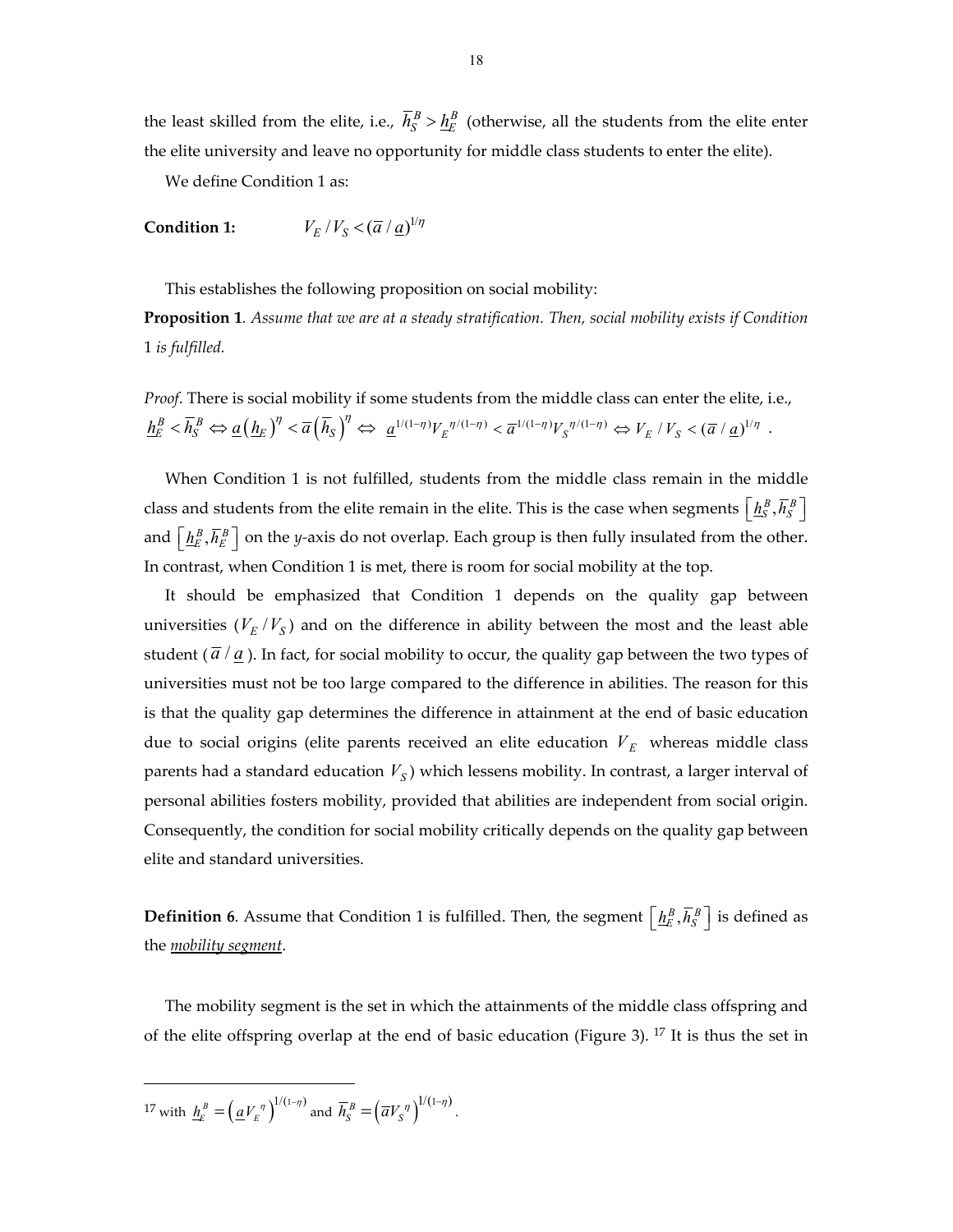which social mobility can occur. Figure 3 shows that the mobility segment can exist even when the *S*‐steady segment and the *E*‐steady segment do not overlap on the *x*‐axis.18

#### **4.2. Indicators of mobility at the top**

We assume that *Condition* 1 is fulfilled, i.e., the mobility segment does exist, and we set ourselves at the steady stratification.

**Definition 7**. We define the following three indicators of mobility:

- 1) The *Elite self-reproduction rate* is the proportion  $\rho$  of students from the elite who remain in the elite.
- 2) The *Middle class upward mobility rate* is the proportion  $\mu$  of students from the middle class who enter the elite.
- 3) The <u>Mobility at the top index</u> is the ratio  $\tau = \mu / \rho$ .

We analyse mobility from the double point of view of the middle class and of the elite. Therefore we define an elite self-reproduction indicator as well as a middle class upward mobility indicator. In addition, the 'Mobility at the top' index  $\tau = \mu / \rho$  measures the difference in the opportunity to enter the elite group between the offspring from the middle class and those from the elite. Its inverse  $1/\tau$  measures how many times a child from the elite is more likely to belong to the elite once adult compared to a child from the middle class. When  $\tau = 1$ , this opportunity is the same and there is full mobility at the top. When  $\tau = 0$  the self-reproduction of the elite is total and mobility at the top is nil.

Note that these ratios are in line with the usual measurements made by sociologists from mobility tables. It is clear that, within our theoretical framework, the IGE is not an appropriate measure of mobility. In fact, a simple OLS estimation would provide the IGE  $\eta$ when controlling for the per-student expenditure on education (ability would then be part of the error term).

We now study the impacts of changes in the structure of higher education on mobility indicators.

#### **4.3. Quality and mobility**

 $\overline{a}$ 

**Proposition 2.** An increase in the elite university quality  $V<sub>E</sub>$  and/or a decrease in the standard *university* quality  $V_s$ :

<sup>18</sup> when the *S*‐steady segment and the *E*‐steady segment overlap, the mobility segment does exist.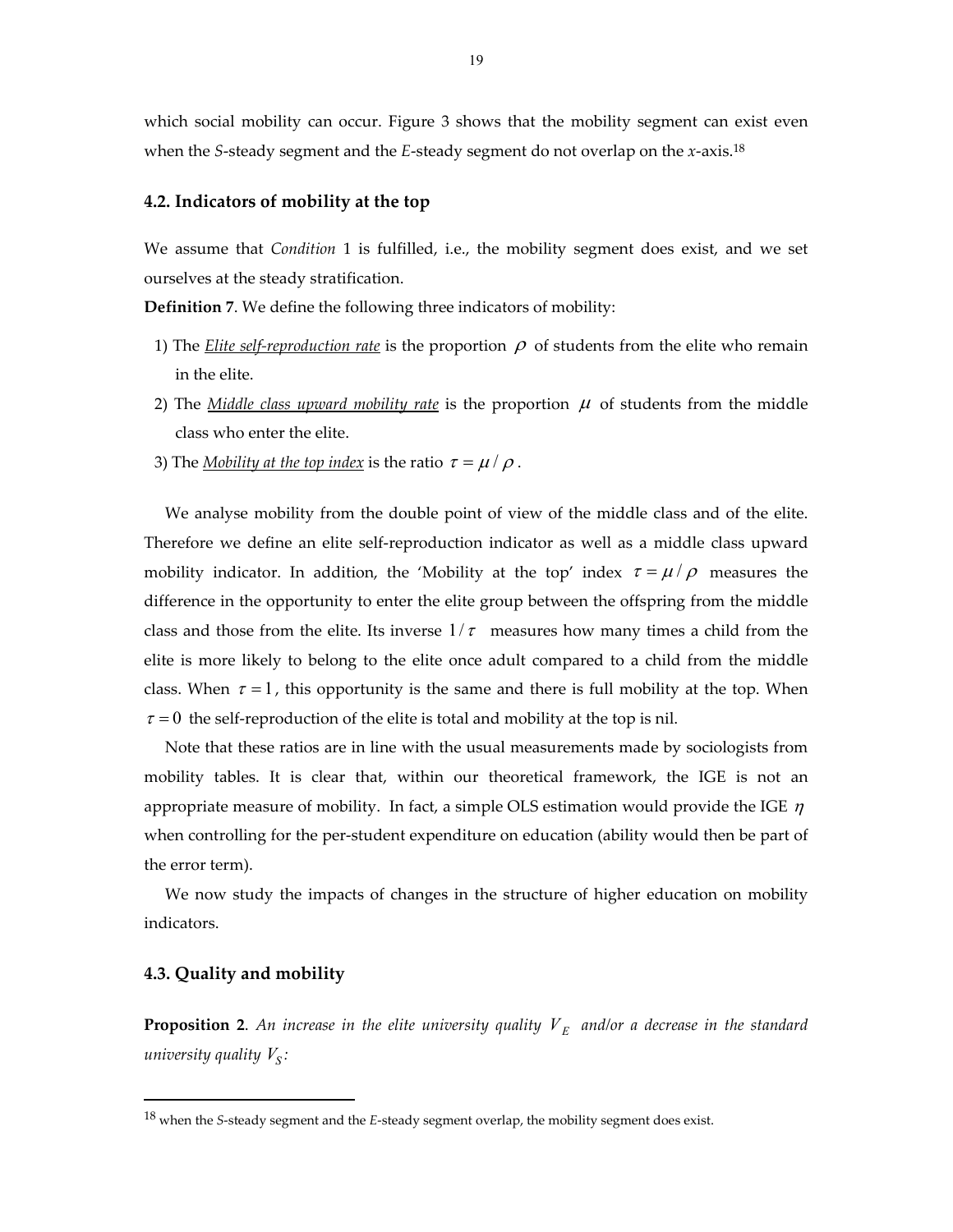*1)* increases the elite self-reproduction  $\rho$ .

*2)* decreases the middle class mobility rate  $\mu$ .

*3)* decreases the mobility at the top index  $\tau$ .

*Proof.* Appendix B. Opposite changes in  $V<sub>E</sub>$  and  $V<sub>S</sub>$  have the opposite effects

Proposition 2 shows that 'ceteris paribus' an increase in the funding allocated to elite universities that rises their quality lowers social mobility at the top. Fewer students from the middle class can join the elite, i.e., the elite self‐reproduction is reinforced. This derives from the fact that, with the rise in the quality of the elite university, the middle class will turn out to possess less human capital relative to the elite. As a consequence, fewer highly able students from the middle class will surpass the human capital level of the low able students from the upper class because of the growing difference in intra-family transfers between social groups. Thus, more students from the elite remain in the elite and social mobility at the top is lessened.

This Proposition shows that an increase in the funding for elite universities not only increases the elite's human capital and future income, but also it reduces social mobility.

Similarly, decreasing  $V_S$  lowers the skill level of the middle class, providing their offspring with fewer intra‐family human capital transfers and thus a worsened position in the competition for the entry in the elite university.

Proposition 2 has two major implications:

1. Ceteris paribus, countries in which the quality gap between universities is bigger because elite universities benefit from higher per student expenditures should exhibit lower mobility at the top and thereby lower intergenerational mobility.

2. An increase in the funding of higher education that primarily benefits elite universities *does not foster social mobility*. Quite the opposite, it reduces the middle class upward mobility and reinforces the elite self‐reproduction.

Finally, if the increase in  $V_E$  and/or the decrease in  $V_S$  are sufficiently high so that Condition 1 no longer holds, i.e.,  $V_E / V_S > (\overline{a} / \underline{a})^{1/\eta}$ , then, based on Proposition 1, we get no social mobility at all, with a complete self‐reproduction of the elite.

#### **4.4. Changes in admission rules**

We now introduce exogenous changes in the admission rules so as to determine their impacts on social mobility between the middle class and the elite. We firstly analyse the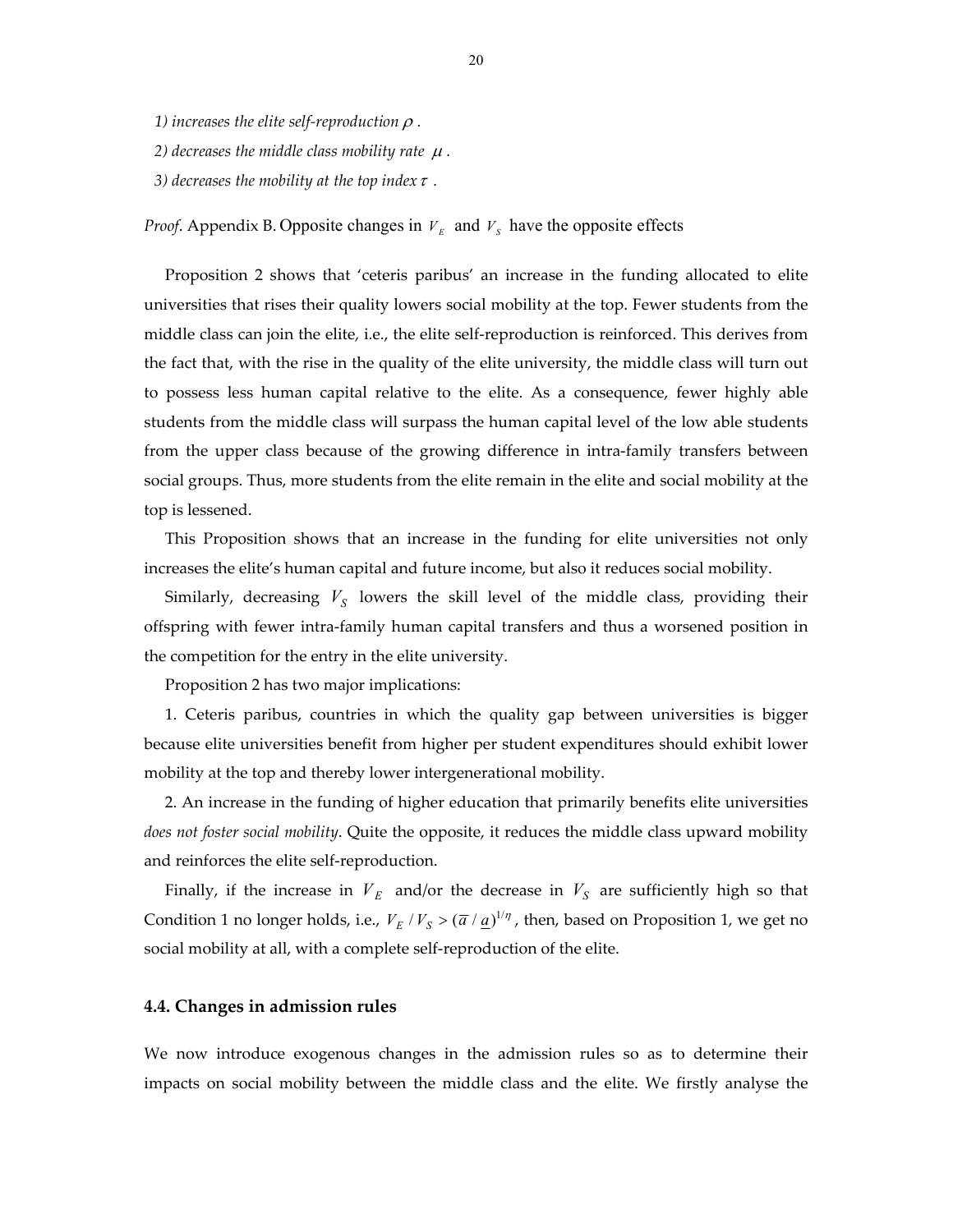effect of a change in the selection to enter the elite university ( $\alpha$ ), and subsequently a change in the admission to the standard university (  $\hat{h}$  ).

**Proposition** 3. An increase in the share  $\alpha$  of students recruited by the elite university without  $\alpha$  *change in the admission to the standard university*  $\hat{h}$  *entails:* 

- *1)* an increase in the elite self-reproduction rate  $\rho$ ,
- *2)* an increase in the middle class upward mobility rate  $\mu$ , and
- *3)* an ambiguous impact on the 'mobility at the top' index,  $\tau$ .

*Proof*. Appendix C.

Proposition 3 shows that reducing the tightness of recruitment to elite university, making thereby the elite larger, leads to both an increase in the middle class upward mobility and an increase in self‐reproduction of elites. The explanation is as follows.

The increasing effect of  $\alpha$  upon  $\mu$  is straightforward because more offspring from the middle class join the elite group and the size of the middle class decreases (since  $\alpha$  increases and  $\hat{h}$  remains unchanged. As regards  $\rho$  there are two opposite effects. On the one hand, the rise in  $\alpha$  tends to decrease the elite self-reproduction by increasing the number of elite members, i.e., the denominator of coefficient  $\rho$ . On the other hand, there is an increase in the number of elite offspring entering the elite university, which is high enough to over‐ compensate the increase in the number of elite offspring, raising thereby the elite self‐ reproduction.

Finally, as mobility increases for the middle class but lessens for the elite, the effect on mobility at the top,  $\tau$ , is ambiguous.

The analysis of a change in the admission level to enter the standard university,  $\hat{h}$  , leads to the following results (proofs in Appendix D):

**Proposition <sup>4</sup>**. *<sup>A</sup> decrease in the admission level to enter the standard university*, ˆ *h , which augments* the size  $\gamma$  of the middle class, without change in  $\alpha$ , induces at the steady stratification:

- *1) A* decrease in the elite self-reproduction  $\rho$ .
- *2)* A decrease in the middle class upward mobility  $\mu$ .
- *3)* An ambiguous impact on the 'mobility at the top' index  $\tau$ .

Firstly note that if the decrease in  $\hat{h}$  that makes children from the lower class move in the middle class is permanent, then the lower class vanishes. For the middle class to increase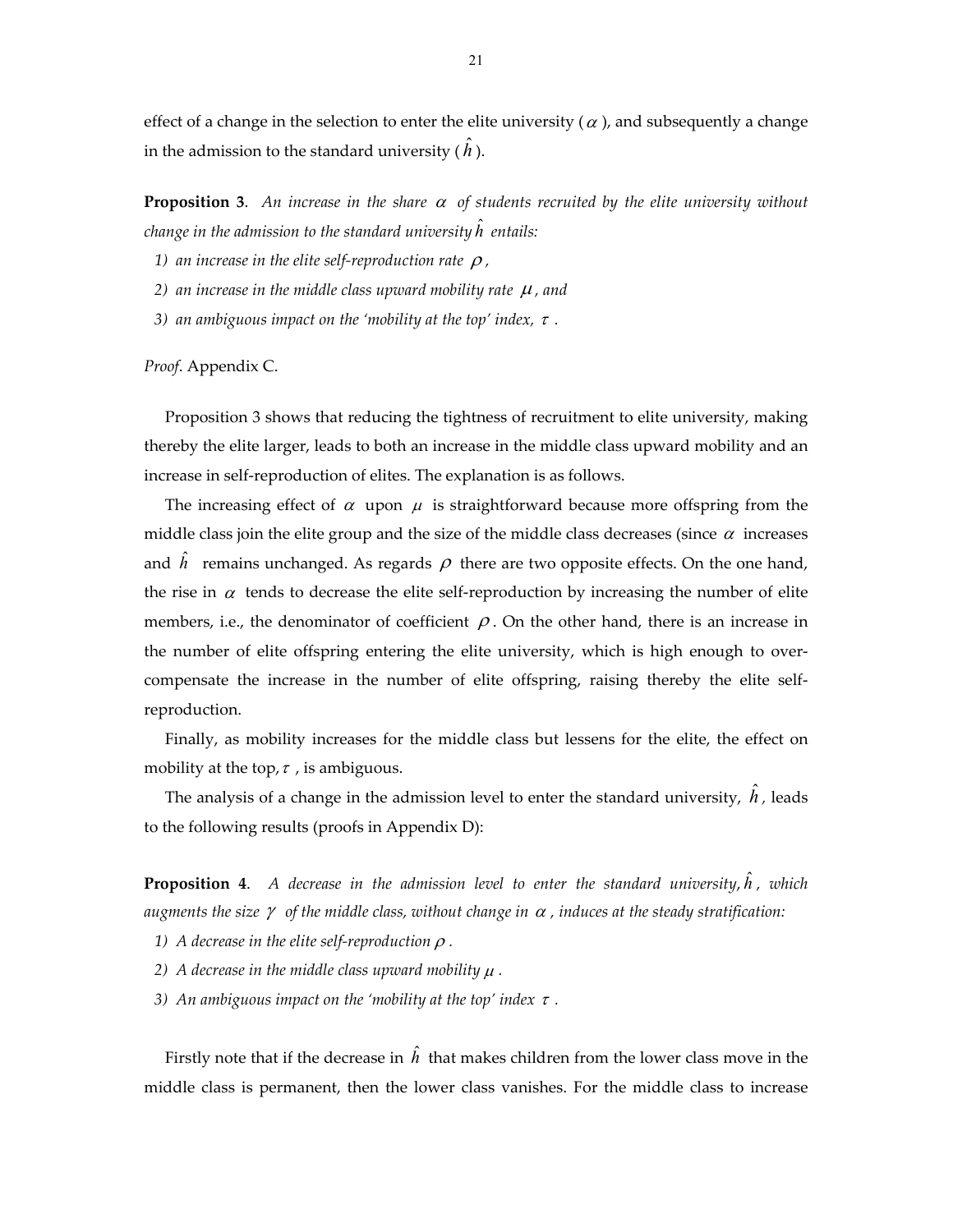without disappearing of the lower class, the decrease is  $\hat{h}\,$  must be temporary. This feature is explained and discussed in Appendix D.

Proposition 4 shows that a lower  $\hat{h}$  leading to the enlargement of the middle class tends to jeopardise its upward mobility. This is because, as the middle class gets larger, the number of its offspring who are candidate to the elite university augments whereas the number of students accepted in this university remains constant. This enlargement also lowers the elite self-reproduction because more offspring from the middle class accede to the elite.

It must however be underlined that these results concern the steady stratification only. At the time when the increase in  $\gamma$  occurs, the new middle class members are better off compared to their parents. Hence, compared to the previous generation, the increase in  $\gamma$  is experienced as an improvement by the middle class (because of the improvement of its bottom side) and as no change by the elite (because the top side of the human capital distribution is not impacted yet). It is only in the following generations that the middle class suffers a decrease in its upward mobility and the elite a decrease in its self‐reproduction.

We did not formally tackle an increase in population in our model, but our results can be easily applied to the analysis of the impact of a growing population in the following way. First, if the number of students recruited by the elite universities,  $\alpha$ , increases at the same rate as the population, then all the results are unchanged. In contrast, if this number remains constant, or if it grows at a lower rate than the population, then this is equivalent to a decrease in  $\alpha$  in our model. Hence, population growth accompanied with a lower growth of the number of students admitted to elite universities reduces the mobility to the top, because fewer children from the middle class can join the elite.

#### **5. Dynamics and simulations**

The model developed in the preceding sections has essentially analysed social mobility at the steady stratification. This is because the paths to the steady stratification are numerous and they crucially depend on the initial distribution of human capital across individuals. In this section, calibrations are implemented to illustrate the dynamics leading to the various steady stratifications with plausible values of the model parameters.

More precisely, we start from a purely egalitarian situation in which all individuals are initially endowed with the same human capital and we analyse the dynamics of social stratification and the self-reproduction of the elite group. We show that, even when starting from perfect equality, the two-tier higher education system generates social stratification with low social mobility.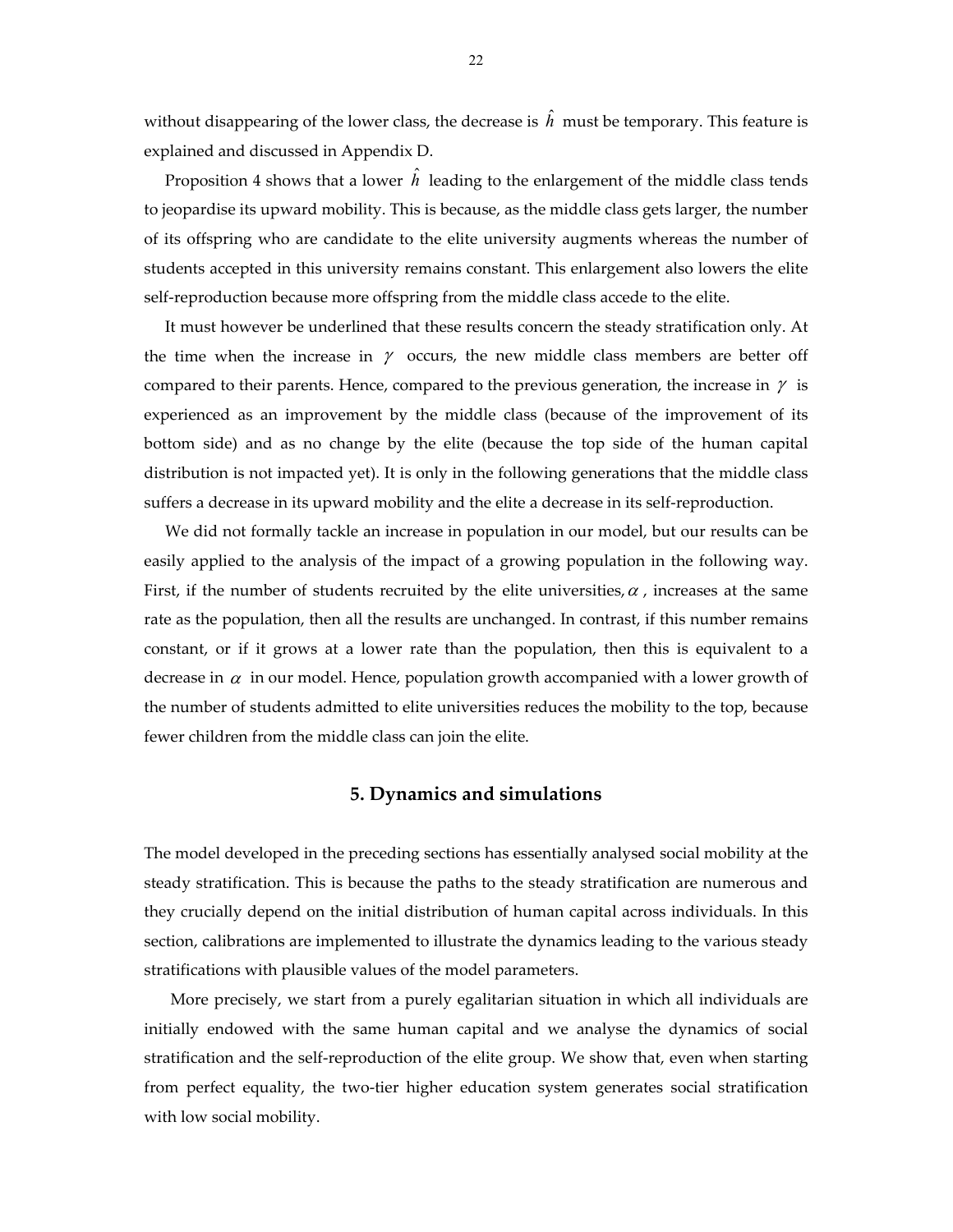This exercise is carried out within three scenarios picturing different types of education systems that differ in their elitist orientation. Finally, for each generation in each scenario, we calculate, the coefficients  $\mu$  (middle class upward mobility rate),  $\rho$  (elite self-reproduction rate), and  $\tau$  (mobility at the top index).

It must be emphasized that the calibrations implemented here cannot portray the situation of one country. They solely show that, with plausible values of the parameters, the impact of the structure of higher education is significant regardless of the funding constraint. Note that additional simulations were made with a non‐egalitarian initial distribution of human capital. These simulations illustrate the results found in Section 4 when introducing changes over time in the higher education system.

#### **5.1. Three scenarios**

 $\overline{a}$ 

We start from a situation (generation 0) in which human capital is lower than  $\hat{h}$  and all individuals possess the same human capital, i.e., perfect equality:  $h^{F}_{i0} = h^{F}_{0} < \hat{h}, \ \forall i$ . From this initial situation, we study the dynamics that derive from three higher education systems that differ in their expenditures per student in the two universities,  $V_S$  and  $V_E$ .

Table 1 depicts the parameters and values common to the three scenarios and Table 2 those corresponding to each scenario.

*Table 1*. Parameters and values common to the three scenarios

| $\mu_0$ |          | $\sim$<br>u                    | $\sim$                          | $\overline{u}$ | —<br>$\sim$<br>u | $\mu_{p}$  | D<br>.<br>╜ | $^{\ast}$<br>$\sqrt{1/n}$<br>$\sim$<br>a<br>$\boldsymbol{\mathcal{U}}$<br>$\overline{\phantom{0}}$ |
|---------|----------|--------------------------------|---------------------------------|----------------|------------------|------------|-------------|----------------------------------------------------------------------------------------------------|
| ∪.ປ     | n<br>v.v | $\sim$ $\sim$<br>$\frac{1}{2}$ | $\overline{\phantom{a}}$<br>∪.⊃ | U.O            |                  | $\cdots$ . |             | 5.49                                                                                               |

\*Recall that  $V_E / V_S < (\overline{a} / \underline{a})^{1/\eta}$  is the condition for mobility.

|                          |      | F             | $\underline{h}_{S}$ | $n_{\rm s}$ | $\underline{h}_E$ | $h_E^{}$ | $( \underline{a} V_s^{\eta} )^{1/1-\eta}$ * |
|--------------------------|------|---------------|---------------------|-------------|-------------------|----------|---------------------------------------------|
| Egalitarian $(Equality)$ | 4.1  | 4.1           | 1.39                | 2.88        | 1.39              | 2.89     | 0.66                                        |
| Elitist (Elite)          | 1.82 | $^{\prime}.4$ | 1.13                |             | 8.41              | 7.45     | 0.62                                        |
| In-between $(I-B)$       |      |               | 0.30                | 2.69        | 3.49              | 7.25     | 0.65                                        |

*Table 2*. The Three scenarios

\*  $\hat{h} \leq \underline{h}_{s}^{B} = (\underline{a}V_{s}^{n})^{1/1-\eta}$  is the condition for offspring from the middle class never to fall in the lower class.

From generation 1, we assume that the elite represent 5% of the population. The value  $\eta$  = 0.3 corresponds to the average level of the intergenerational earnings elasticity (IGE) in advanced countries.<sup>19</sup> The ability interval corresponds to a ratio  $\overline{a}/a = 1.666$  which can be

<sup>&</sup>lt;sup>19</sup> Hence, an econometric estimation from the human capital values determined by the model after controlling for the school quality (1,  $V_s$  and  $V_E$ ) provides an IGE of 0.3.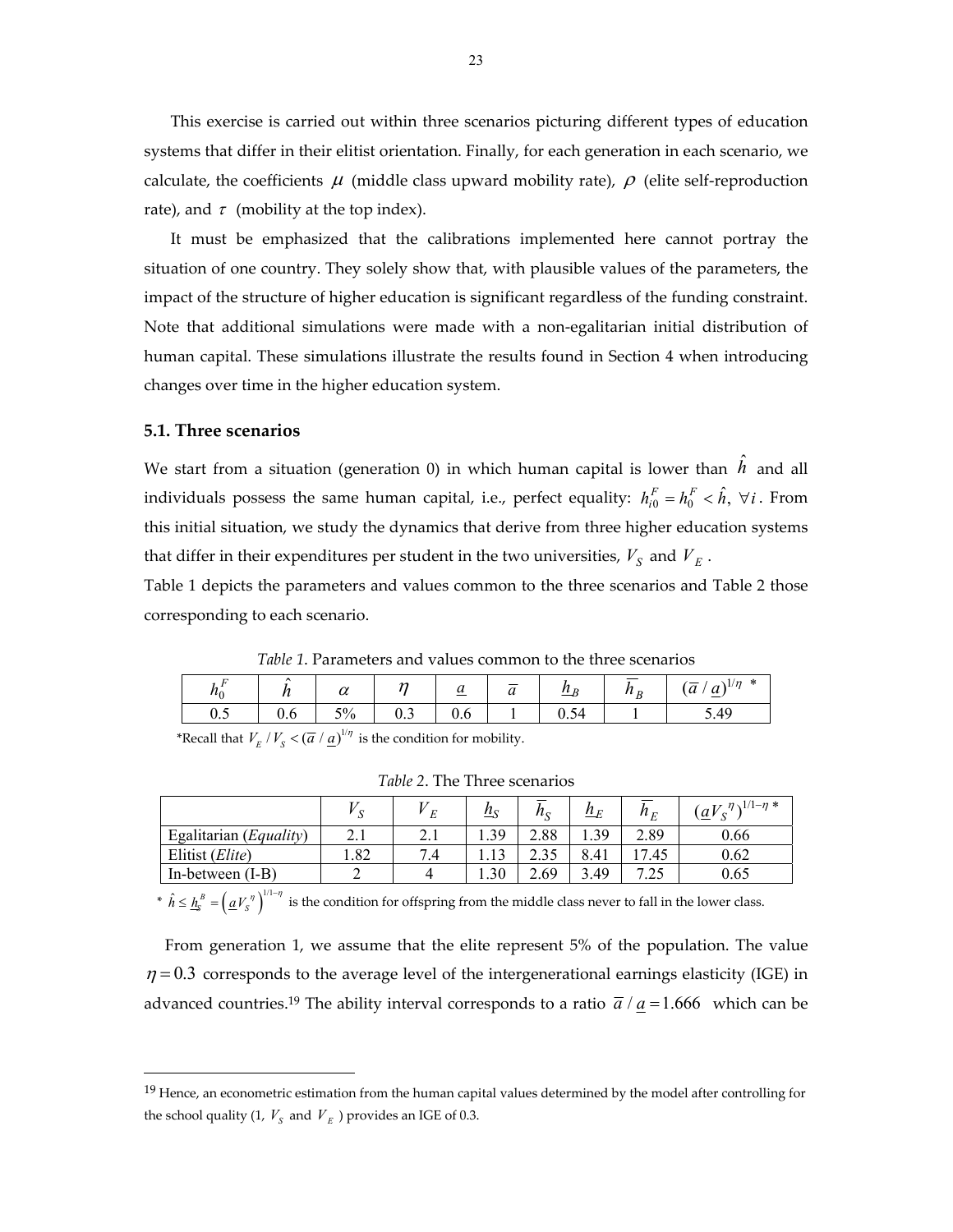seen as a plausible gap between the highest and the lowest innate ability, given our hypothesis that these are randomly distributed across individuals.<sup>20</sup>

In the three scenarios, the parameters were chosen such that: (i)  $\underline{h}_B<\hat{h}<\underline{h}_S^B<\overline{h}_B$  , which implies that a dynasty never goes back to the lower class once it has left it,<sup>21</sup> and (ii) Condition 1 holds, i.e.  $V_E / V_S < (\overline{a} / \underline{a})^{1/\eta}$ , which ensures that the mobility segment does exist.22

The three scenarios are:

1. The egalitarian scenario ('*Equality*') which stipulates equal funding in both universities. This scenario is crucial because it constitutes a benchmark for the two other cases. In fact, even with equal funding, offspring whose parents are in the top 5% are more likely to be in the top 5% because of intra‐family externalities.

2. The elitist scenario ('*Elite'*) which assumes a ratio  $V_E/V_S$  equal to 4. This corresponds to the upper limit of what is observed in the most elitist systems, as in the US, the UK and France, in which this ratio is between 3 and 4.

3. A scenario 'in-between' (*IB*) where  $V_E / V_S$  = 2.

Finally, expenditures in both universities were chosen so that total expenditure in higher education is identical in the three scenarios. We assume 500 dynasties and we calculate human capital and social stratification corresponding to the three above-described education systems for 13 successive generations following the initial generation 0.

#### **5.2. Results**

 $\overline{a}$ 

As expected, the system generates a steady stratification without lower class, which is attained at generation six in the scenarios *Equality* and *IB*, and seven in scenario *Elite*. From then, the size of each social group remains constant. The size of each social group is reported in Tables E1‐E3 in Appendix E.

It should be recalled that, without intra-family externality (i.e., with  $\eta = 0$ ), the elite selfreproduction rate  $\rho$  and the middle class upward mobility  $\mu$  would be identical and equal to 0.05 since  $\alpha$  =5%. This corresponds to a perfect mobility and equality of opportunity.

<sup>21</sup> Because of the low and perfectly equally distributed human capital at generation 0, (i) assuming  $\hat{h} > \overline{h}_B$  would

induce that all dynasties perpetually remain in the lower class, i.e. none ever attains  $\hat{h}$  , and (ii) assuming  $\hat{h} < \underline{h}_B$ would very rapidly lead to the vanishing of the lower class and the setting of the two-group steady stratification. <sup>22</sup> For the values of the parameters, there is no mobility at all when expenditures per student in the elite university are more than 5.5 times higher than those in the standard university.

 $20$  95.6 % of children have an IQ between 70 and 129 according to Gregory (1995, Table 4), but (i) the distribution is Gaussian with about 50% inside the IQ interval 90‐109 and (ii) IQ is not fully independent from social origins.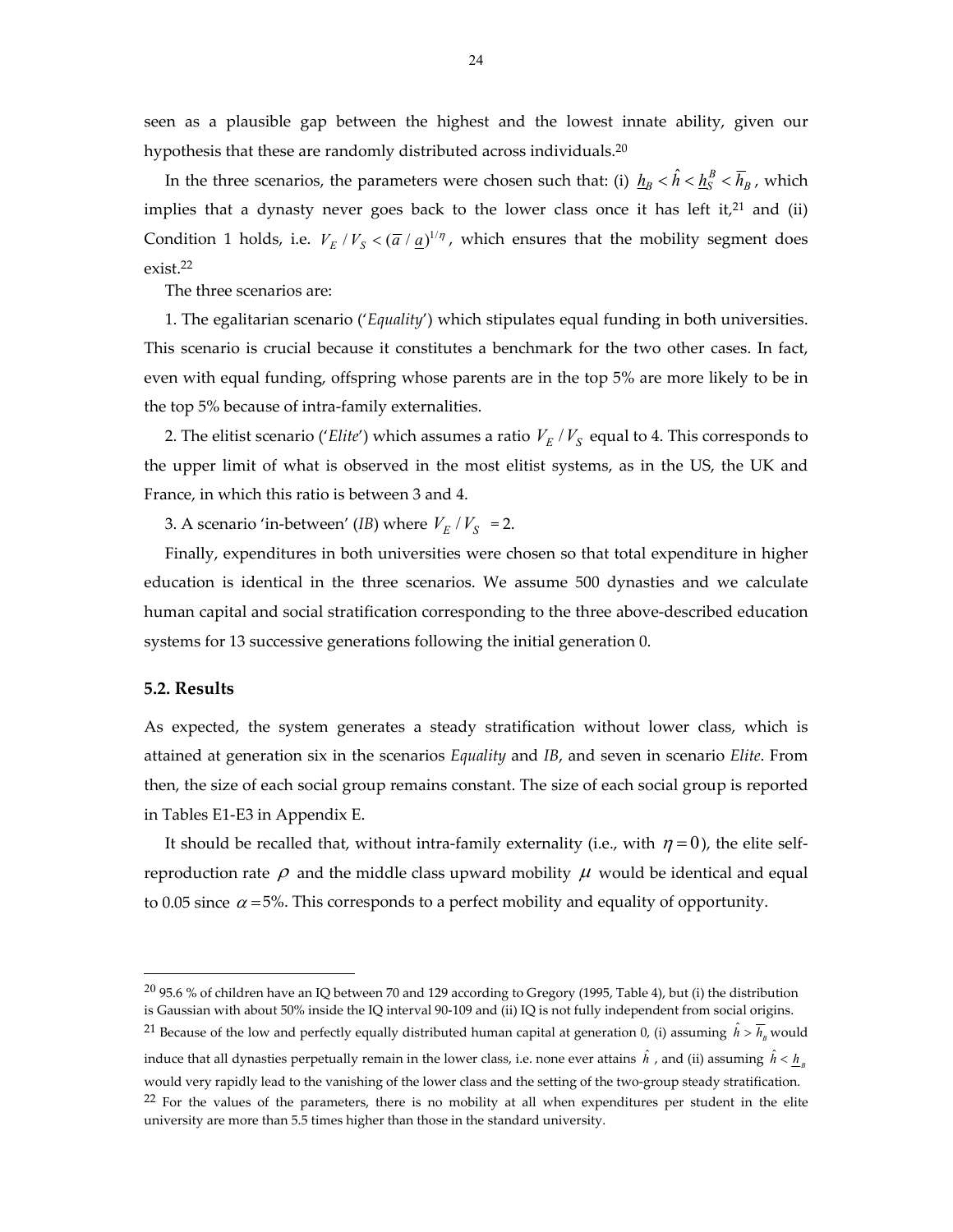Table 3 depicts, for each of the three scenarios, the elite self-reproduction rate, the middle class upward mobility rate, and the mobility at the top index, on average at the steady stratification. We also add the inverse of the mobility index,  $1/\tau$ , which represents how many times a child born in an elite family has more chance to be in the elite group once adult compared to a middle‐class child. (The results of the simulations at each generation are depicted in Tables E1‐E3 in Appendix E).

|                             | Equal<br>Opportunity | Equality<br>(benchmark) | In-Between | Elite  |  |
|-----------------------------|----------------------|-------------------------|------------|--------|--|
| Average $\rho$ (%)          |                      | 17.7                    | 66.9       | 96.6   |  |
| Average $\mu$ (%)           |                      | 4.3                     | 1.7        | 0.2    |  |
| Average $\tau = \mu / \rho$ |                      | 0.244                   | 0.026      | 0.0021 |  |
| Average $1/\tau$            |                      | 4. I                    | 38.4       | 483    |  |

*Table 3*. Mobility at the steady stratification

In the case of equal per student expenditures (*Equality*), the elite self‐reproduction rate is equal to 17.7%, i.e., 3.5 times higher than its value corresponding to equal opportunity (which is 5%). This typically reproduces the impact of intra‐family human capital externality and transfers. Despite the fact that elite offspring have 4 times more likelihood to enter the elite than middle class offspring  $(1/\tau = 4.1)$ , the middle class does not suffer much from the intra-family externality (since the middle class upward mobility rate is 4.3%, i.e., only slightly lower than in the case of equal opportunity).

In the 'in-between' scenario, i.e., with expenditures per student in elite universities twice as large as that in standard ones, the elite are noticeably self‐reproducing since 2/3 of elite offspring remain in the elite versus less than 1.7% of middle class offspring who enter the elite. In this case, students from the elite are about 40 times more likely to be in the elite than those from the middle class, and the middle class upward mobility rate is substantially reduced (1.7% compared to 4.3% in the 'equal' scenario, and to 5% with equal opportunity).

The 'Elitist' scenario significantly amplifies the previous results. The elite self‐ reproduction is now almost total, since  $\rho$  is higher than 95%, and the middle class' opportunity to go up the social ladder is almost nil ( $\mu$  = 0.2%), which means that entering the elite is 483 times more likely for elite offspring than for middle class offspring.

In summary, the simulations implemented with plausible values of the parameters show that dual higher education is a powerful factor of social immobility. Compared to the situation with a unified tertiary education (scenario '*Equality*'), the two‐tier system makes the elite self-reproduction move from 17.7% up to 67% when the expenditure per student is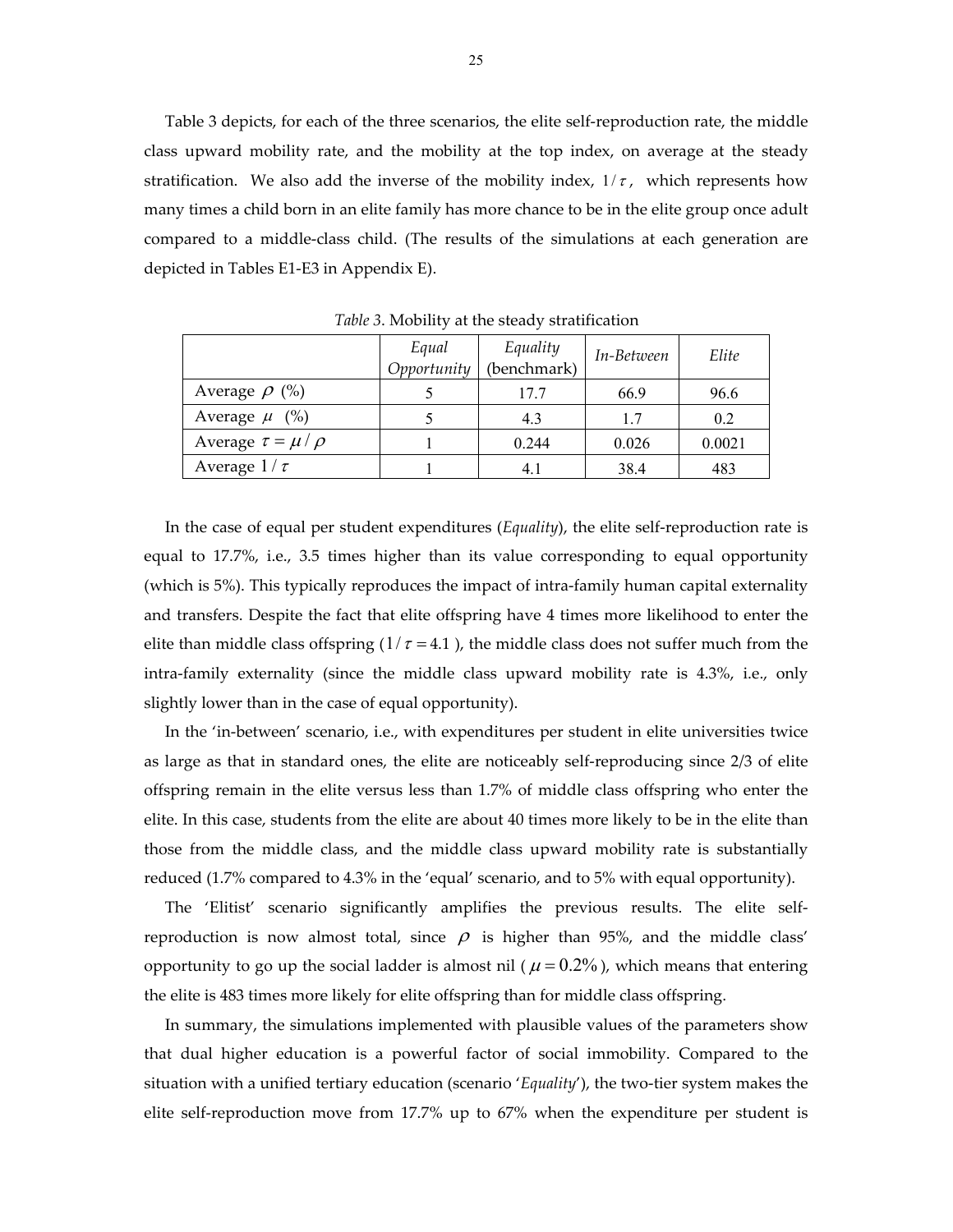twice higher in the elite university than in the standard one, and up to 96.6% when it is four times higher. Moreover, the middle class upward mobility rate falls from 4.3% (i.e., rather close to its equal opportunity value, 5%) to 1.7% and 0.2% respectively.

The core of our results lies in the respective intensities of personal ability  $(a_{it})$  and intrafamily transfers (measured by the parents' human capital  $h_{it-1}^F$ ). These results show that when differences in budget allocations between elite and standard universities are not large, then the effects of intra‐family transfers are also not too large and personal ability prevails, which results in social mobility. In contrast, when budget allocations to the elite university are high compared to the standard one, the difference in social backgrounds prevails, which boost the self‐reproduction of elites.

#### **6. Discussion and conclusion**

This paper shows that social stratification and social mobility are closely related higher education policy. A policy characterised by a division of higher education into elite and standard universities leads to permanent social stratification between the middle class and the elite, the latter being to a large extent self‐reproducing. This is even true in case of democratization and meritocracy in tertiary education. Moreover, we find that a two‐tier higher education always tends towards a steady stratification and the simulations presented in Section 5 suggest that this stratification could be attained after a limited number of generations.

A major outcome of the paper is that, the greater the difference in quality and per‐student expenditures between the elite and standard universities, the lower the upward social mobility of the middle class, and the more self‐reproducing the elite group. The simulations using plausible values of the parameters show that this impact can be large.

The core mechanism of this result lies in the respective intensities of personal ability ( $a_{it}$ ) and intra-family transfers (measured by the parents' human capital  $h_{it-1}^F$ ). When differences in budget allocations between elite and standard universities are not too large, then the effects of intra‐family transfers are limited and personal ability prevails, which results in social mobility. In contrast, when budgets allocated to elite universities are large compared to those of standard universities, the difference in social backgrounds prevails, which boosts the self‐reproduction of elites. *This reveals that an increase in public spending on higher education could drive down social mobility.* This happens when the increase in budget primarily benefits elite universities. Indeed, an increase in per‐student expenditures in elite universities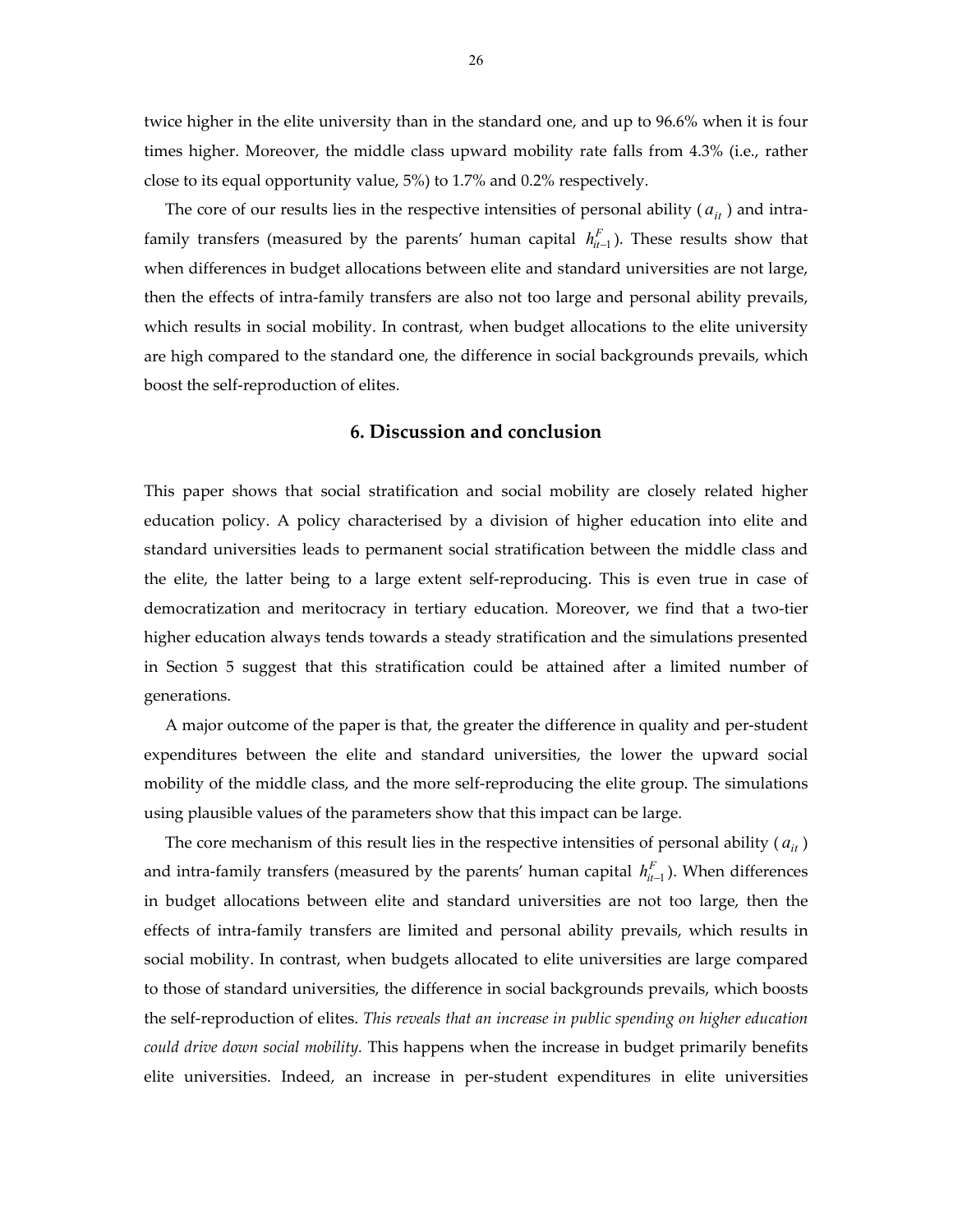compared to standard ones hampers social mobility at the top by reinforcing the weight of intra‐family human capital transfers at the expense of personal ability.

We obtain two additional results regarding the changes in admission rules. First, a wider recruitment in the elite universities, i.e., an increase in the proportion of elite households in the population  $\alpha$ , increases both middle class upward mobility and elite self-reproduction. Second, an easing of the standard universities admission (decrease in  $\hat{h}$  ) lowers the middle class upward mobility, but it also decreases the self‐reproduction of elites.

These results predict that countries with more elitist higher education systems should exhibit less mobility at the top and, ceteris paribus, less intergenerational mobility. This is typically what is observed. The post‐World War II period experienced a rapid democratization of tertiary education, due to a substantial expansion of admissions to the standard universities (lower  $\hat{h}$ ). This initially fostered social mobility because the middle class newcomers had parents from the lower class, and their access to university drove mobility upward. However, this increase in social mobility was transitional. Once individuals from the lower class had joined the middle class, their children have not continued going up the social ladder. These dynamics have been observed in most advanced countries.23 These facts are in line with our model, which shows that a slackening in the rigor of admission in standard universities leads first to an increase in social mobility, but in the longer term it leads to a decrease in the middle class upward mobility.

In addition to democratization in higher education experienced by all countries, the gap between the elite and standard universities in terms of per-student budgets has widened in several countries over the last two decades. Proposition 2 suggests that this has both reduced the middle class upward mobility and boosted the self-reproduction of the elite. Consequently, *the policies of increasing higher education budgets so as to promote social mobility could have paradoxically leaded to the opposite result, i.e. diminishing social mobility at the top, when they essentially benefited to the most prestigious establishments.*

 In conclusion, the paper shows that higher‐education policy which leads to differences in quality and per‐student expenditure as well as in admission procedures between standard and elite universities**,** can be a key factor in generating permanent social stratification and social immobility.

 $\overline{a}$ 

<sup>&</sup>lt;sup>23</sup> Some works suggest that it is the case even in Nordic countries (Bjorklund et al., 2012).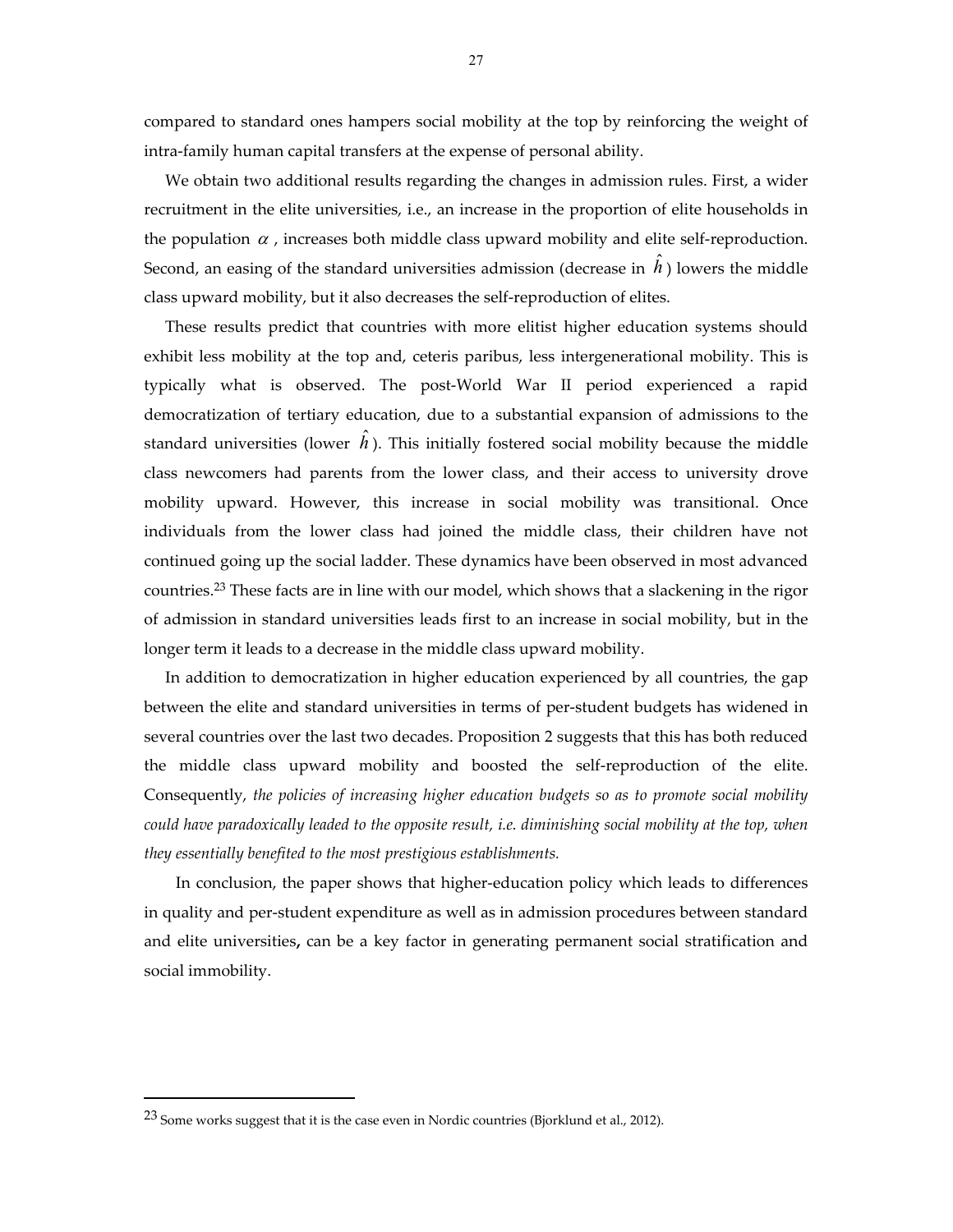#### **References**

- Aaronson, D. and B. Mazumder. 2008. "Intergenerational Economic Mobility in the U.S., 1940 to 2000." *Journal of Human Resources,* 43(1), 139‐172.
- Akyol, A. and K. Athreya. 2005. Risky higher education and subsidies. *Journal of Economic Dynamics and Control*. 29 (6), 979‐1023.
- Albouy V. and T. Wanecq. 2003. "Les inégalités sociales d'accès aux grandes écoles " (Social inequalities in the access to the Grandes écoles). *Economie et Statistiques*, 361, 27‐52.
- Arrow, K. 1973. Higher Education as a Filter. *Journal of Public Economics*, 2, 193–216.
- Barham, V., R. Boadway, M. Marchand and P. Pestieau. 1995. "Education and poverty trap", *European Economic Review*, 39(7), 1257‐75.
- Baverez, N. 1998. ʺEtrange capitalisme à la françaiseʺ (*Strange French capitalism*). *Sociétal*, March, 30‐31.
- Becker, G. and N. Tomes. 1979. "An equilibrium theory of the distribution of income and intergenerational mobility". *Journal of Political Economy*, 87(6), 1153‐89.
- Ben-Halima B., N. Chusseau and J. Hellier. 2014. "Skill Premia and Intergenerational Education Mobility: The French Case". *Economics of Education Review*, 39, 50‐64.
- Benabou, R. 1993. "Workings of a city: location, education and production". *Quarterly Journal of Economics*, 108, 619‐52.
- Benabou, R. 1994. "Human capital, inequality, and growth: A local perspective". *European Economic Review*, 38, 817‐26.
- Benabou, R. 1996. "Heterogeneity, stratification and growth: macroeconomic implications of community structure and school finance". *American Economic Review,* 86, 584‐609.
- Bertocchi, G. and M. Spagat. 2004. 'The evolution of modern educational systems. Technical versus general education, distributional conflict, and growth', *Journal of Development Economics*, 73, 559‐82.
- Björklund, A. and M. Jäntti. 2000. "Intergenerational mobility of socio‐economic status in comparative perspective". *Nordic Journal of Political Economy*, 26, 3‐32.
- Björklund, A. and M. Jäntti. 2009. "Intergenerational income mobility and the role of family backgrounds", in: W. Salverda, B. Nolan and T.M. Smeeding, *The Oxford Handbook of Economic Inequality*, Oxford University Press, pp. 491‐521.
- Björklund, A., J. Roine and D. Walderstrom. 2012. "Intergenerational top income mobility in Sweden: Capitalist dynasties in the land of equal opportunity". *Journal of Public Economics*, 96, 474‐84.
- Black, S. and P. Devereux. 2011. "Recent Developments in Intergenerational Mobility" in: O. Ashenfelter and D. Card (eds.) *Handbook of Labor Economics*, Elsevier, Amsterdam: North‐Holland, 4B, 1487‐1541.
- Blau, P.M. and O.D. Duncan. 1967. *The American Occupational Structure*. New York: Wiley.
- Blanden, J., A. Goodman, P. Gregg and S. Machin. 2004. "Changes in intergenerational mobility in Britain", in: M. Corak (ed.), *Generational Income Mobility in North America and Europe*, Cambridge: Cambridge University Press, 122‐46.
- Blanden, J., P. Gregg and L. Macmillan. 2007. "Accounting for Intergenerational Income Persistence: Noncognitive Skills, Ability and Education", *The Economic Journal*, 117(519), C43‐C60.
- Blankenau, W., S.P. Cassou and B. Ingram 2007. "Allocating government education expenditures across K‐12 and college education". *Economic Theory*, 31, 85‐112.
- Braun, M. and Muller, W. 1997. "Measurement of education in comparative research". *Comparative Social Research,* 16, 163–201.
- Breen, R. ed. 2009. *Social Mobility in Europe*. Oxford University Press.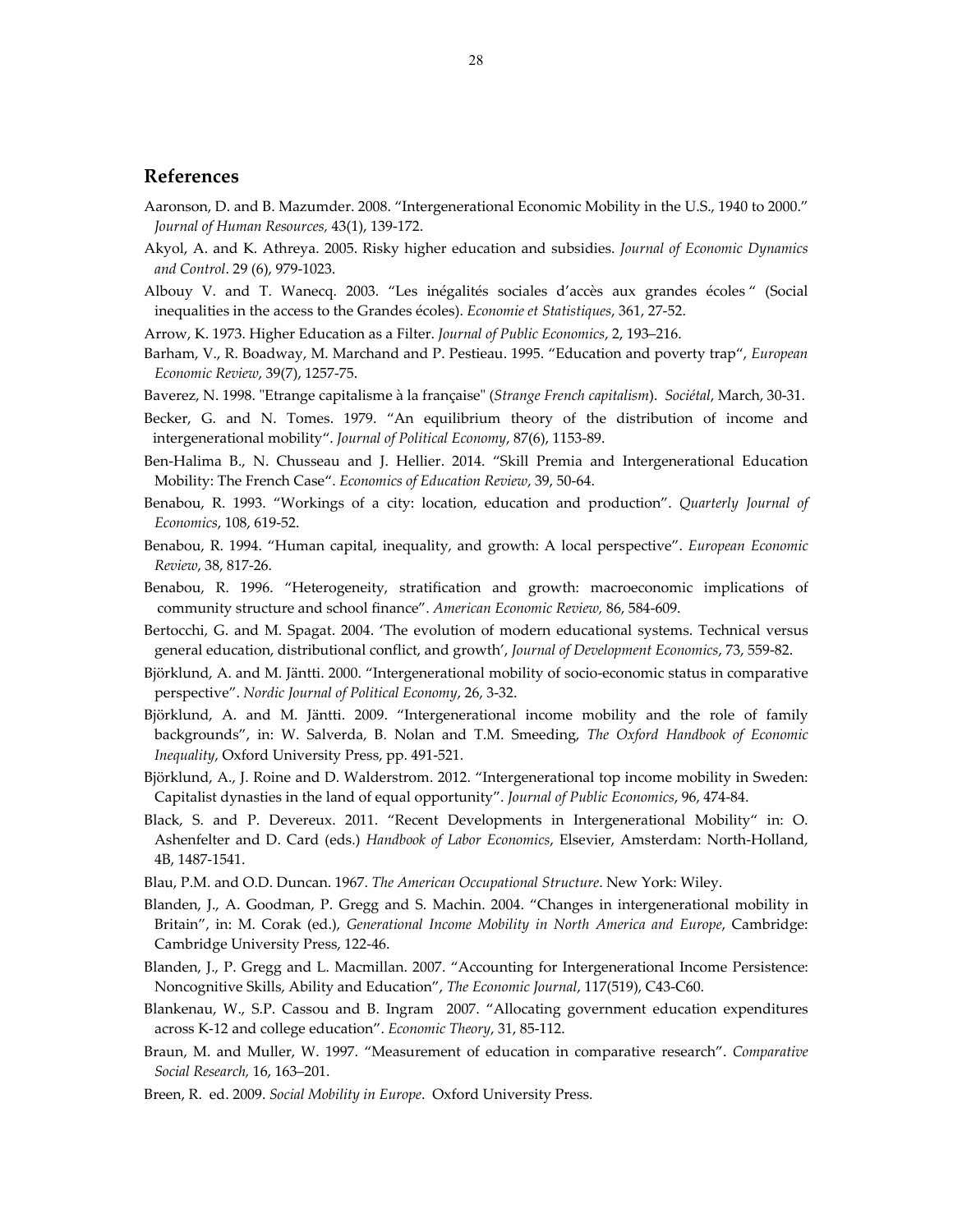- Breen, R. and J.H. Goldthorpe. 1999. "Class inequality and meritocracy: A critique of Saunders and an alternative analysis". *British Journal of Sociology*, 50, 1‐27.
- Breen, R. and J.H. Goldthorpe. 2001. "Class, Mobility and Merit: The Experience of Two British Birth Cohorts", *European Sociological Review*, 17(2), 81‐101.
- Brezis, E.S. 2012. "Why are US Universities at the Top of the International Rankings" in W. Bienkowski, J. Brada and G. Stanley Eds. T*he university in the Age of Globalization,* Palgrave Macmillan, 155‐176.
- Brezis, E.S. and P. Temin. 2008. "Elites and Economic Outcomes", in: Durlauf and Blum Eds., the *New Palgrave Encyclopedia*.
- Carnevale, A. and J. Strohl. 2010. "How Increasing College Access Is Increasing Inequality, and What to Do about It," in ed. R. D. Kahlenberg. *Rewarding Strivers: Helping Low‐Income Students Succeed in College,* New York: Century Foundation Press.
- Caucutt, E. and K. Kumar. 2003. Higher Education Subsidies and Heterogeneity: A Dynamic Analysis. *Journal of Economic Dynamics and Control*, 27, 1459‐1502.
- Causa, O. and Å. Johansson. 2009. "Intergenerational Social Mobility", *OECD Economics Department Working Papers*, No. 707, OECD Publishing.
- Chetty, R. N. Hendren, P. Kline, E. Saez, and N. Turner (2014). "Is the United States Still a Land of Opportunity? Recent Trends in Intergenerational mobility", *American economic Reviews: paper & Peoceedings*, 104(5), 141‐147.
- Chusseau, N. and J. Hellier. 2011. "Educational systems, intergenerational mobility and social segmentation". *European Journal of Comparative Economics*, 8(2), 255‐86.
- Chusseau, N. and J. Hellier. 2013. "Education, intergenerational mobility and inequality", in: J. Hellier and N. Chusseau (Eds), *Growing Income Inequalities, Economic Analyses*, Palgrave McMillan, 227‐273.
- Corak, M. 2013. "Income inequality, Equality of Opportunity and Intergenerational Mobility", *Journal of Economic Perspectives*, 27(3), 79‐102.
- Das, M. 2007. "Persistent inequality: an explanation based on limited parental altruism". *Journal of Development Economics*, 84, 251–270.
- Desrochers, D. and J. Wellman. 2011. *Trends in College Spending 1999–2009.* In Delta Project on Postsecondary Education Costs, Productivity, and Accountability. Washington, D.C. http://www.deltacostproject.org/
- Di Gioacchino, D. and L. Sabatini. 2009. Education policy and inequality: A political economy approach. *European Journal of Political Economy*, 25, 463‐478.
- Driskill, R.A. and A. Horowitz. 2002. "Investment in Hierarchical Human Capital". *Review of Development Economics*, 6(1), 48‐58.
- Dronkers J., van der Velden R. and Dunne A. 2011. The effects of educational systems, schoolcomposition, track‐level, parental background and immigrants' origins on the achievement of 15‐ years old native and immigrant students. A reanalysis of PISA 2006, ROA Research Memorandum, 2011/6.
- Duncan, O. D. 1966. 'Methodological issues in the analysis of social mobility.' In: N. J. Smelser and S. M. Lipset eds. *Social Structure and Mobility in Economic Development.* Berkeley: University of California Press. pp. 5 1–97.
- Durlauf, S. 1994. "Spillovers, stratification, and inequality". *European Economic Review*, 38(3‐4), 836‐45.
- Durlauf, S. 1996. "A Theory of Persistent Income Inequality". *Journal of Economic Growth*, 1, 75‐93.
- Fields, G. 2008. 'Income mobility'. in: N. Durlauf and L. E. Blume (Eds.), *The New Palgrave Dictionary of Economics*, Second Edition, Palgrave MacMillan.
- Fochesato, M. and S. Bowles. 2014. "Nordic exceptionalism? Social democratic egalitarianism in world‐historic perspective". *Journal of Public Economics*, doi: 10.1016/j.jpubeco.2014.03.001.
- Galor, O. and D. Tsiddon. 1997. "The distribution of human capital and economic growth". *Journal of*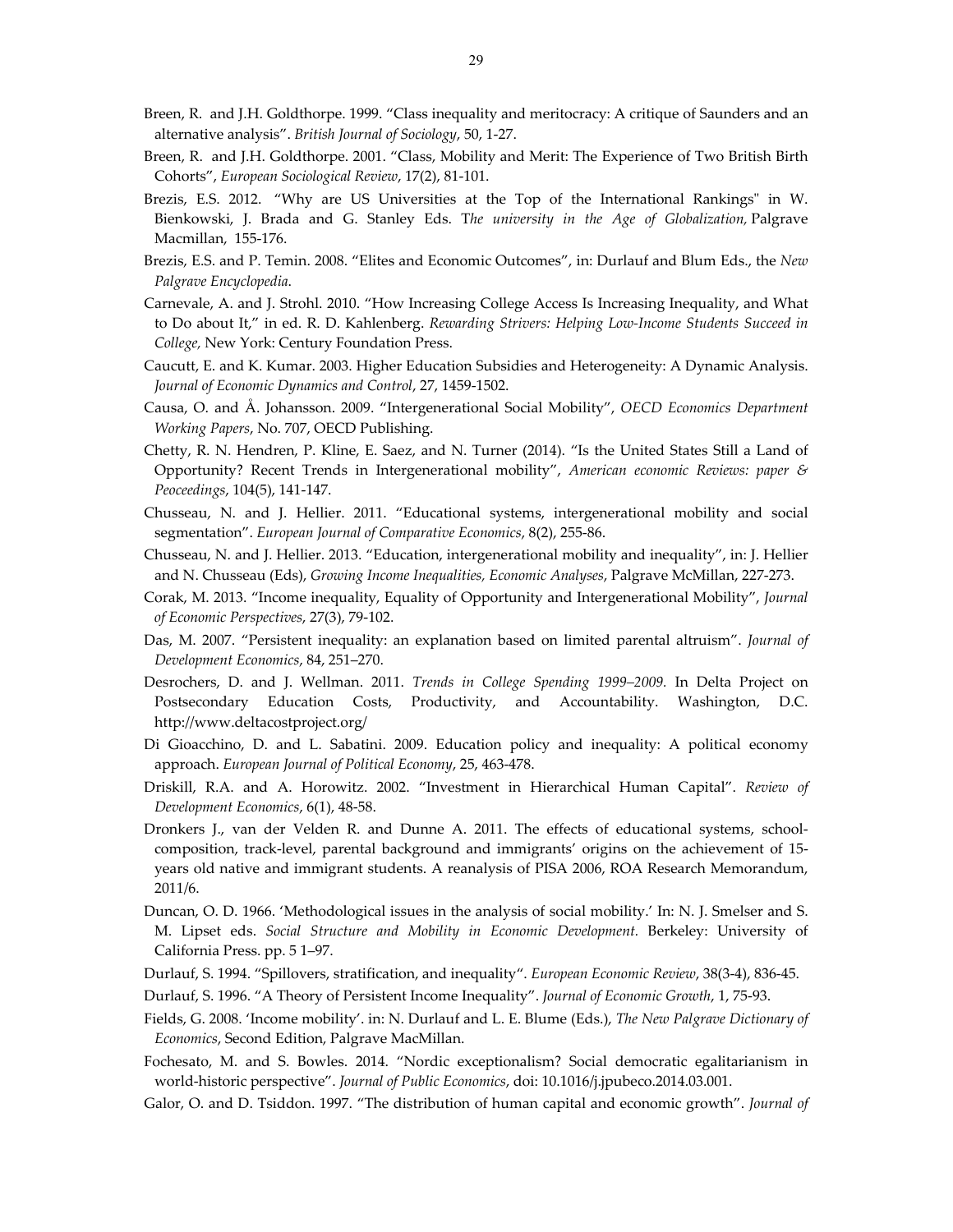*Economic Growth*, 2*,* 93‐124.

- Galor, O. and J. Zeira. 1993. "Income distribution and macroeconomics". *Review of Economic Studies*, 60, 35‐52.
- Gary‐Bobo, R. and Trannoy, A. 2008.Efficient tuition fees and examinations. *Journal of the European Economic Association*, 6(6), 1211‐1243.
- Gilboa, Y. and M. Justman. 2005. Academic admission standards: Implications for output, distribution and mobility. *Journal of the European Economic Association,* 3(5), 1105–1133.
- Gilboa, Y. and M. Justman. 2009. University tuition subsidies and student loans: a quantitative analysis, *Israel Economic Review* 7(1), 1–37.
- Gregory, R. J. 1995. "Classification of Intelligence". In Sternberg, R. J. Encyclopedia of human intelligence. Vol. 1. Macmillan.260–266.
- Hanushek, E.A. and Woessmann, L. 2006. "Does Educational Tracking Affect Performance and Inequality? Differences‐in‐Differences Evidence across Countries", *Economic Journal,* 116, C63*.*
- Haupt, A. (2012). "The evolution of public spending on higher education in a democracy", *European Journal of Political Economy*, 28, 557‐573.
- Hopper, E. I. 1968. "A Typology for the Classification of Educational Systems". *Sociology,* 2, 29‐46.
- Hout, M. and T. DiPrete. 2006. "What we have learned: RC28' Contribution to Knowledge about Social Stratification". *Research in Social Stratification and Mobility*, 24, 1‐20.
- Hoxby, C.M. 2009 "The changing selectivity of American colleges". *Journal of Economic Perspective,* 23(4), 95‐118.
- Jäntti, M., Bratsberg B., Roed K., Raaum O., Naylor R., Österbacka E., Björklund A. and Eriksson T. 2006. American Exceptionalism in a New Light: A Comparison of Intergenerational Earnings Mobility in the Nordic Countries, the United Kingdom and the United States. IZA D.P. No. 1938.
- Kerckhoff, A.C. 1995. "Institutional Arrangements and Stratification Processes in Industrial Societies". *Annual Review of Sociology,* 15, 323‐347.
- Lefranc, A. 2011. "Educational expansion, earnings compression and changes in intergenerational economic mobility: Evidence from French cohorts, 1931‐1976", Thema Working paper n°2011‐11.
- Lee, C‐I. and G. Solon. 2009. "Trends in Intergenerational Income Mobility." *Review of Economics and Statistics,* 91(4), 766–772.
- Loury, G. 1981. "Intergenerational transfers and the distribution of earnings". *Econometrica*, 49(4), 843‐ 867.
- Maoz, Y.D. and O. Moav. 1999. "Intergenerational mobility and the process of development". *The Economic Journal*, 109, 677‐697.
- Mazumder, B. 2012. "Is intergenerational economic mobility lower now than in the past", *Chicago Fed Letter*, Number 227, Federal Reserve Bank of Chicago, April.
- Mazzonna, F. 2014. "The long-lasting effects of family background: A European cross-country comparison". *Economics of Education Review*, 40, 25–42.
- Muller, W., P. Luttinger, W. König and K. Wolfgang. 1989. "Class and education in industrial nations". *International Journal of Sociology,* 19, 3–39.
- Nicoletti, C. and J. Ermisch. 2007. "Intergenerational earnings mobility: Changes across cohorts in Britain", *The B.E. Journal of Economic Analysis and Policy*, 7, Article 9.
- Pfeffer, P.T. 2008. "Persistent Inequality in Educational Attainment and its Institutional Context", *European Sociological Review,* 25(5), 543‐565.
- Piketty, T. 2014. *Capital in the Twenty‐first Century*, Cambridge MA: Harvard University Press.
- Raftery, A. and M. Hout. 1993. "Maximally Maintained Inequality: Expansion, Reform, and Opportunity in Irish Education". *Sociology of Education,* 66, 41‐62.
- Restuccia, D. and G. Vandenbroucke. 2013. "The Evolution of Education: A Macroeconomic Analysis". *International Economic Review*, 54(3), 915‐936.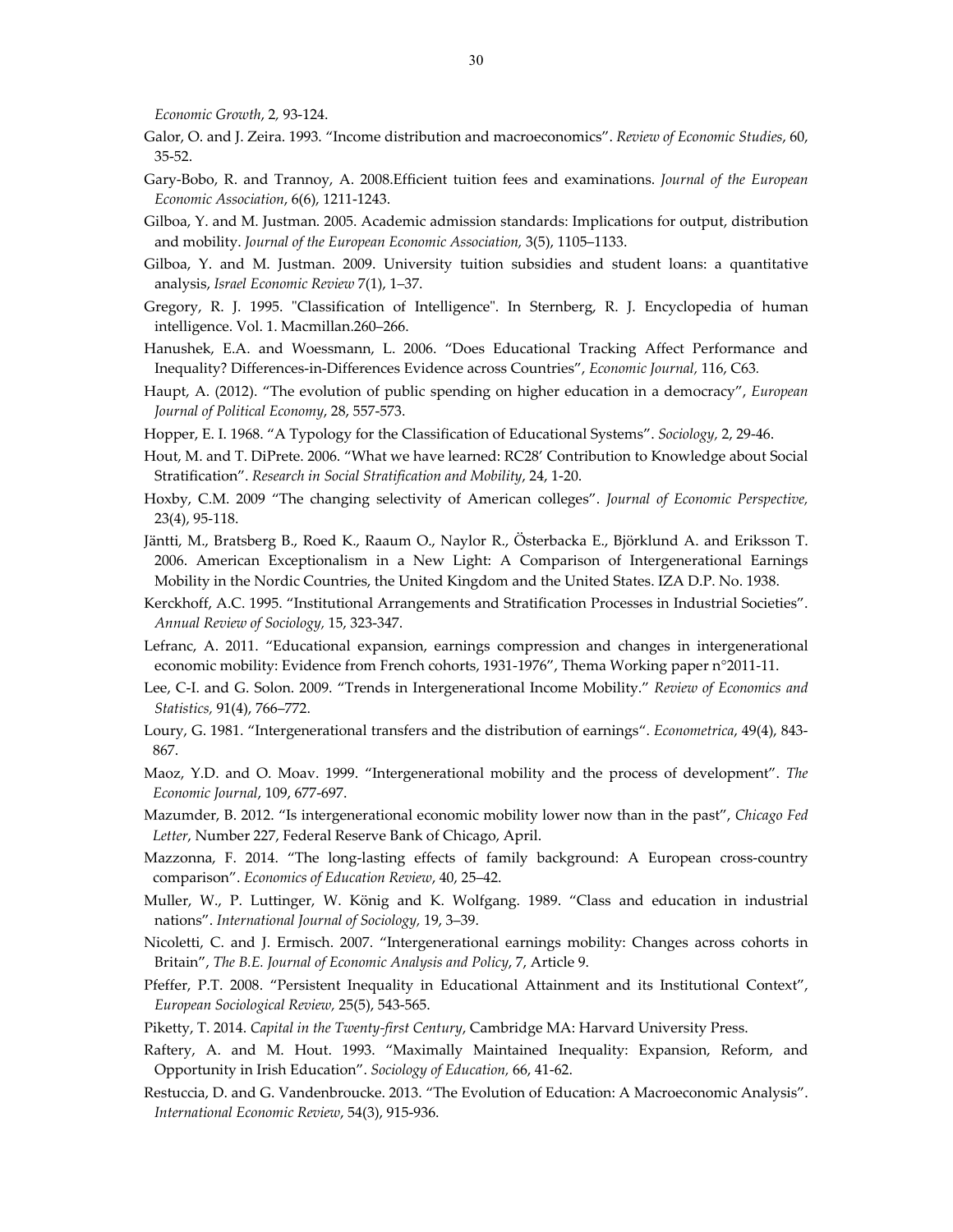Saunders, P. 1996*. Unequal but Fair? A Study of Class Barriers in Britain*. IEA, London.

Shavit, Y., R. Arum and A. Gamoran. 2007. *Stratification in Higher Education*, Stanford University Press.

- Solon, G. 1992. "Intergenerational income mobility in the United States". *American Economic Review*, 82, 393–408.
- Spence, A. M. 1973. Job Market Signaling. *Quarterly Journal of Economics*, 87, 355–374.
- Stiglitz, J. E. 1975. The Theory of 'Screening,' Education, and the Distribution of Income. *American Economic Review*, 65, 283–300.
- Su, X. 2004. "The allocation of public funds in a hierarchical educational system". *Journal of Economic Dynamics and Control*, 28, 2485‐2510.
- Su, X. 2006. "Endogenous Determination of Public Budget Allocation across Education Stages". *Journal of Development Economics,* 81, 438–456.
- Su, X., M. Kaganovich and I. Schiopu. 2012. "College expansion and curriculum choice". University of Alberta Working Paper No. 2012‐25.
- Temin, P. 1999a. "The American Business Elite in Historical Perspective" in E.S. Brezis and P. Temin (Eds), *Elites, Minorities and Economic Growth*. New York: Elsevier, North‐Holland, pp.19‐40.
- Turner, R.H. 1960. "Sponsored and Contest Mobility and the School System". *American Sociological Review,* 25(6), 855‐867.
- Viaene, J‐M. and I. Zilcha. 2013. "Public Funding of Higher Education". *Journal of Public Economics,* 108, 78‐89.
- Wälde, K. 2000. "Egalitarian and elitist education systems as the basis for international differences in wage inequality", *European Journal of Political Economy*, 16, 445‐458.

#### **Appendix A. The education system always tends towards a steady stratification**

A steady stratification is characterised by the following two features (Definition 5):

1) The size of each social group remains unchanged from one generation to the next.

2) At each generation, all the dynasties inside the lower class have a human capital inside the *B*‐steady segment, all individuals inside the middle class a human capital inside the *S*‐ steady segment and all individuals in the elite a human capital inside the *E*‐steady segment.

1) *Feature* 1

Let us denote  $\alpha$ ,  $\gamma$  and  $\epsilon$  the respective sizes of the elite, the middle class and the lower class, with  $\alpha + \gamma + \varepsilon = 1$ .

The size  $\alpha$  is given and constant by definition.

Since  $\alpha + \gamma + \varepsilon = 1$ , it is sufficient to show that the size of one additional social group tends towards a constant value to show Feature 1. We show that  $\varepsilon$  tends towards a constant value. For this, we consider the three cases,  $\hat{h} < h_R$ ,  $\hat{h} > \overline{h}_R$  and  $h_R < \hat{h} < \overline{h}_R$ :

(i)  $\hat{h} < h_R$  : Then all dynasties can enter the university after a limited number of generations. From this time,  $\varepsilon = 0$ .

(ii)  $\hat{h} \ge \overline{h}_B$ : Then (a) all the dynasties with an initial human capital (i.e., at generation 0) below  $\hat{h}$  perpetually remain under-educated (they never enter the university) and (b) all the dynasties with an initial human capital above  $\hat{h}$  enter the university from the first generation, and all their offspring also pursue higher education. Consequently,  $\varepsilon$  is constant and equal to the number of parents with an initial human capital below  $\,\hat{h}$  .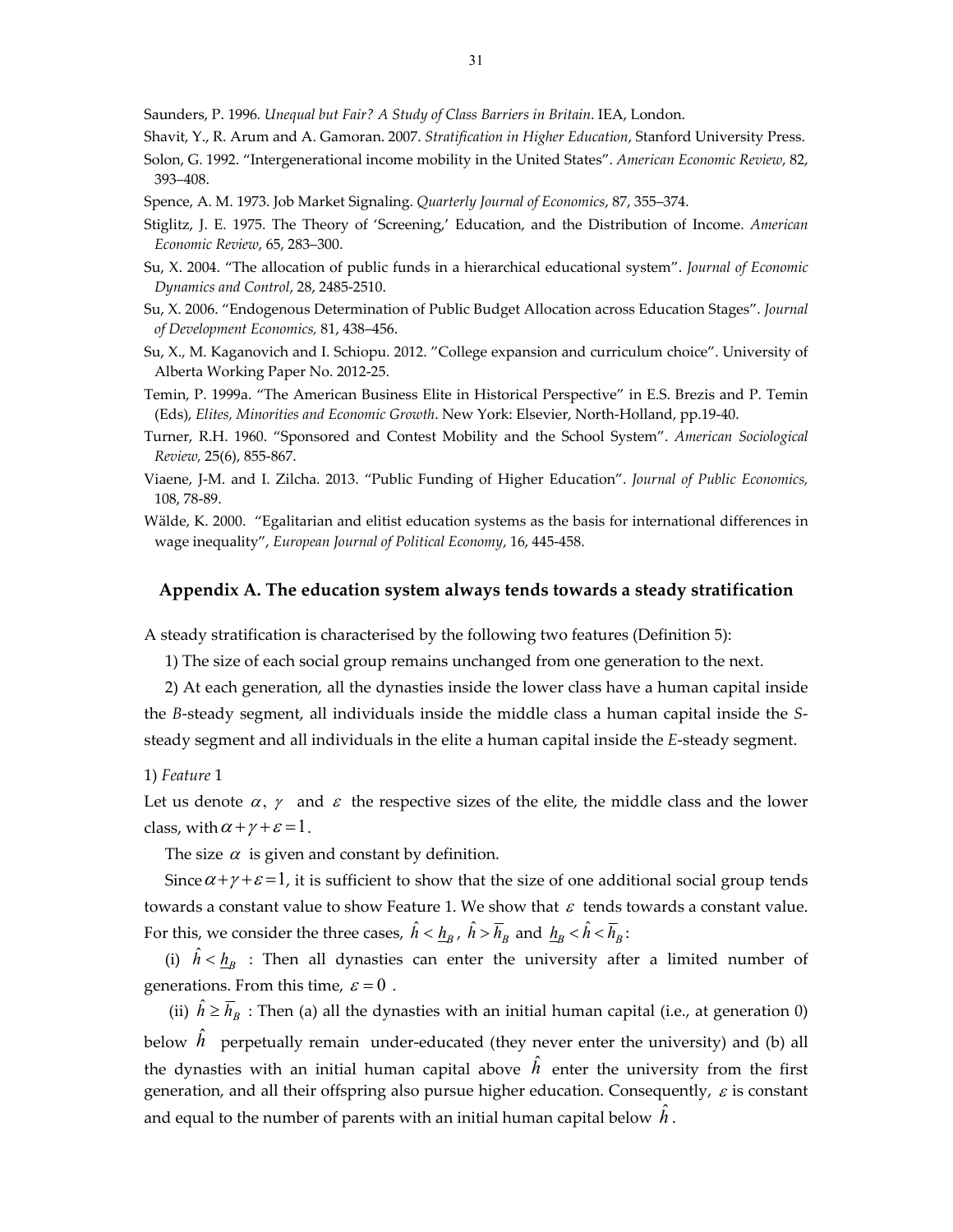(iii)  $\underline{h}_B<\hat{h}<\overline{h}_B$  : Once a dynasty is above  $\hat{h}$  , then this dynasty *perpetually* follows higher education. In addition, all dynasties should sooner or later move above  $\hat{h}$  when time tends toward infinite because the probability never to go through segment  $|\hat{h}, \overline{h}_B|$  tends towards 0 when  $t \rightarrow \infty$ . Therefore,  $\varepsilon$  tends towards 0.

The above reasoning reveals two situations. First, when  $\hat{h} < \overline{h}_B$ , the education system determines one unique steady stratification characterised by  $\alpha$  individuals inside the elite and  $1-\alpha$  inside the middle class. Second, when  $\hat{h} \ge \overline{h}_B$ , the steady stratification comprises three social groups and it depends on both the characteristics of the higher education system and the initial distribution of human capital across dynasties.

#### 2) *Feature* 2

To show Feature 2, we must prove that:

(i) When an individual is in the *j*-steady segment,  $j = S$ ,  $E$ , then her child is also in this segment, if she follows the same study *j*.

(ii) When an individual is in the middle class (*S*‐steady segment) and her offspring enters the elite school, she accede to the elite class and is then inside the *E*‐steady segment.

(iii) When an individual is in the elite class (*E*‐steady segment), and her offspring enters the standard university, she enters the middle class and is then in the *S*‐steady segment.

*Condition (i)*: This is straightforward by definition of the *j*‐segment. Assume a parent within the *j*-steady segment  $[\underline{h}_j, \overline{h}_j]$ . If her offspring pursue study *j*, then the offspring's highest possible skill is  $\overline{h}_i$  (corresponding to the highest parent's skill  $\overline{h}_i$  and the highest offspring's possible ability  $\bar{a}$ ), and the offspring's lowest possible skill is  $\underline{h}_i$  (corresponding to the lowest parent's skill and the lowest offspring's ability). Hence, the offspring's skill also belongs to segment  $\left[\underline{h}_j, \overline{h}_j\right]$ .

*Condition (ii)*: We denote *v* the child born inside the middle class who possesses the lowest human capital at the end of basic education among those entering the elite university.

Consider a child born inside the elite with a skill at the end of basic education lower than that of child *v* (this child does exist since *v* enters the elite university). This child does not enter the elite university. Would she study in the elite university, she would be inside the *E*‐ segment (by definition of the *E*-segment), and her skill would be higher than  $h_E$ . Hence child *v* who pursued studies at the elite university has a final human capital higher than  $h_{\text{E}}$ . In addition,  $v$ 's parent has a skill level lower than  $\overline{h}_E$ , and hence  $v$  also has a skill level lower than  $\bar{h}_E$ . Therefore *v*'s final skill belongs to the *E*-steady segment  $\left[\underline{h}_E, \bar{h}_E\right]$ . This is also the case of all children from the middle class who enter the elite university since their final human capital is higher than  $\textit{h}^F_{v}$  and lower than  $\overline{\textit{h}}_{E}$  .

*Condition (iii):* The same proof applies in the case in which a child whose parents belong to the elite enters the standard university. More precisely, this elite offspring has a final education lower than that of the most skilled offspring of the middle class, would the latter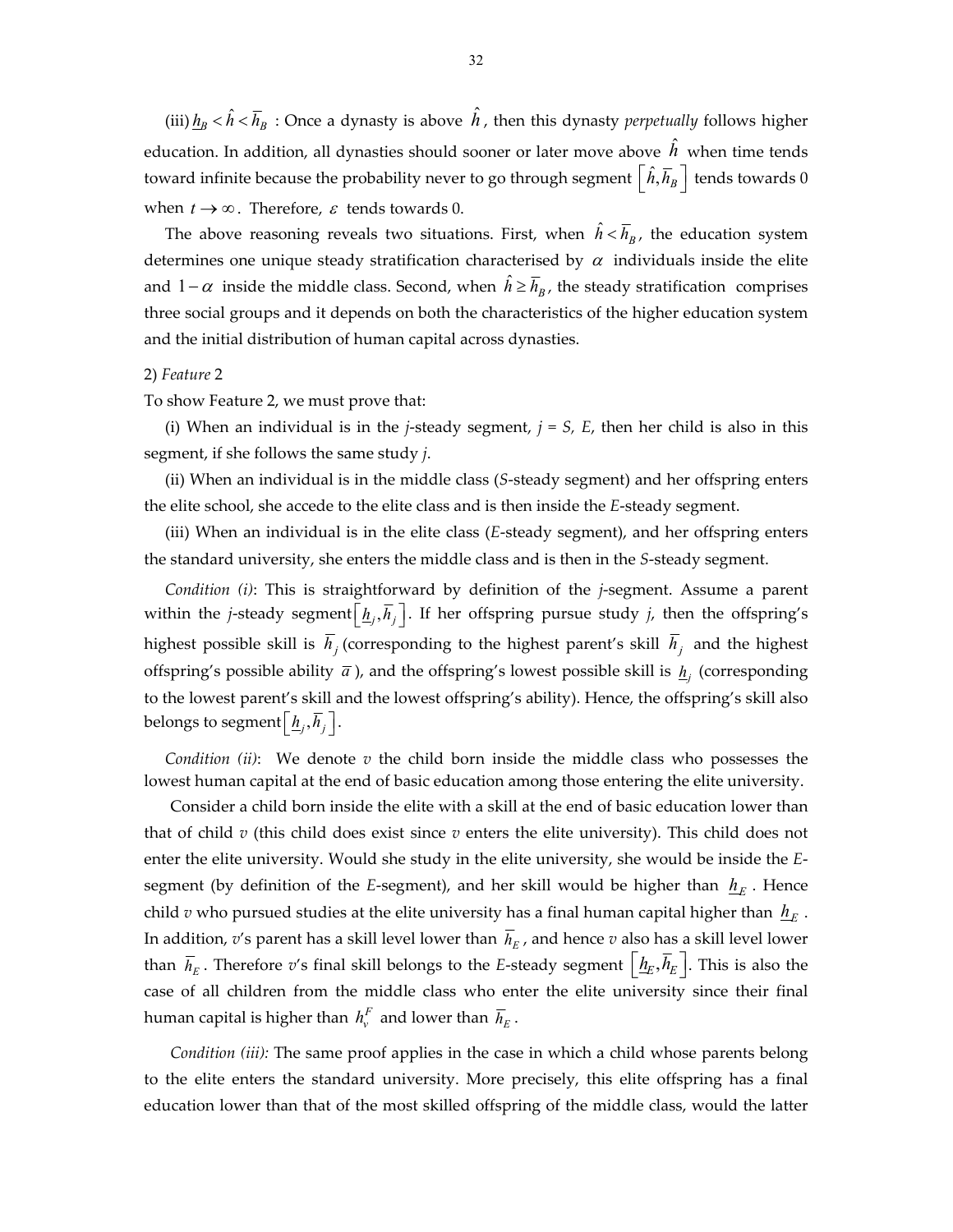pursue a standard university study, and higher than the least skilled offspring from the middle class.

#### **Appendix B. Impacts of changes in qualities**

We firstly determine the human capital threshold at the end of basic education that separates the children entering the elite university from the other children, and we show that this threshold is inside the mobility segment. We subsequently analyse the impact of changes in quality.

#### *1. The human capital threshold from which children enter the elite university*

Assume that the mobility segment  $\left[ \frac{h^B_E}{h^B_S} \right]$  does exist and let *m* and *e* be respectively the number of offspring from the middle class and from the elite in the mobility segment. The children inside the mobility segment, whatever their origin (middle class or elite), are ranked in ascending order of skill at the end of basic education. The number of offspring inside  $\mathbf{S} = \left[ \overline{h}_S^B, \overline{h}_E^B \right]$  is  $\alpha - e < \alpha$  and the number of offspring inside segment  $\left[ \underline{h}_E^B, \overline{h}_E^B \right]$  is  $\alpha + m > \alpha$ . There is thus a unique  $h_{\alpha} \in \left[\frac{h_{E}^{B}, \overline{h}_{S}^{B}}{E, \overline{h}_{S}^{B}}\right]$  such that the number of offspring with a skill level higher or equal to  $h_\alpha$  at the end of basic education is equal to  $\alpha$ .

The determination of  $h_\alpha$  (subscript *t* denoting the generation is omitted to simplify) is as follows.

Consider the variable *h* inside the mobility segment:  $h \in \left[\underline{h_E^B}, \overline{h_S^B}\right]$ . We define the following functions:

1)  $E(h)$  = Number of offspring from the elite in the segment  $\left[\underline{h}_E^B,h\right]$ . On the mobility segment,  $E(h)$  is continuous and monotonically increasing from 0 to  $e$ .

2)  $M(h)$  = Number of offspring from the middle class in the segment  $\left[ h,\overline{h}_{S}^{B} \right]$  . On the mobility segment,  $M(h)$  is continuous and monotonically decreasing from  $m$  to 0.

Hence,  $h_{\alpha}$  is the unique value of *h* belonging to segment  $\left[ \frac{h_{E}^{B}}{E}, \overline{h}_{S}^{B} \right]$  such that  $E(h) = M(h)$ . The diagrammatic determination of  $h_\alpha$  is depicted in Figure B1, where we choose  $m > e$  without loss of generality.

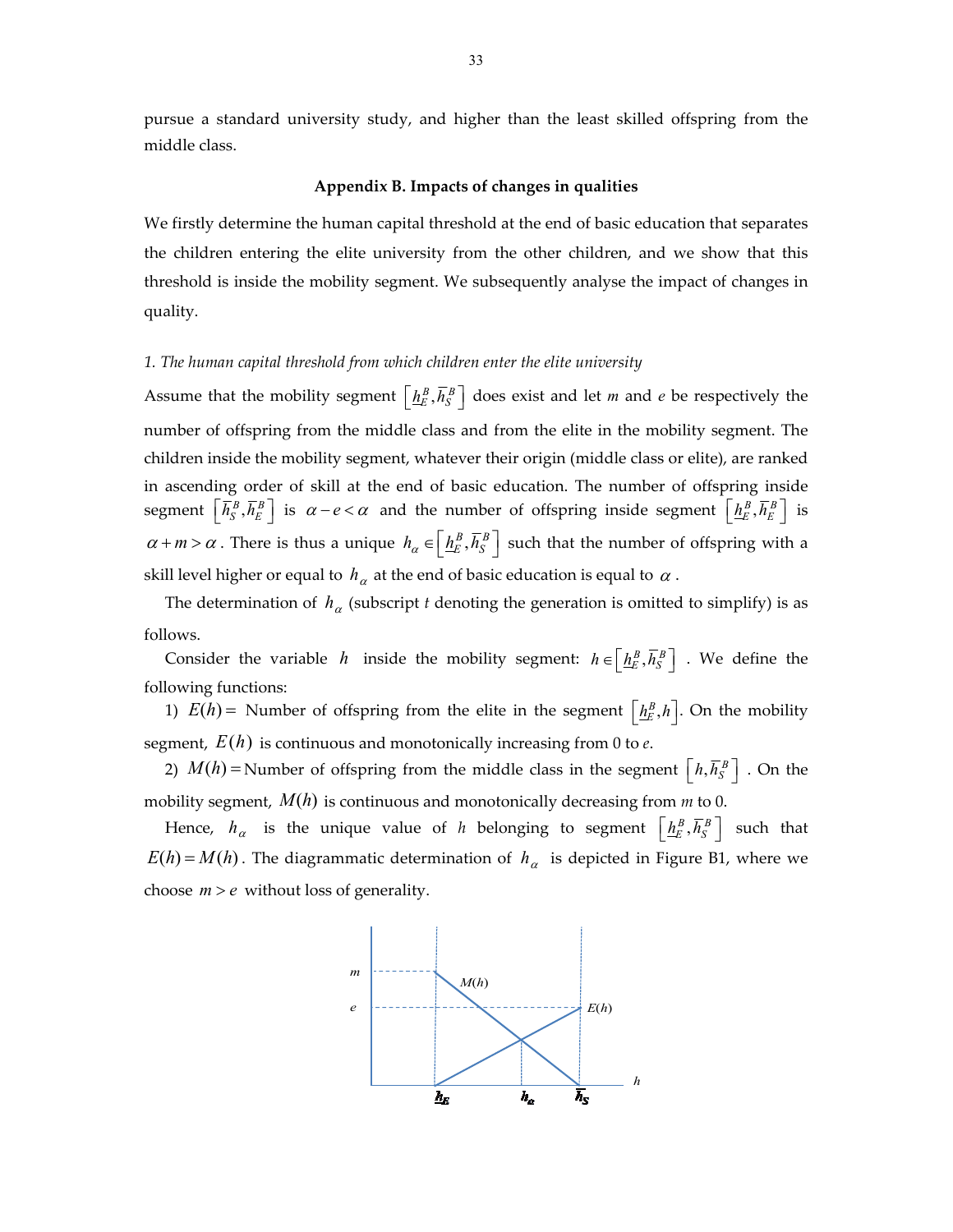#### **Figure B1**. Determination of  $h_\alpha$

#### *2. Changes in qualities*

For a given size of the elite ( $\alpha$ ), the number of middle class offspring who enter the elite university is equal to the number of elite offspring who enter the standard university. As  $\mu$ is the proportion of middle class children who enter the elite, and  $(1 - \rho)$  the proportion of children from the elite who leave the elite, we have:

$$
\mu\gamma = (1 - \rho)\alpha
$$

We suppose a continuum of children on the segments  $\left[\underline{h}_S^B, \overline{h}_S^B\right]$  and  $\left[\underline{h}_E^B, \overline{h}_E^B\right]$ .

Let  $f_s(h)$  and  $f_k(h)$  be the density functions of human capital at the end of basic education for the middle class and elite offspring respectively. Thus, (i)  $f_s(h)$  is defined on  $\text{segment}\left[\underline{h}_{S}^{B}, \overline{h}_{S}^{B}\right]$  and  $\int_{h_{S}^{B}}^{\overline{h}_{S}^{B}} f_{S}(h) dh = 1$ *B S*  $\int_{h_s^B}^{h_s^B} f_S(h)dh = 1$  , and (ii)  $f_E(h)$  is defined on segment $\left[\underline{h}_E^B, \overline{h}_E^B\right]$  and  $\int_{B}^{B} f_E(h) dh = 1$ *B E*  $\int_{h_E^B}^{h_E^B} f_E(h)dh = 1$  . We make no particular assumption on functions  $f_S(h)$  and  $f_E(h)$ , except that  $f_S(h) > 0, \forall h \in \left] \underline{h_S^B}, \overline{h_S^B} \right[$  and  $f_E(h) > 0, \forall h \in \left] \underline{h_E^B}, \overline{h_E^B} \right[$  (continuum of children).

#### 1) *Increase* in  $V_E$

An increase in quality of the elite university,  $V_E$ , moves the skill of all individuals in the elite upwards, which in turn increases the post basic education skill of their offspring. In Figure 3 in the text, the *E*-steady segment  $\left[\underline{h}_E, \overline{h}_E\right]$  as well as the corresponding post-basic education segment  $\left[\underline{h_E^B}, \overline{h_E^B}\right]$  move upwards. Consequently, the threshold  $h_\alpha$  moves upwards too. This leads to:

- 1) A decrease in  $\mu = \int_{h_\alpha}^{\overline{h}_S^B} f_S(h)dh$  since  $h_\alpha$  increases whereas  $\overline{h}_S^B$  remains unchanged.
- 2) Since  $\mu \gamma = (1 \rho)\alpha$ , and since  $\alpha$  and  $\gamma$  are constant, then  $\rho$  increases.
- 3) A decrease in  $\tau = \mu / \rho$  since  $\mu$  decreases and  $\rho$  increases.

#### 2) *Decrease* in  $V_S$

A decrease in the expenditure per student in the standard university,  $V_s$ , moves downwards the S-steady  $\left[\underline{h}_S,\overline{h}_S\right]$  as well as the corresponding post-basic education segment  $\left\lfloor\frac{h_S^B}{h_S^S},\overline{h}_S^B\right\rfloor$  in Figure 3. Consequently, the threshold  $h_\alpha$  also moves downwards. This leads to:

- 1) A increase in  $\rho = \int_{h_a}^{\bar{h}_E^B} f_E(h)dh$  since  $h_\alpha$  decreases and  $\bar{h}_E^B$  remains unchanged.
- 2) A decrease in  $\mu$  because  $\mu\gamma = (1 \rho)\alpha$ ,  $\rho$  increases and  $\alpha$  and  $\gamma$  are constant.
- 3) A decrease in  $\tau = \mu / \rho$ .

#### Appendix C. Impact of a change in  $\alpha$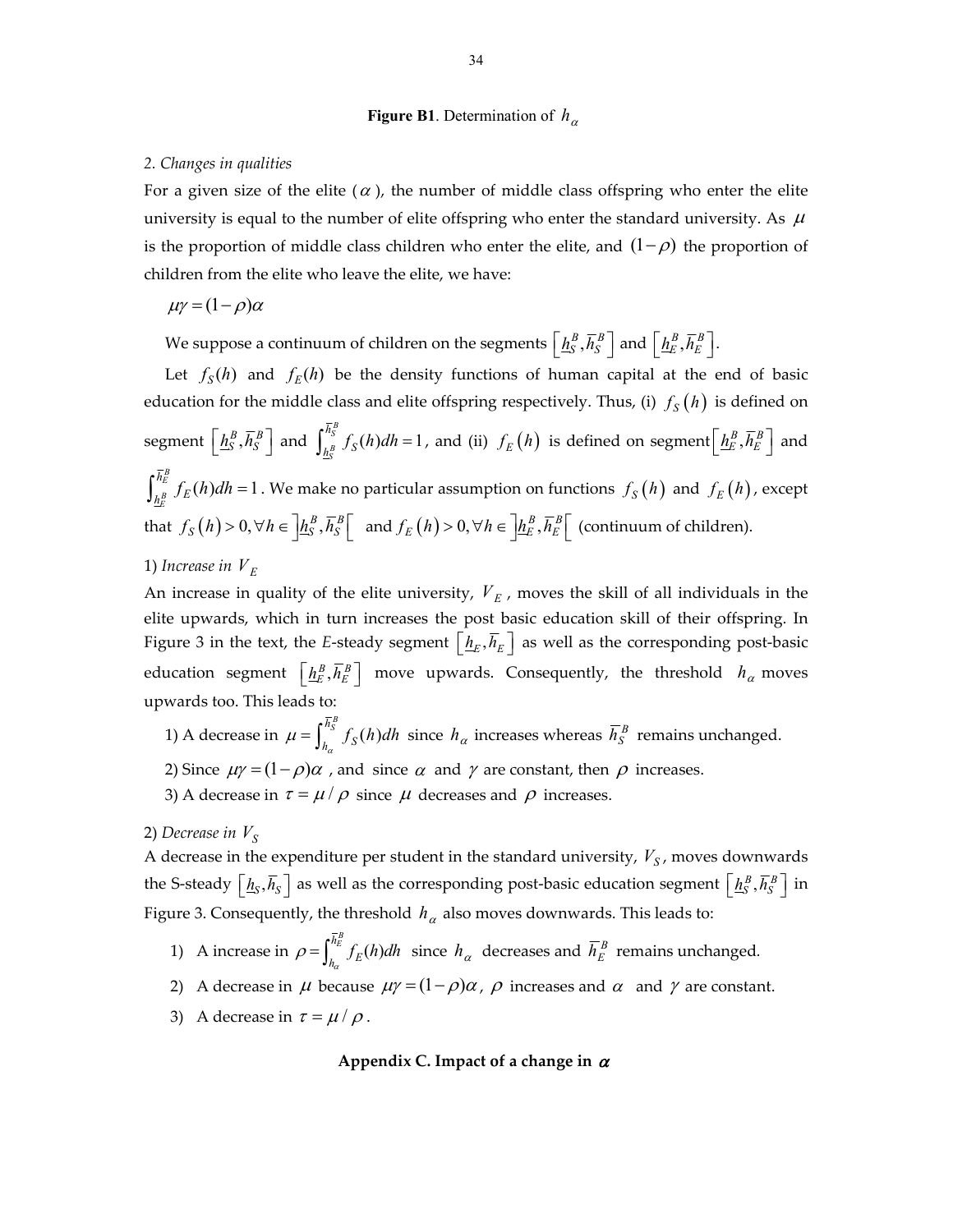Assume an increase in the weight of the elite in the population,  $\alpha$ , which moves from  $\alpha_1$  up to  $\alpha_2 > \alpha_1$ , without change in  $\hat{h}$ .

It must be reminded that  $\underline{h}_S^B = (\underline{a}V_S^{\eta})^{1/(1-\eta)}, \ \overline{h}_S^B = (\overline{a}V_S^{\eta})^{1/(1-\eta)}, \ \ \underline{h}_E^B = (\underline{a}V_E^{\eta})^{1/(1-\eta)}$  $\underline{h}_E^B = \left(\underline{a} V_E^{\ \eta}\right)^{1/(1-\eta)}$  and  $\overline{h}_E^B = (\overline{a}V_E^{\ \eta})^{1/(1-\eta)}$  are independent from  $\alpha$  and  $\hat{h}$ , and remain thereby constant.

As  $\hat{h}$  is constant and since we start from a steady stratification, the number of children who enter the university remains unchanged, i.e.,  $\delta = \alpha + \gamma$  is constant. Hence, the rise in  $\alpha$ entails a decrease in  $\gamma$  that moves from  $\gamma_1$  down to  $\gamma_2 < \gamma_1$ .

For any  $f_S(h)$  and  $f_E(h)$  defined in Appendix C, the increase in  $\alpha$  moves the thresholds  $h_{\alpha}$  to accede to the elite university downwards.<sup>24</sup> Then:

1) As  $h_{\alpha}$  decreases, then  $\mu = \int_{h_{\alpha}}^{\overline{h}_{\overline{S}}^B} f_S(h) dh$  increases, i.e., the middle class upward mobility increases.

2) As  $h_\alpha$  decreases, then  $\rho = \int_{h_\alpha}^{\bar{h}_E^B} f_E(h) dh$  increases, i.e., the elite self-reproduction rises.

3) The variation of  $\tau = \mu / \rho$  is ambiguous, depending on the distribution of the middle class children and the elite children in the mobility segment, and thus on  $f_S(h)$  and  $f_E(h)$ .

# Appendix D. Move(s) in  $\hat{\textbf{\textit{h}}}$  that increase  $\textbf{\textit{y}}$

We firstly discuss the conditions for a decrease in  $\hat{h}$  to entail an increase in the weight of the middle class  $\gamma$  (and thus a decline in the weight of the lower class). This is because the existence of the lower class at the steady stratification supposes that  $\hat{h} \geq \overline{h}_B$ . Hence, starting from a steady stratification: (i) if the decrease in  $\hat{h}$  is insufficient to make  $\hat{h}$  move below  $\overline{h}_B$  , then there is no change in the size of each social group; (ii) if this decrease makes  $\hat{h}$  move below  $\overline{h}_R$ , then the new steady stratification is characterised by the vanishing of the lower class and  $\gamma = 1 - \alpha$ . Thus, for changes in  $\hat{h}$  to induce an increase in  $\gamma$  without vanishing of the lower class, the move must be twofold. Firstly, the decrease in  $\hat{h}\,$  must place it below  $\,\overline{h}_\mathit{B}\,$ so that a number of lower class children can accede to the university. In a second stage,  $\hat{h}$  must move back above  $\,\overline{\!h}_B\,$  to avoid the total vanishing of the lower class. If only the first shift occurs, then the size of the middle class increases from  $\gamma < 1-\alpha$  to  $\gamma = 1-\alpha$ , i.e., the lower class disappears.

We suppose that, when the change in  $\hat{h}$  occurs, the lower class children are distributed in the *B*-steady segment according to density function  $f_B(h)$ .

To simplify the proof, we assume a downward move of  $\hat{h}$  to the value  $\hat{h_t} < \overline{h}_B$  at generation *t,* which is followed by an increase in  $\hat{h}$  above  $\overline{h}_B$  at generation  $t+1$ . More

 $\overline{a}$ 

$$
24 \text{ We know that } \alpha = \mu\gamma + \rho\alpha = \mu(\delta - \alpha) + \rho\alpha \Rightarrow \alpha = \frac{\mu}{1 + \mu - \rho} \delta. \text{ As } \mu = \int_{h_a}^{\overline{h}_s^*} f_s(h)dh, \text{ then } \mu' = \frac{\partial \mu}{\partial h_\alpha} < 0. \text{ Identically,}
$$
\n
$$
\rho = \int_{h_a}^{\overline{h}_s^*} f_k(h)dh \Rightarrow \rho' = \frac{\partial \rho}{\partial h_\alpha} < 0. \text{ Hence: } \frac{\partial \alpha}{\partial h_\alpha} = \frac{\mu'(1 + \mu - \rho) - (\mu' - \rho')\mu}{(1 + \mu - \rho)^2} = \frac{\mu'(1 - \rho) + \rho'\mu}{(1 + \mu - \rho)^2} < 0.
$$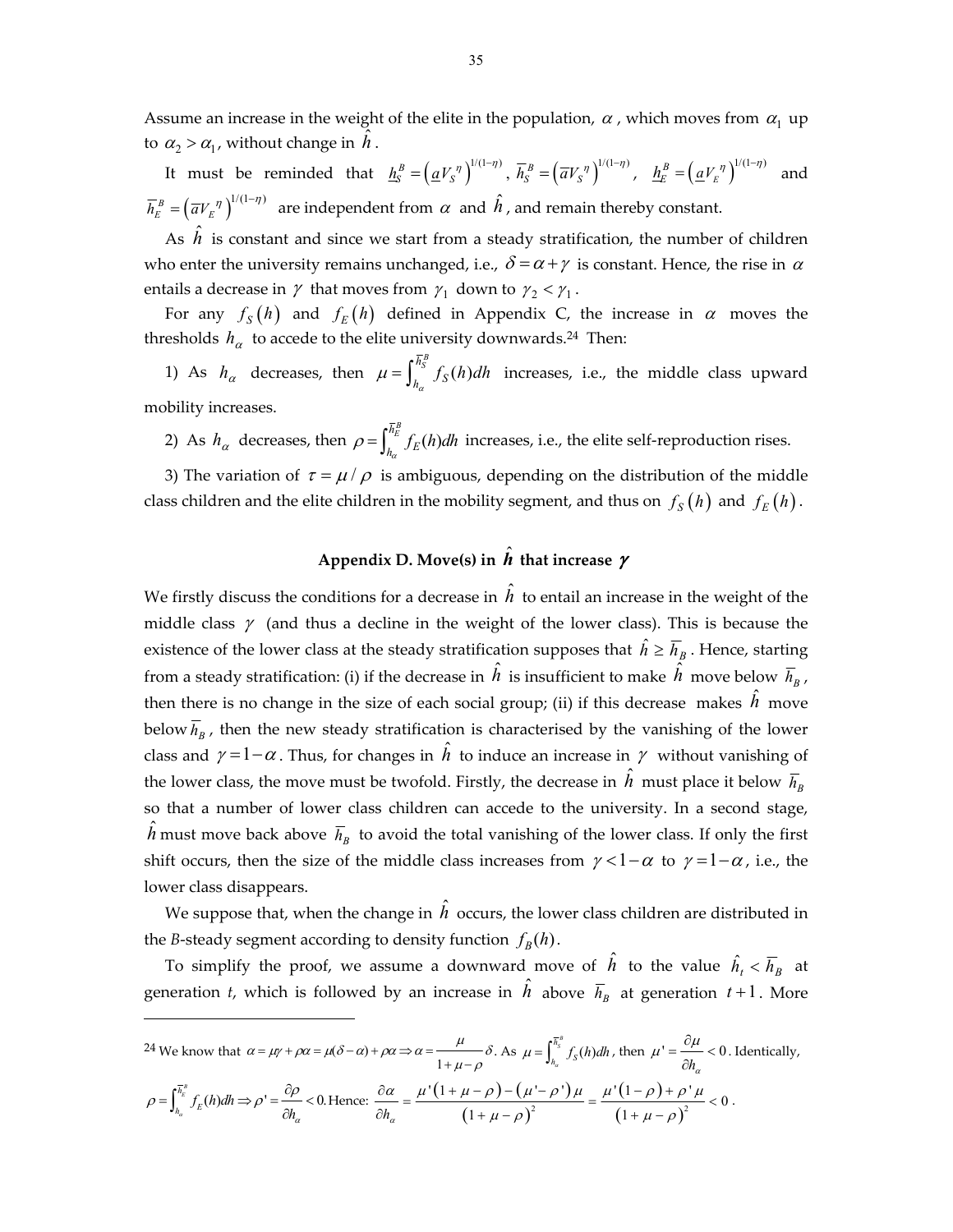complex moves can be analysed in a similar way. Since the selection to enter the elite university remains unchanged, the weight of the elite  $\alpha$  remains unchanged as well.

Let  $\gamma_0$  be the size of the middle class before time *t*. Because of the decrease in  $\hat{h}$  , there are  $(1 - \alpha - \gamma_0) \int_{\hat{h}_t}^{n_B} f_B(h)$  $\lambda = (1 - \alpha - \gamma_0) \int_{\hat{h}_t}^{h_B} f_B(h) dh$  children from the lower class entering the standard university in *t*. Hence, the size of the middle class at generation *t* moves from  $\gamma_0$  up to  $\gamma' = \gamma_0 + \lambda$ .

1) At generation *t* when  $\hat{h}_t$  is set, (i) the increase in the middle class only concerns the bottom of this social group (the new members are the  $\lambda$  middle class individuals with the lowest human capital), and (ii) the mobility segment is the same as in the situation in which  $\hat{h}\,$  would not have decreased. Hence, for generation  $t$ , the situation as regards mobility at the top is unchanged compared to the case without decrease in  $\hat{h}$ . At generation *t*, the middle class is thus better off because, (i) its members with the lowest human capital have parents from the lower class and rising to the middle class is an improvement to them, and (ii) the opportunity to reach the elite is unchanged for those whose parents belong to the middle class. Mobility at the top is unchanged whereas mobility at the bottom increases.

2) We know that  $\hat{h} \leq (\underline{a}V_S^{\ \eta})^{1/1-\eta} = \underline{h}_S^{\ B}$  (section 3.2.1). Hence, a new steady stratification is achieved from generation *t*+1, with  $\gamma' > \gamma_0$  individuals in the middle class and  $\alpha$  in the elite. For any density functions  $f_S(h)$  and  $f_F(h)$ , the number of middle class children inside the mobility segment moves from  $m_0 = \gamma_0 \int_{\mu_B}^{\overline{R}_S^B} f_S(h)$ *B E h*  $m_0 = \gamma_0 \int_{\mu_R^B}^{\mu_S} f_S(h) dh$  in the former steady stratification up to  $m' = \gamma' \int_{\gamma}^{\overline{h}_S^B} f_S(h)$ *B E h*  $m' = \gamma' \int_{h_R^B}^{h_S} f_S(h) dh$  in the new steady stratification, with  $m' > m_0$  since  $\gamma' > \gamma_0$ . In Figure B1 (Appendix B) the curve  $M(h)$  revolves to the right around  $\overline{h}_{S}^{B}$  , which increases the value  $h_{\alpha}$  . As  $h_{\alpha}$  increases,  $\mu = \int_{h_{\alpha}}^{\overline{h}_{\overline{S}}^B} f_S(h) dh$  decreases and  $\rho = \int_{h_{\alpha}}^{\overline{h}_{\overline{E}}^B} f_E(h) dh$  decreases.

3) the move in  $\tau$  is ambiguous. This move depends on the distribution of the elite and middle class children inside the mobility segment.